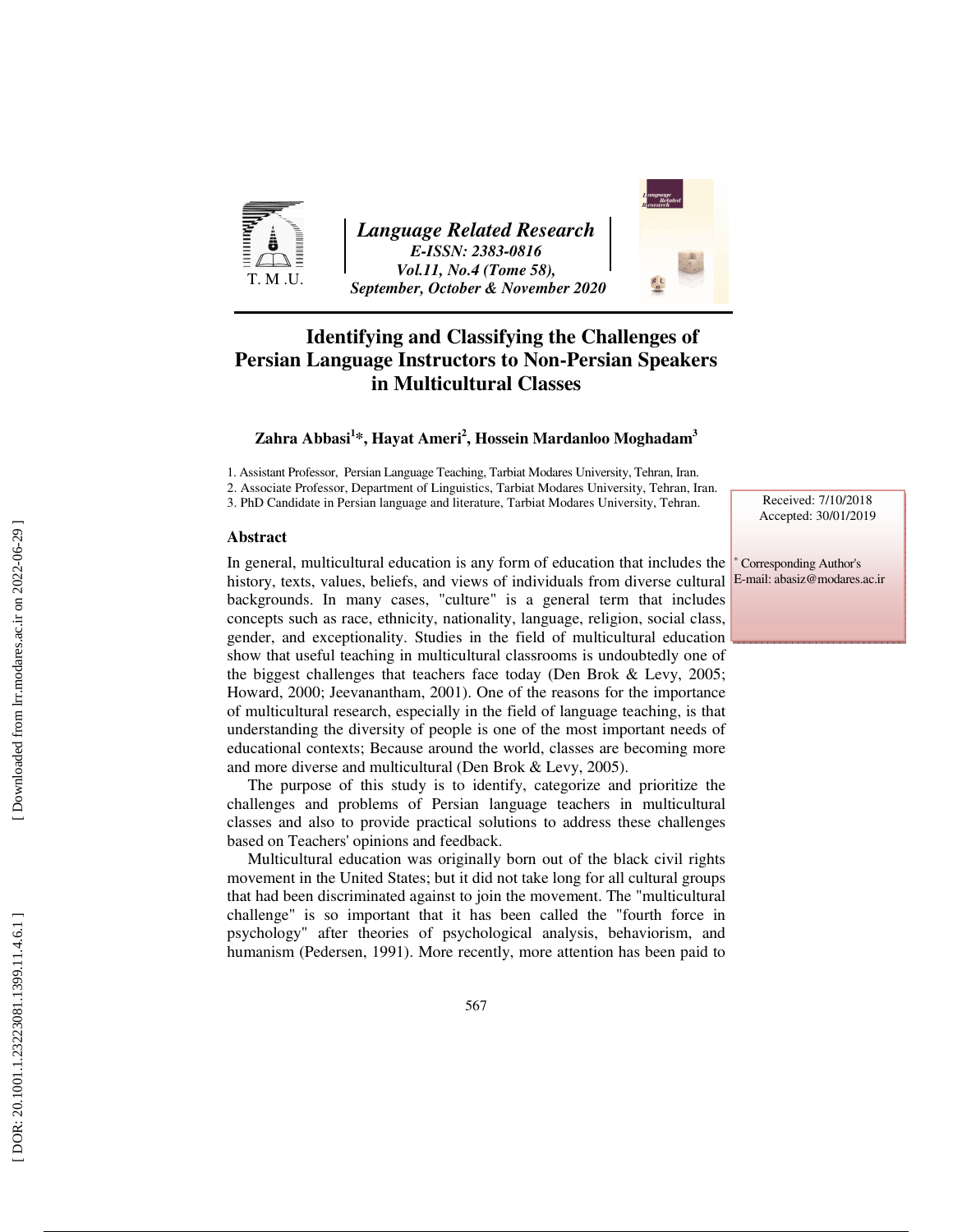

multicultural content education (Berg-Cross, & Takushi-Chinen, 1995; Ramsey, 2000; Reynolds, 1995; Schoem, et al. 1995), because the many challenges facing multicultural teachers and educators are more well-known and more addressed.

According to Ramsey (1996), students' initial knowledge, depth of understanding, speed of progress, level of cooperation, and degree of acceptance of the multicultural education process usually vary. These differences in the development of individual identity may also pose educational challenges for teachers. Franklin (2001) does not limit the challenges in multicultural classrooms to race and language, and also considers religious differences, issues of gender equality, students with disabilities, single people, or homosexual parents. In addition, the teacher's ability in terms of awareness, identity development and skill level may affect all aspects of education. Teachers must maintain and continuously strengthen their multicultural awareness and have complete control over the educational content and they have the necessary managerial ability to manage the classroom, so as to provide welfare and a better learning environment for students (Reynolds, 1995). Iranian researchers have also studied the subject of multicultural education; unfortunately, these studies have not examined Persian language courses for foreigners, which are mostly multicultural training courses. Most of this research is related to study of multicultural subject and curriculum (Iraqieh et al., 2009; Sadeghi, 2010; Sadeghi, 2012; Iraqieh, 2013; Malekipour and Hakimzadeh, 2016; Afshin et al., 2016; Sobhani Nejad et al., 2017) and multiculturalism and educational resources (Vafaei and Sobhaninejad 2015; Hawas Beigi et al., 2018). At the National Conference on Multicultural Education, held in Urmia, various papers were presented in this field, a small number of which addressed the challenges of teachers in multicultural classes and most of them on the subject of multicultural curriculum; Javidi (2013) investigated the problems of teaching due to cultural diversity (Case study: primary school students in West Azerbaijan province) And Fahimi and Sheikhzadeh (2013) have also studied the role of teachers in multicultural curriculum planning from the perspective of high school social studies teachers in Urmia.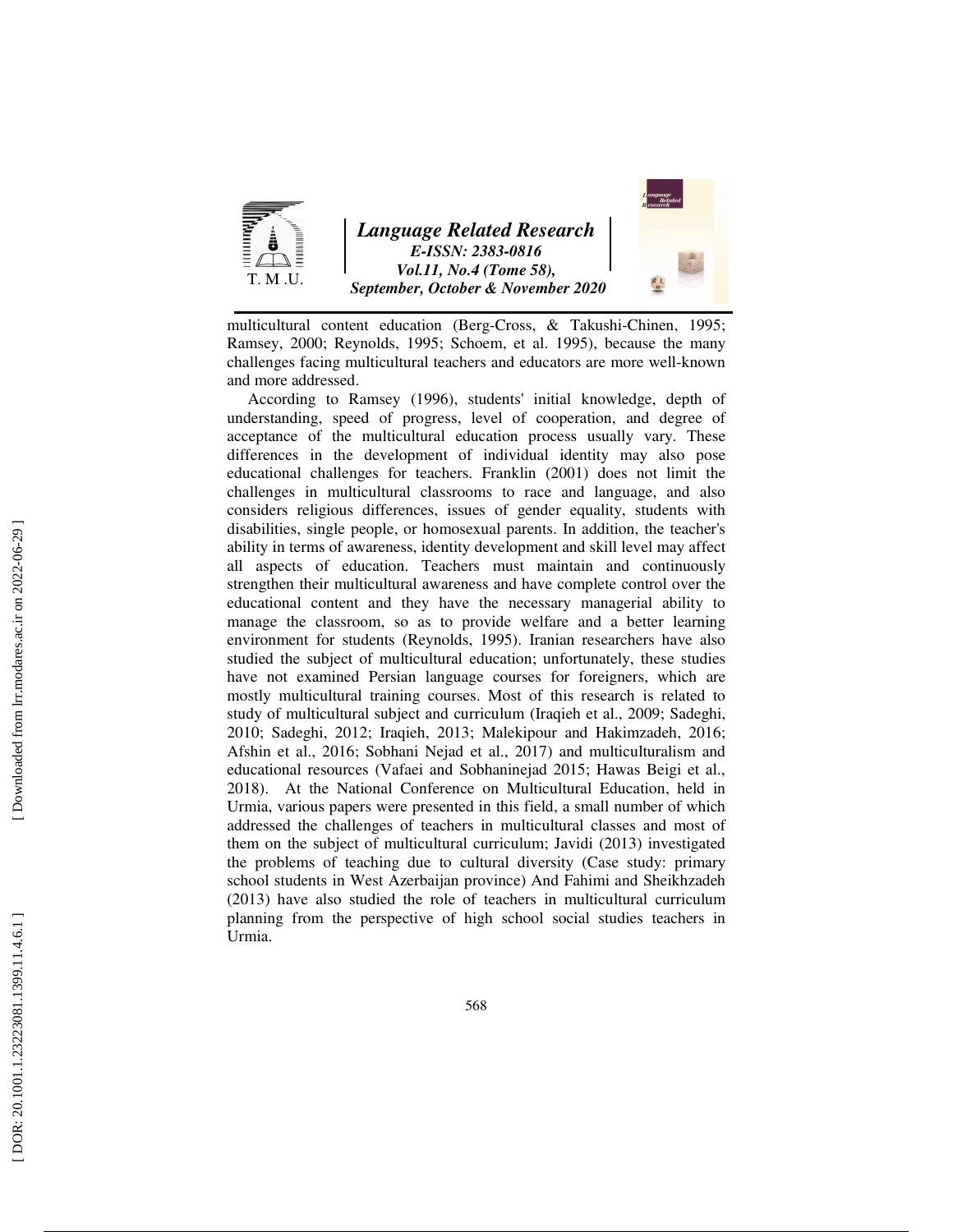

The questions of this research are: what are the main challenges and problems of Persian language teachers in multicultural classes? And which of these challenges is more frequent and what are the solutions to solve these problems? To find the answers to these questions, a questionnaire was designed and used based on theoretical foundations, standard questionnaires in this field and the views and opinions of 56 experienced Persian language teachers to foreigners. The validity of the questionnaire was checked by 16 Persian language teachers and it modified and confirmed. The challenges faced by teachers in Persian language teaching classes to foreigners were extracted and 9 factors sets were identified based on factor analysis. Data were statistically analyzed. In this way, we identified various factors and identified the most important sub-factors and the most common solutions proposed by the instructors participating in this study were presented to address these challenges. Ranking the key factors of teachers' challenges in multicultural classes based on the average rankings shows that cultural factors are first, educational factors are second, religious factors are third, and factors of learning, teaching, emotional, motivation, Prior language skills and social factors ranked fourth to ninth, respectively.

The results of Friedman test showed that these sub-factors are ranked first in each of the nine factors:

Cultural factor: different values in relation to girl-boy relationships;

Prior language knowledge factor: students' inability to write in the target language;

Learning factor: different learning styles;

Educational factor: the difficulty of adapting the lessons to the needs of language learners;

Teaching agent: Finding a teaching method that is useful for all language learners;

Religious factor: religious and propaganda aspects of the content of Persian language books;

Motivation factor: lack of interest of some language learners in doing homework;

Emotional factor: Low teacher's tolerance threshold for existing problems and teacher's inability to solve problems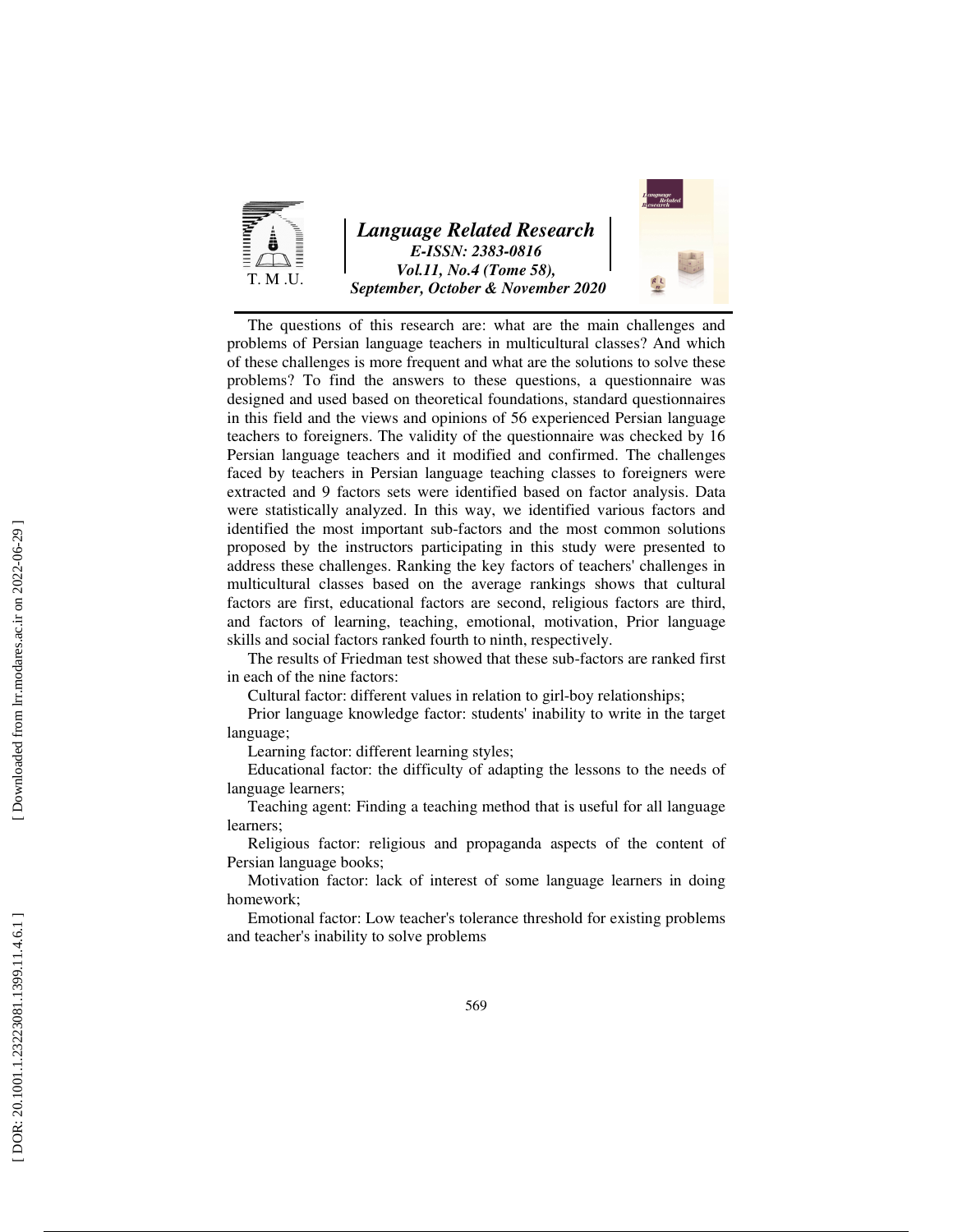

And social factor: the sub-factor of misunderstanding between learners with each other in understanding social cues.

Instructors participating in the research suggested the following solutions to address the challenges of multicultural classrooms:

• Development of the concept of multicultural education;

• Informing teachers about the methods of organizing and designing a multicultural curriculum;

• Informing instructors of the various approaches to designing and implementing multicultural learning activities;

• Extensive familiarity of teachers with a variety of resources in the multicultural curriculum;

• Use of various multicultural approaches in teaching;

• Production of educational content with appropriate cultural content

**Keywords:** Multicultural class, Challenge, Instructors, Teaching Persian as a second language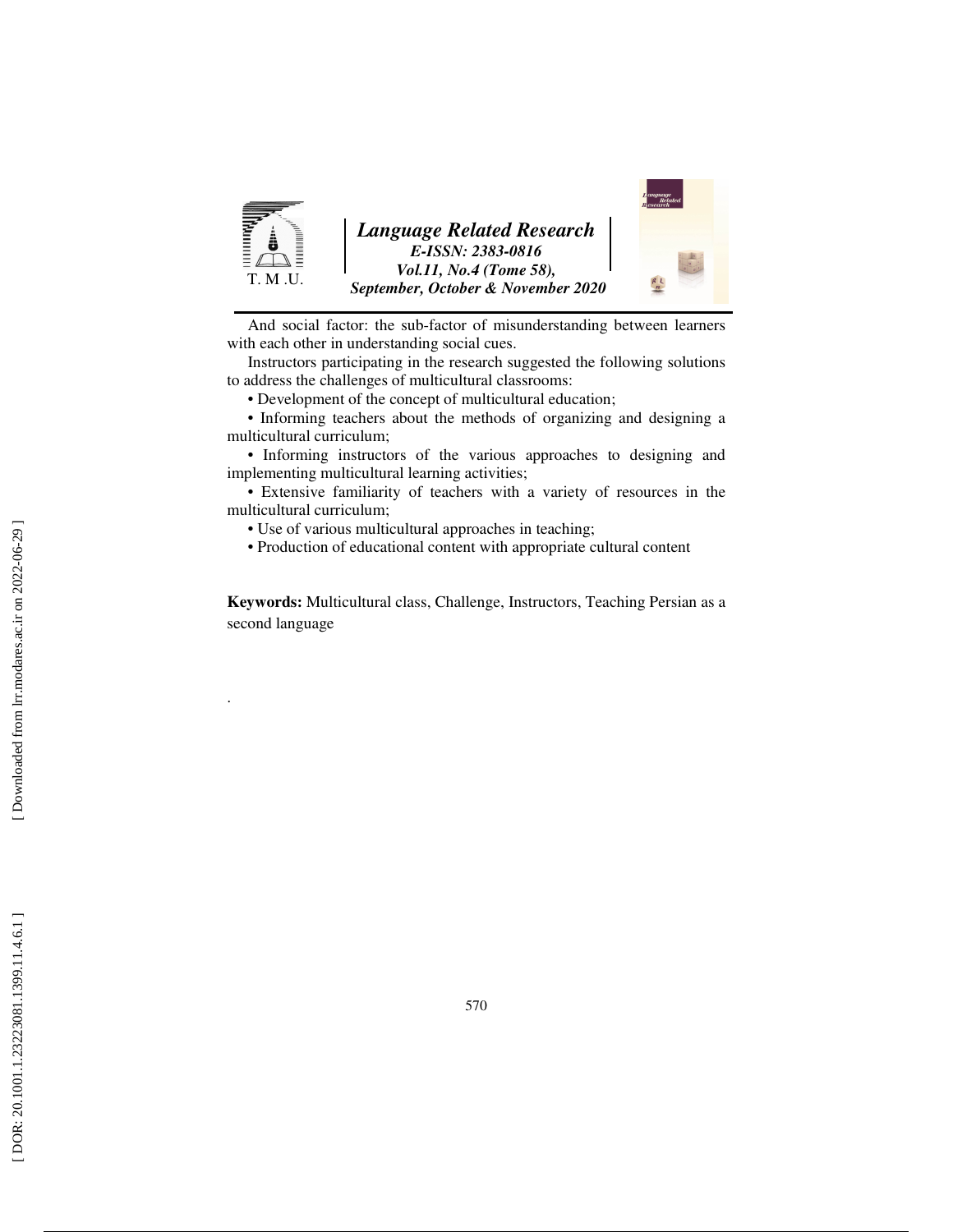و<br>دوماهنامهٔ علم دا ۱، ش ٤ ( پيا پي ٥٨)، مهر و آبان ١٣٩٩، صص١٧-٢٠٤ -

# شناسايي و طبقهبندي چالشهاي مدرسان زبان فارسي به غيرفارسيزبانان در كلاس *ه*اي چندفرهنگي

زهرا عباسى'، حيات عامرى'، حسين مردانلو مقدم"

. 1 استاديار آ موزش زبان فارسي، دانشگاه تربيت مدرس، تهران، ايران. د. 2 انشيار گروه زبانشناسي ، دانشگاه تربيت مدرس، تهران، ايران. . 3 دانشجوي دكتري زبان و ادبيات فارسي دانشگاه تربيت مدرس، تهران، ايران.

دريافت: 15/ 07/ 97 پذيرش: 10/ 11/ 97

#### چكيده

هدف از اين تحقيق، شناسايي، طبقهبندي و اولويت بندي چالش ها و مشكلات مدرسان زبان فارسي در كلاسهاي چندفرهنگي آموزش زبان فارسي بهمنزلهٔ زبان دوم و نيز ارائهٔ راهكارهاي عملي براي رفع اين چالشها بر اساس نظرات مدرسان است. دادههای این تحقیق با شرکت ٥٦ مدرس زبان فارسی به خارجیان ازطريق پرسشنامهٔ محققساخته بر اساس طيف ليكرت، بهدست آمد. روايي پرسشنامه ازسوي ١٦ مدرس زبان فارسي بررسي و اصلاح و تأييد شد. بر اساس تحليل عاملي 9 مجموعة عامل شناسايي شد. رتبهبندي عوامل كليدى چالشهاى مدرسان در كلاسهاى چندفرهنگى بر اساس ميانگين رتبهها، نشان مىدهد كه عوامل فرهنگي رتبهٔ اول، عوامل آموزشي رتبهٔ دوم، عوامل مذهبي رتبهٔ سوم و عوامل يادگيري، تدريس، عاطفي، انگيزه، دانش زباني پيشين و عوامل اجتماعي بهترتيب رتبهٔ چهارم تا نهم را كسب كردهاند. نتايج حاصل از آزمون فريدمن نشان داد كه اين زيرعوامل در هر يک از نه عامل رتبهٔ اول را دارند: عامل فرهنگي: ارزشهاي متفاوت در ارتباط با روابط دختر و پسر؛ عامل دانش زباني پيشين: عدم توانايي زبانآموزان در نوشتن به زبان مقصد؛ عامل يادگيري: سبکهاي يادگيري گوناگون؛ عامل آموزشي: دشواري انطباق دروس با نيازهاي زبانآموزان؛ عامل تدريس: يافتن روش تدريسي كه براي هم ة زبانآموزان مفيد باشد؛ عامل مذهبي: جنبهٔ ديني و تبليغاتي محتواي كتابهاي آموزش فارسي؛ عامل انگيزه: عدم علاقهٔ برخي زبانآموزان به انجام تكليف؛ عامل عاطفي: پايين بودن آستانهٔ تحمل مدرس در مقابل موانع موجود و روحيهٔ دفع آنها و

ــــــــــــــــــــــــــــــــــــــــــــــــــــــــــــــــــــــــــــــــــــــــــــــــــــــــــــــــــــــــــــــــــــــــــ

E-mail: abasiz@modares.ac.ir :مقاله مسئول نويسندة\*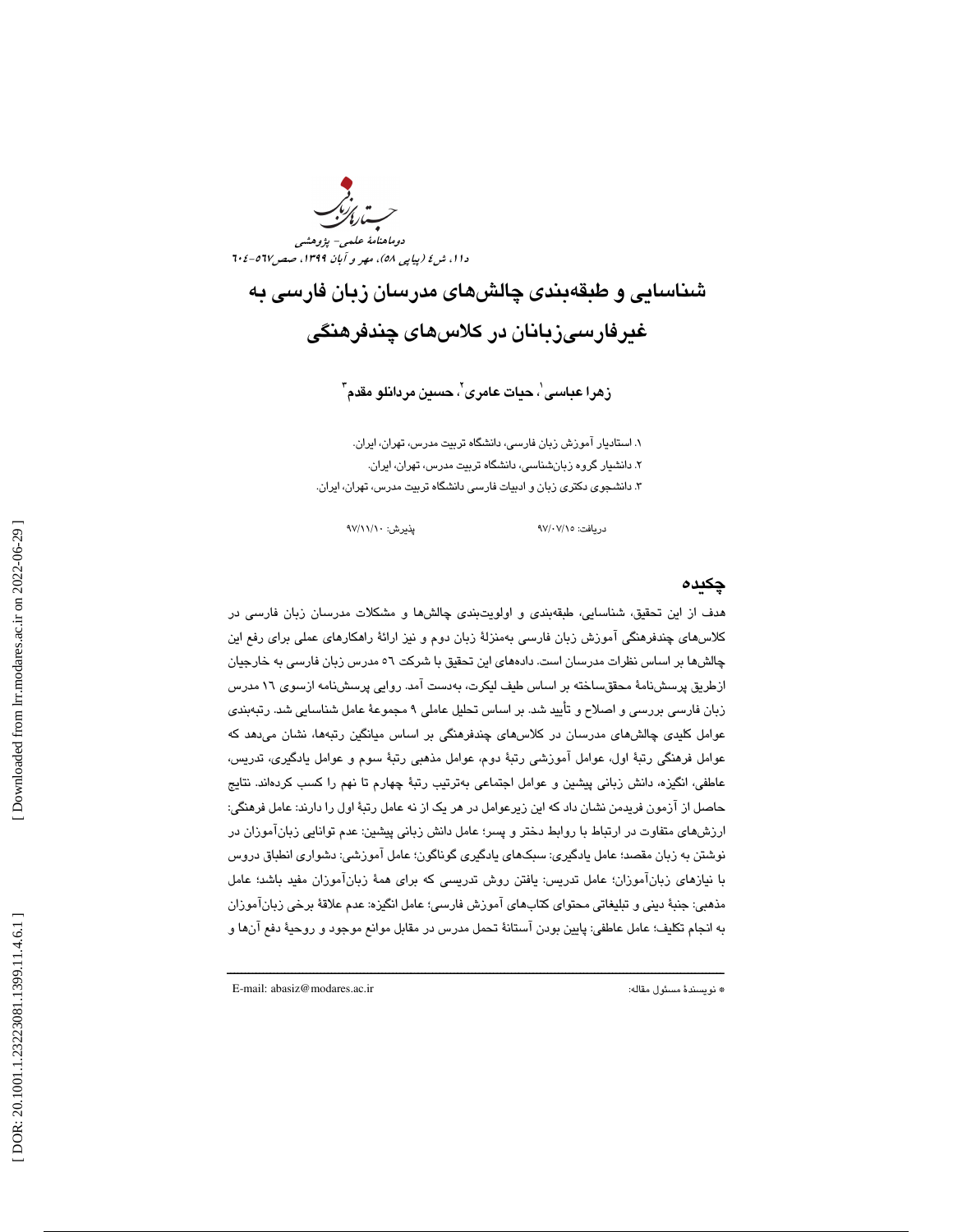تي: ز*هرا عباسي و همكاران* شناسايي *و طبقهبندي چالشهاي ...*. چ<mark>خ</mark><br>پهروزم سناسايي و همكا*ران*<br>پهروزم سناسايي چالي چالي پالان بالان بالان بالان بالان بالان بالان بالان بالان بالان بالان بالان بالان بالان بال

عامل اجتماعي: زيرعامل سوءتفاهم ميان زبانآموزان با يكديگر در درك نشانههاي اجتماعي. در پايان ، راهکارهای پیشنهادی مدرسان برای رفع این چالشها ارائه شد.

**واژههای کلیدی**: کلاس چندفرهنگی، چالش، مدرسان، آموزش زبان فارسی بهمنزلهٔ زبان دوم.

#### . 1 مقدمه

آموزش چندفرهنگی ٰ بهطور کلی به هر شکلی از آموزش گفته میشود که در برگیرندهٔ تاریخچه، متون، ارزشها، باورها و ديدگاههاي افرادي از پيشينههاي فرهنگي گوناگون باشد. در بسياري از موارد «فرهنگ» واژهای کلی است که دربردارندهٔ مفاهیمی چون نژاد<sup>۲</sup>، قومیت<sup>۳</sup>، ملیت ٔ، زبان، دین، مذهب، طبقهٔ اجتماعی ْ، جنسیت <sup>٦</sup> و استثناییت ٰ است. استثناییت واژهای است برای توصیف افرادی با نیازهای خاص یا معلولیت. در تئوری، اصول آموزش چندفرهنگی بر اساس اصل «برابری تمام با نیازهای خاص یا معلولیت. در تئوری، اصول اموزش چندفرهنگی بر اساس اصل «برابری تمام<br>شاگردان»^ بنا شده و هدف از این اصول حذف موانعی است که برای موقعیتهای آموزشی یا موفقيت تحصيلي وجود دارد. اتفاقي كه در عمل ميافتد، افزودن، كاستن يا اصلاح سياستها، برنامهها، دروس، محتواهای آموزشی و فعالیتهایی است كه بهنوعی تبعیضآمیز<sup>۹</sup> بهشمار ميرود و يا شمول لازم را براي فرهنگهاي گوناگون ندارد ( (2013 ,McKinney(.

مطالعات در حوزة آموزش چندفرهنگي نشان ميدهد آموزش مفيد در كلاسهاي چندفرهنگي بیتردید یکی از بزرگترین چالش ``هایی است که امروزه مدرسان با آن مواجهاند ( & Den Brok 2001 ,Jeevanantham; 2000 ,Howard 2005, ,Levy(. يكي از دلايل اهميت تحقيقات چندفرهنگي، بهخصوص در حيط ة آموزش زبان، آن است كه درك تنوع، امروزه يكي از مهمترين نيازمنديهاي بافت آموزشی'' است؛ زیرا در سراسر جهان کلاس۵ا روزبهروز متنوعتر و چندفرهنگیتر<sup>۱۲</sup> ميشوند (2005 ,Levy & Brok Den . (دومين اهميت اين موضوع آن است كه خلاف كلاسهاي تكفرهنگي '` ــ كه در آن زبانآموزان اشتراكات فراواني با هم دارند ــ در كلاس،*ه*اي چندفرهنگي اين اشتراك بهطرز چشمگيري كمتر است و سبب ايجاد چالشهاي فراوانتري براي مدرسان ش مي ود. بنابراين، ضروري است مدرسان مهارتهاي ويژهاي كسب كنند تا بتوانند بهتر با 1 زبانآموزانشان تعامل داشته باشند (2012 .,al et Samovar 2005, ,Chamberlain(؛ سومين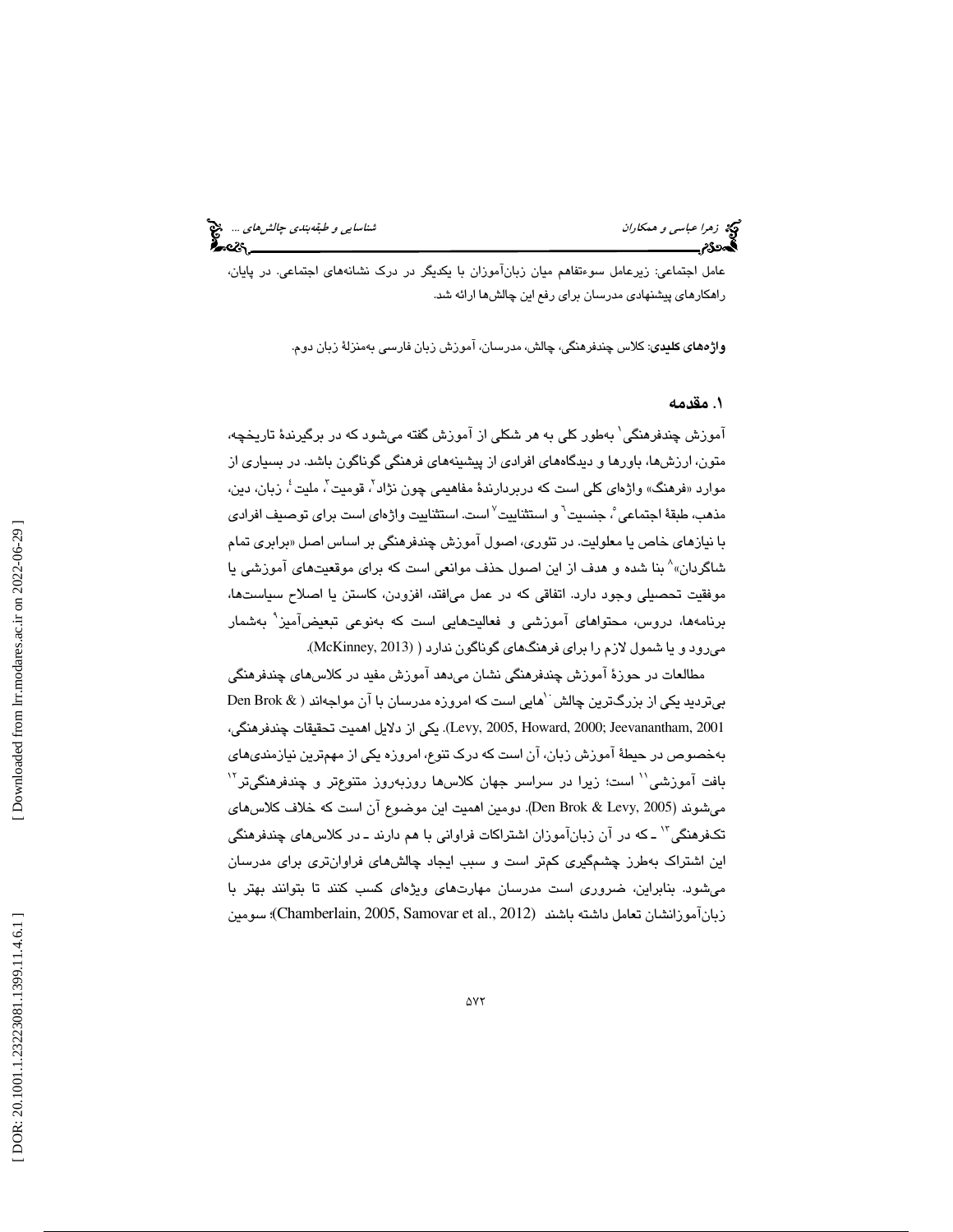# (پياپي 58)، مهر و آبان 1399 جستارهاي زباني دورة ،11 شمارة 4

اهميت اين موضوع آن است كه با توجه به افزايش شمار شاگردان با زبان و فرهنگهاي متفاوت ضروري است مدرسان بهويژه در سطح دانشگاهي بيش از پيش خود را براي مديريت كلاسهاي چندفرهنگي آماده كنند. درنهايت ، با وجود افزايش علاقه ب ه آموزش چندفرهنگي ، جنبههاي فراواني از اين حيطه بررسي نشده و نيازمند مداقة بيشتري است Banks, 2013, Ennaji, 2005; Mc) Allister & Irvine, 2002).

مشكلات در آموزش هاي چندفرهنگي در آموزش زبان دوم يا خارجي بهمراتب نمود بيشتري نسبتبه آموزش در رشتههاي ديگر دارد؛ زيرا زبان مقصد كه هدف آموزش و درضمن، وسبلهٔ ارتباط فردي است، خود سبب ايجاد چالشهاي مختلف مي شود. زبان آموزان با پيشينههاي فرهنگي، زباني، قومي، آموزشي، مذهبي و ... در يك دور ة آموزشي گردهم ميآيند و توانش ارتباطي و منظورشناختي آنها نيز بهويژه در دورههاي مقدماتي و مياني به حد كمال نرسيده است و همين نكته سبب بروز چالشهاي متنوعي در آموزش ميشود. با توجه به رشد فارسي آموزي در سالهاي اخير و حضور فارسي آموزان از مليتهاي مختلف در ايران بهمنظور فراگيري زبان فارسي و اينكه تاكنون مشكلات مدرسان زبان فارسي به غيرفارسيزبانان در كلاسهاي چندفرهنگي بررسي و تحقيق نشده، ضروري است كه چالشهاي مدرسان در اينگونه كلاسها شناسايي و رتبهبندي شود تا بتوان براي اداره و بهرهوري هرچه بهترِ اين كلاسها تصمیماتی علمی و عملی گرفت. پرسشهای این تحقیق عبارتاند از: چالشها و مشکلات عمدهٔ مدرسان زبان فارسي در كلاسهاي چندفرهنگي چيست؟ و كداميك ها از اين چالش بسامد بيشتري دارد و چه راه ها حل يي براي رفع اين مشكلات وجود دارد؟ فرضية اين تحقيق بر اساس پرسش مطرحشده عبارت است از: مهمترين چالش مدرسان زبان فارسي به خارجيان، چالشهاي ناشي از عوامل فرهنگي و سبكهاي يادگيري متفاوت فارسيآموزان است و مهمترين راهحل آشنايي مدرسان با فرهنگ زبانآموزان و بهكارگيري منابع آموزشي مختلف است. براي يافتن پاسخ به اين پرسشها، با استفاده از پرسشنامهاي مبتني بر مباني نظري، پرسشنامههاي استاندارد موجود در اين زمينه و نظرسنجي از مدرسان باسابقه در اين حوزه، چالشهاي پيش روي مدرسان در كلاس هاي آموزش زبان فارسي به خارجيان استخراج و ضمن تحليل آماري اين چالش&ا، عوامل مختلف شناسايي شده است و مهمترين زيرعوامل تعيين گرديد و در عوامل اصلي و زيرعوامل اولويتهاى اصلي مشخص و پربسامدترين راهحلهاى پيشنهادى مدرسان شركتكننده در اين بررسي براي رفع اين چالشها بر اساس بسامد ارائه شد. چالشهاي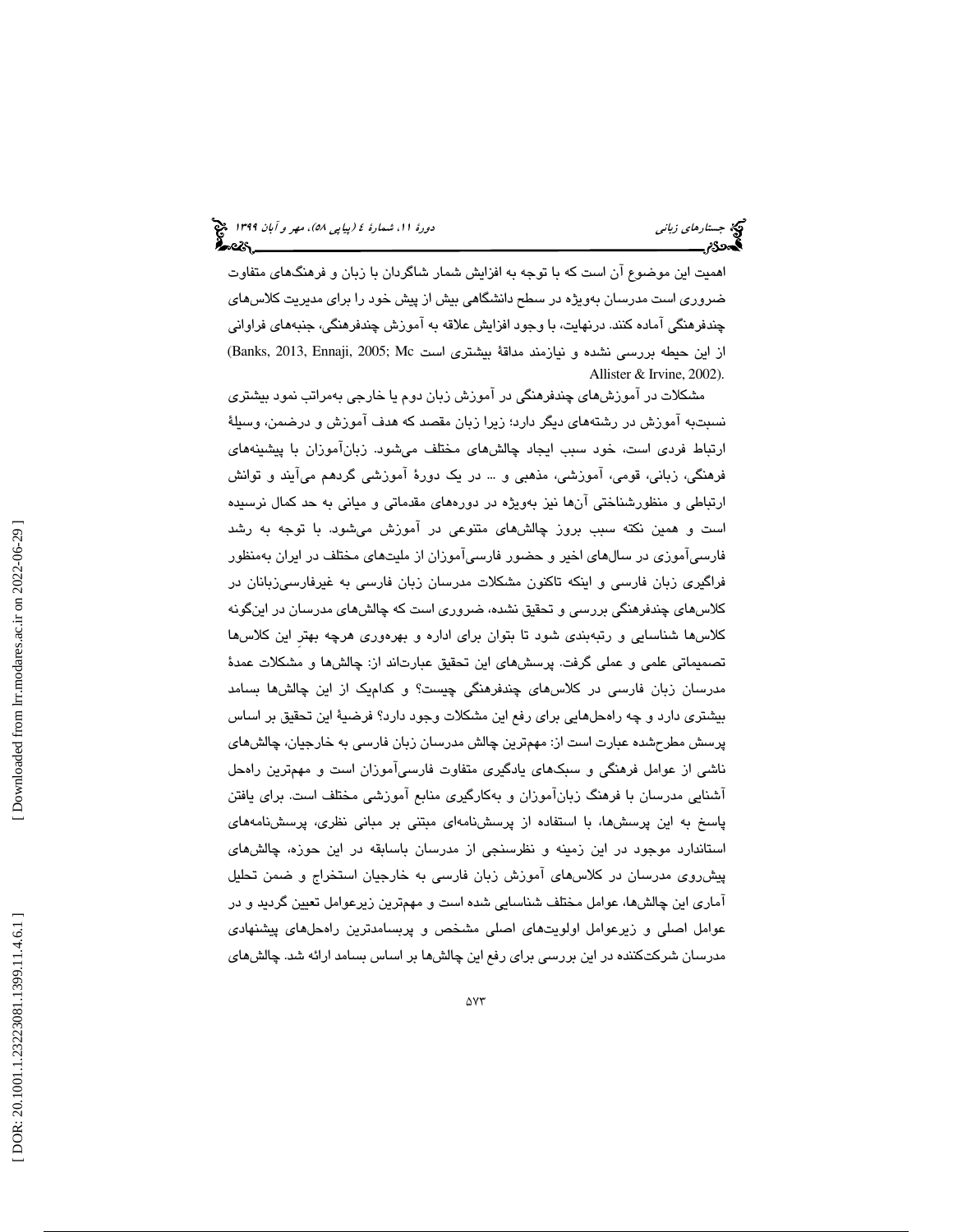.

موردنظر اين پژوهش مواردي است كه بهواسطهٔ تفاوتهاى علمي، فرهنگي، زبان و… ميان زبانآموزان از مليتهاي مختلف با يكديگر و نيز با مدرس و درنهايت ، با فرهنگ ايران بهوجود مي آيد. اين چالشها حوزههاى مختلفى را شامل مى شود، مانند نحوهٔ يادگيرى زبانآموزان، ارتباط آنها با يكديگر، اختلافات فرهنگي<sup>؛ ۱</sup>، نبود يا كمرنگ بودن زبان واسطه <sup>۱۰</sup> و …

بهرهمندي از نتايج اين پژوهش گامي است مهم در تعيين سياستهاي آموزش زبان فارسي در كلاسهاي چندفرهنگي و سياستگذاريهاي كلان آموزشي ناظر بر كلاسهاي آموزش زبان فارسي، ايجاد اصلاحاتي در روش تربيت مدرسان زبان فارسي براي تدريس در كلاسهاي چندفرهنگی، اصلاحات محتوای اموزشی برای انطباق بیشتر با محیط چندفرهنگی، یافتن راهكارهاي تازه يا اصلاح فعاليتهاي رايج براي افزايش بازدهي آموزشي در كلاسهاي چندفرهنگي و يافتن راهكارهايي براي موارد خاص فرهنگي با توجه به فرهنگ ملي ـ مذهبي ايران.

٢. ادبيات و پيشينهٔ تحقيق

براي درك مفهوم چندفرهنگي لازم است چند اصطلاح تعريف شود : فرهنگ<sup>٬۲</sup>: دانشمندان از زواياي گوناگون، فرهنگ را تعريف كردهاند كه تعريف سامووار و  $_{2001}$  (2001) چنين است:

گنجينة دانش، تجربه، باورها، ارزشها، بينشها، معاني، ردهبندي هاي اجتماعي، مذهب، درك از زمان، نقشها، روابط فضايي، درك از جهان و اشيا و مايملك بهدست آمده توسط مردم در طي گذر نسلها از طريق تلاشهاي فردي و گروهي را فرهنگ مينامند ( 8 2001: .)

چندفرهنگی $^{\backprime\prime}$ : پارخ $^{\backprime\prime}\left(2006\right)$  بیان میکند:

چندفرهنگی بهخودی،خود مسئلهٔ تفاوت<sup>۲۰</sup> و هویت<sup>۲۱</sup> نیست؛ بلکه موضوع آن تفاوتهایی است که در فرهنگ برجسته و حفظ ميشود. به عبارت ديگر ، چندفرهنگي باورها و اعمالي هستند كه در طي آنها گروهي از مردم ، يكديگر و جهان پيرامونشان را درك و زندگي فردي و اجتماعي خود را سازماندهي ميكنند. برخلاف تفاوتهايي كه از انتخابهاي فردي سرچشمه ميگيرند، تفاوتهاي فرهنگي با مقياس بزرگتري سنجيده و ساختار و الگوبندي اين تفاوتها از نظامي از معنا و ارزش<sup>۲۲</sup> ناشي ميشود كه بين آن گروه از افراد مشترك و بهطور تاريخي به ارث رسيده است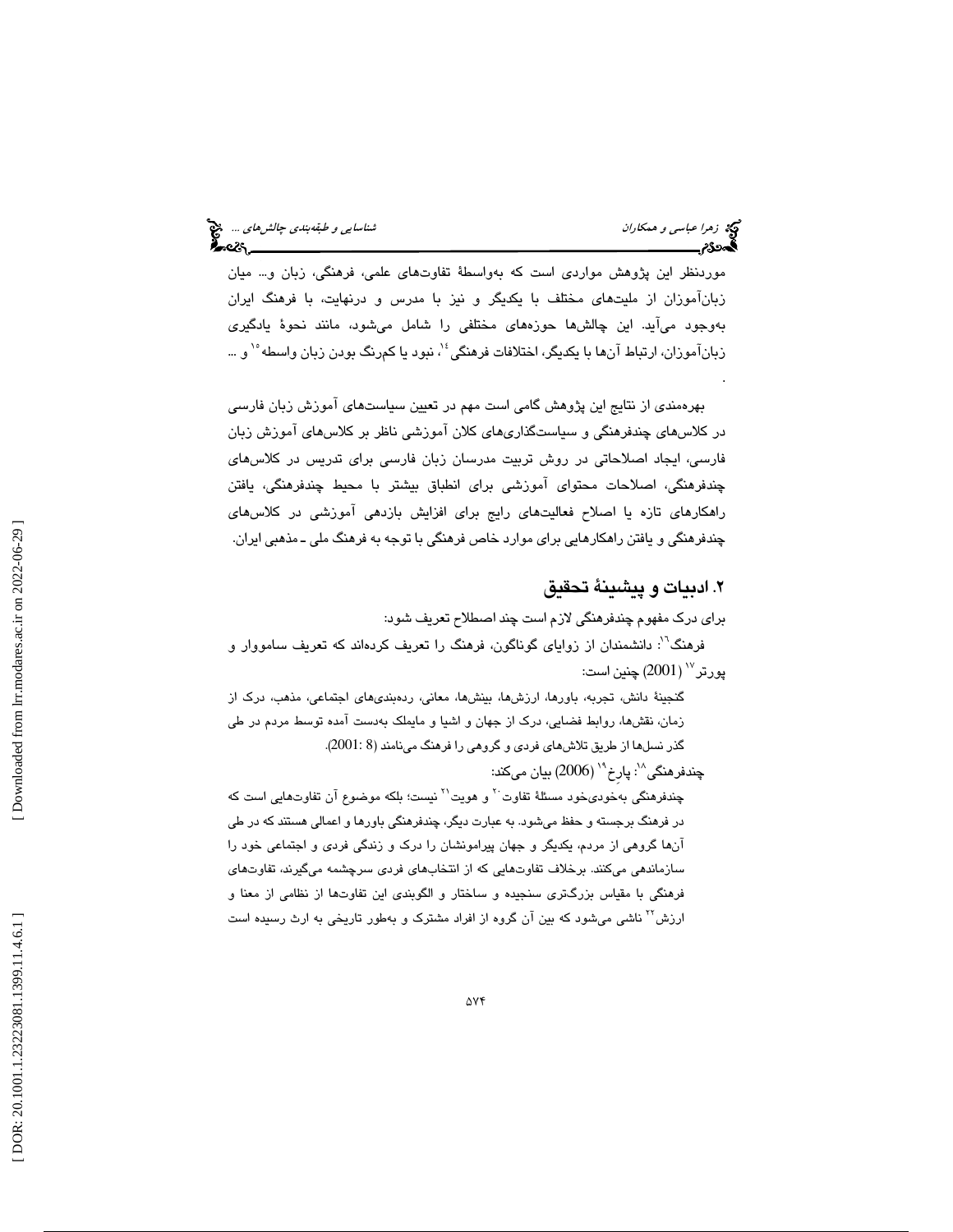(پياپي 58)، مهر و آبان 1399 جستارهاي زباني دورة ،11 شمارة 4

 $(2006: 2 - 3)$ 

اموزش چندفرهنگی: «اموزش چندفرهنگی بهکار بستن این مفهوم است که تمام اموزندگان، صرف نظر از جنسيت، طبقهٔ اجتماعی، نژاد، قوميت و ويژگيهای فرهنگی، بايد در محيط آموزشی<br>فرصت برابر بيابند» (3 Banks & Banks, 2010: 3).

اموزش چندفرهنگی در ابتدا از دل جنبشهای حقوق مدنی سیاهپوستان در امریکا متولد شد؛ اما طولي نكشيد كه تمام گروههاي فرهنگي كه بهگونهاي مورد تبعيض قرار گرفته بودند، به اين حركت پيوستند. آموزش چندفرهنگي در آن دوره، جنبش اجتماعي منسجمي نبود؛ بلكه مجموعهای از اقدامات و فعالیتها را شامل میشد كه بهمرور زمان به شكلگیری مفهوم آموزش چندفرهنگي كمك كرد. همچنين ، در سالهاي اخير با رشد جمعيت و افزايش تنوع آموزندگان در مقاطع، رشتهها و مراكز اموزشگاهی مختلف، به اموزش چندفرهنگی بیشتر در سياستگذاريهاي آموزشي توجه ميشود (1999 ,May(.

وش سنتي آموزش اصل رايجي را دنبال ميكرد كه در آن يك لباس براي همه اندازه است. ر صرفنظر از پيشينهٔ فرهنگي و زباني شاگردان، به همه برنامهٔ يكساني ارائه ميشد و بر اساس نيازهاي فرهنگي و زباني زبانآموزان هيچ تغييري در روش تدريس داده نميشد؛ اما برنامههاي درسي جديد به اندازهاي انعطافپذير ند كه ظرفيت پاسخگويي به نيازهاي گوناگون زباني و فرهنگي<sup>۲۲</sup> زبانآموزان را دارند و اين امر در آموزش و يادگيري موضوعي حياتي است. با اين حال، پاسخ به نيازهاي تمامي شاگردان با درنظر گرفتن تفاوتهاي فرهنگي و زباني آنها، به هيچ وجه براي مدرسان كار آساني نيست؛ زيرا ممكن است حجم تنوع فرهنگي در كلاس بيش از حد انتظار باشد.

«مسئلهٔ چندفرهنگی» بهقدری مهم است که ان را بعد از نظریات تحلیل روان*ی،* رفتارگرایی و انسانگرايي، «نيروی چهارم روانشناسي»<sup>۲</sup> خواندهاند (Pedersen, 1991).

اخيراً توجه بيشتري به آموزش محتواي چندفرهنگي اختصاص يافته است & Cross-Berg ( Takushiدليل اين -Chinen, 1995, Ramsey, 2000; Reynolds, 1995; Schoem et al., 1995). امر آن است كه چالشهاي فراواني كه پيشروي مدرسان و مسئولان آموزشي چندفرهنگي قرار دارد، بيشتر شناخته و مطرح شدهاند. اين چالشها ممكن است در اثر لايههاي چندگانه مختصات فرافردی°<sup>۱</sup> و گروهی اتفاق بیفتد كه در محیط كلاس وجود دارد. ازسوی دیگر، ممكن است این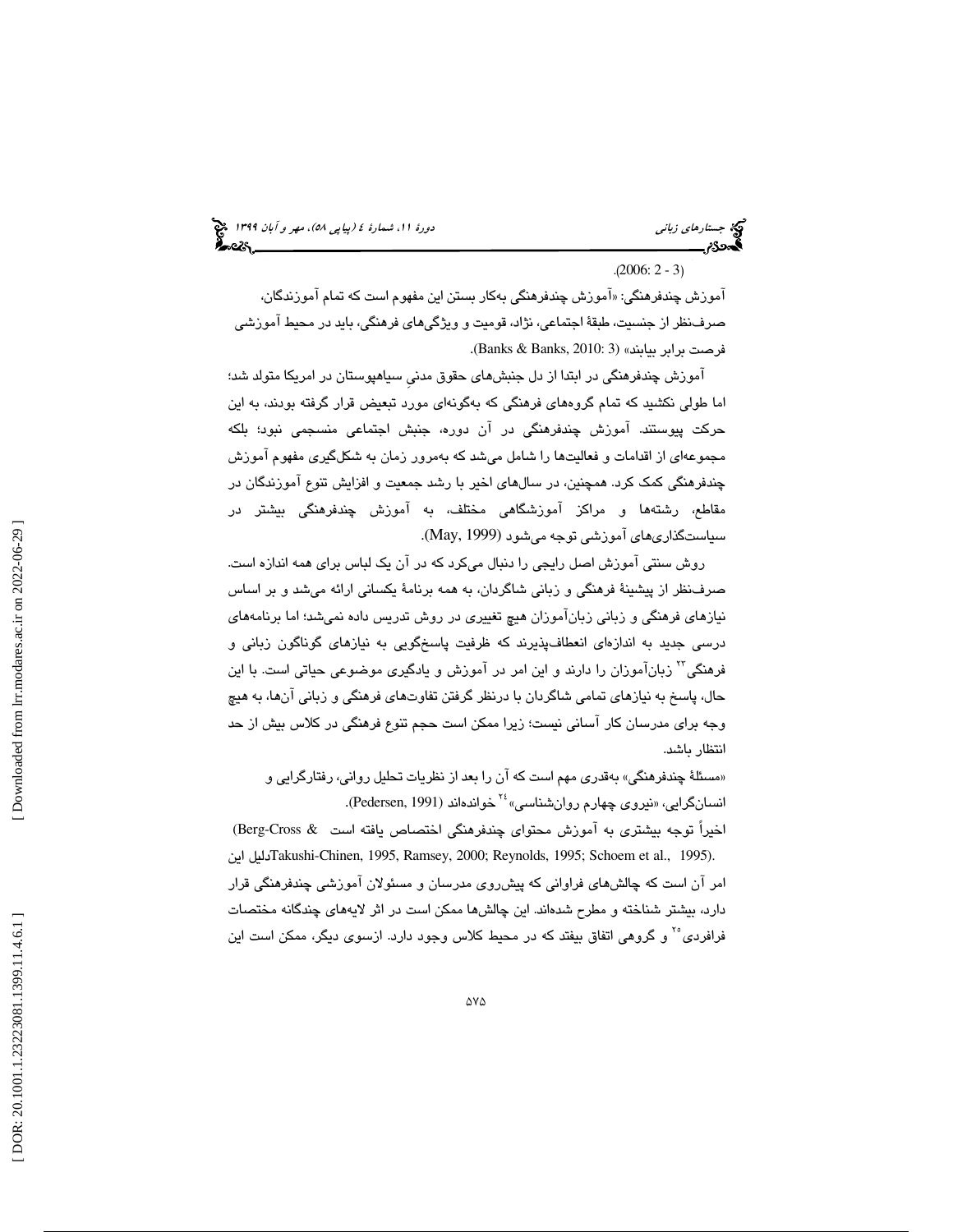چالشها در نتيجهٔ نحوهٔ ارائه يا طراحي مواد درسي رخ دهند. دليل ديگر وقوع اين چالشها ممكن است محيطي باشد كه آموزش چندفرهنگي در آن رخ ميدهد (2000 ,Ramsey(.

طبق نظر رامسي (1996 ،) معمولاً آگاهي اوليه، عمق درك، سرعت پيشرفت، ميزان همكاري و درجهٔ پذيرش فرايند اموزش چندفرهنگی در شاگردان متفاوت است. اين تفاوتها در رشد هويت  $^{77}$  همکن است برای مدرسان چالشهای آموزشی نیز به همراه داشته باشد. فرانکلین $^{77}$ (2001) چالش،ها در كلاس،های چندفرهنگی را به نژاد و زبان محدود نمیداند و تفاوت،ای مذهبی، مسائل مربوط به برابري جنسيتي، شاگردانِ داراي معلوليت، افراد تكسرپرست يا داراي والدين همجنس را نیز سبب بروز این چالش،ها برمیشمرد. بهعلاوه، توانایی مدرس ازنظر آگاهی<sup>۲۸</sup>، رشد هويت<sup>٢١</sup> و سطح مهارت<sup>٣٠</sup> ممكن است روى تمام جنبههاى آموزش مؤثر باشد. مدرسان بايد آگاهي چندفرهنگي خود را حفظ و بهطور مداوم تقويت كنند و بر مطالب آموزشي تسلط كامل داشته باشد. همچنين، بايد توانايي مديريتي لازم براي ادار ة كلاس را داشته باشد، بهنحوي كه براي شاگردان رفاه و محيط بهينهٔ آموزشي فراهم شود (رينولدز ``، ١٩٩٥).

به مسائل كلاس $\omega$ مای چندفرهنگی در تحقیقات مختلفی توجه شده است. پریش $^{Y}$  و همكاران (2010) به مسئلهٔ آموزش چندفرهنگی پرداختهاند. در این پژوهش موارد یافتشده در قالب «ابعاد فرهنگي چارچوب آموزشي» ``` (CDLF) ارائه شده كه توصيفكنندهٔ مجموعهاي از هشت مؤلفهٔ فرهنگي ناظر بر روابط اجتماعي <sup>٢٤</sup>. باورهاي معرفتشناسانه °<sup>٢</sup> و بينشهاي زماني<sup>٢٦</sup> است و طيف تغيير اين متغيرها را ترسيم ميكند. سوبەدى $^{77}\, (2010)$  به مسائل كلاس $\omega$ ماي چندفرهنگي در نپال میپردازد. فیصل،حمد ``` (2012) چالش۵ا و فرصتهای اجرایی نظام آموزشی اسلام ـ محور در جامعهٔ چندفرهنگی كانادا را بررسی میكند و باور دارد، در حالی كه امید به تربیت بهتر دانشآموزان بهصورت يكپارچه وجود دارد، برنامهٔ تربيتي اسلامي ميتواند بين باورهاي دانشآموزان، هويت اسلامي و تقويت صلاحيتهاي چندفرهنگي آنها تعادلي ايجاد كند. ديويد و همکاران<sup>۳۹</sup> ( 2013) در بررسی چالشهای برنامههای درسی چندفرهنگی در آموزش عالی برای افراد بومی در دانشگاه برزیل نتیجه گرفتهاند که در طرح برنامهٔ درسی نوعی نژادپرستی وجود<br>دارد؛ اما این آموزش برای حرفههای آیندهٔ آنان رضایتبخش است. السوبی <sup>: ؛</sup> (2015) در پژوهشي به مسائل جاري و چالشهاي مدرسان در كلاسهاي چندفرهنگي ميپردازد و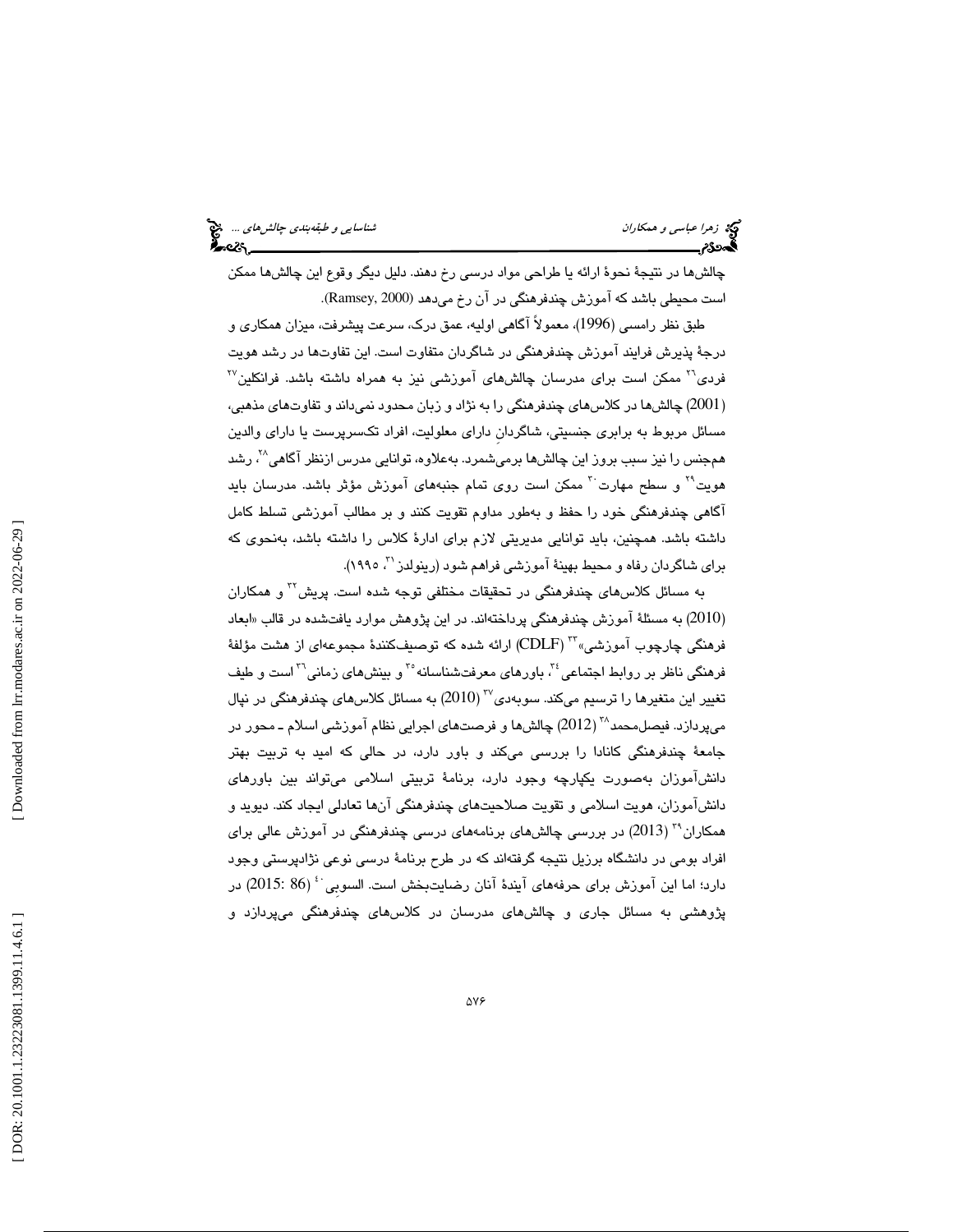راهکارهايي برای افزايش بهرهوری تدريس ارائه میدهد. چوآری<sup>،،</sup> (2016) در يک فراتحليل به مطالعهٔ ادبیات اخیر در زمینهٔ دانشجویان و زبانآموزانی با فرهنگ و زبانهای مختلف میپردازد و چالشها و تهديدهاي جدي پيشروي مدرسان در سطوح گوناگون آموزشي را بررسي ميكند. نادا<sup>٢٢ (2017) طي تحقيقي به راهبردهاي تدريس (ايفاي نقش، يادگيري تعاملي، قرار گرفتن در</sup> معرض فرهنگ زباني متفاوت، بحثهاي گروهي، شركت در جامعه، دانش پيشين زبانآموزان و حركت فراتر از كتاب درسي) در كلاسهاي چندفرهنگي در كشور هند ميپردازد.

برخي پژوهشها صرفاً به يک يا چند مؤلفهٔ خاص چالشبرانگيز پرداختهاند: فريد<sup>۶۲</sup> (2004) به موضوع نگرشهای فرهنگهای مختلف به آموزش پرداخته است و به برتریجویی زبانآموزان شرقآسيايي نسبتبه ديگر زبانآموزان، سوءتفاهمهاي نژادي و فرهنگي و عنصر جنسيت در فرهنگهاي مختلف توجه كرده است. تفاوت در برقراري ارتباطات غيركلامي<sup>؛</sup>،ْ در ميان فرهنگهای مختلف ازسوی بوهم°ٴ و همکاران (2002)، نقص در دانش و کفایت دانشآموزان و تأثير آن بر روي يادگيري آن از ها سوي هو و همكارانش (2004) و چالشهاي اخلاقي موجود در کلاسهای چندفرهنگی ازسوی بویر فیر و رامسی<sup>۶٬</sup> (2005) بررس*ی* شده است.

محققان ايراني نيز در پژوهش هايي به موضوع آموزش چندفرهنگي پرداختهاند؛ اما متأسفانه اين پژوهشها دورههاى آموزش زبان فارسى به خارجيان را ـ كه بيشتر دورههاى آموزش چندفرهنگي هستند ـ بررسي نكردهاند. بيشتر اين تحقيقات به بررسي موضوع چندفرهنگي و برنامة درسي ( عراقيه و همكاران، 1388؛ صادقي، 1389؛ صادقي، 1391 ؛ عراقيه، 1392؛ ملكيپور و حکیمزاده، ۱۳۹۰؛ افشین و همکاران، ۱۳۹۵؛ سبحانینژاد و همکاران، ۱۳۹۲ ) و یا چندفرهنگی و منابع آموزشي (وفائي و سبحانينژاد 1394 ؛ هواسبيگي و همكاران، 1397 ) پرداختهاند. در همايش ملي آموزش و پرورش چندفرهنگي، كه در اروميه برگزار شد، مقالات مختلفي در اين حوزه ارائه شد كه تعداد اندكي به چالشهاي مدرسان در كلاسهاي چندفرهنگي و بيشتر آن به ها موضوع برنامة درسي چندفرهنگي پرداخته بوداند؛ ازجمله جاويدي ( 1392 به ) بررسي مشكلات تدريس ناشي از تنوع فرهنگي (مطالعة موردي: دانشآموزان مدارس ابتدايي استان آذربايجان غربي) پرداخته و فهيمي و شيخزاده (١٣٩٢) نيز نقش معلمان در برنامهريزي درسي چندفرهنگي را از ديدگاه معلمان مطالعات اجتماعي مقطع متوسطة شهرستان اروميه بررسي كردهاند.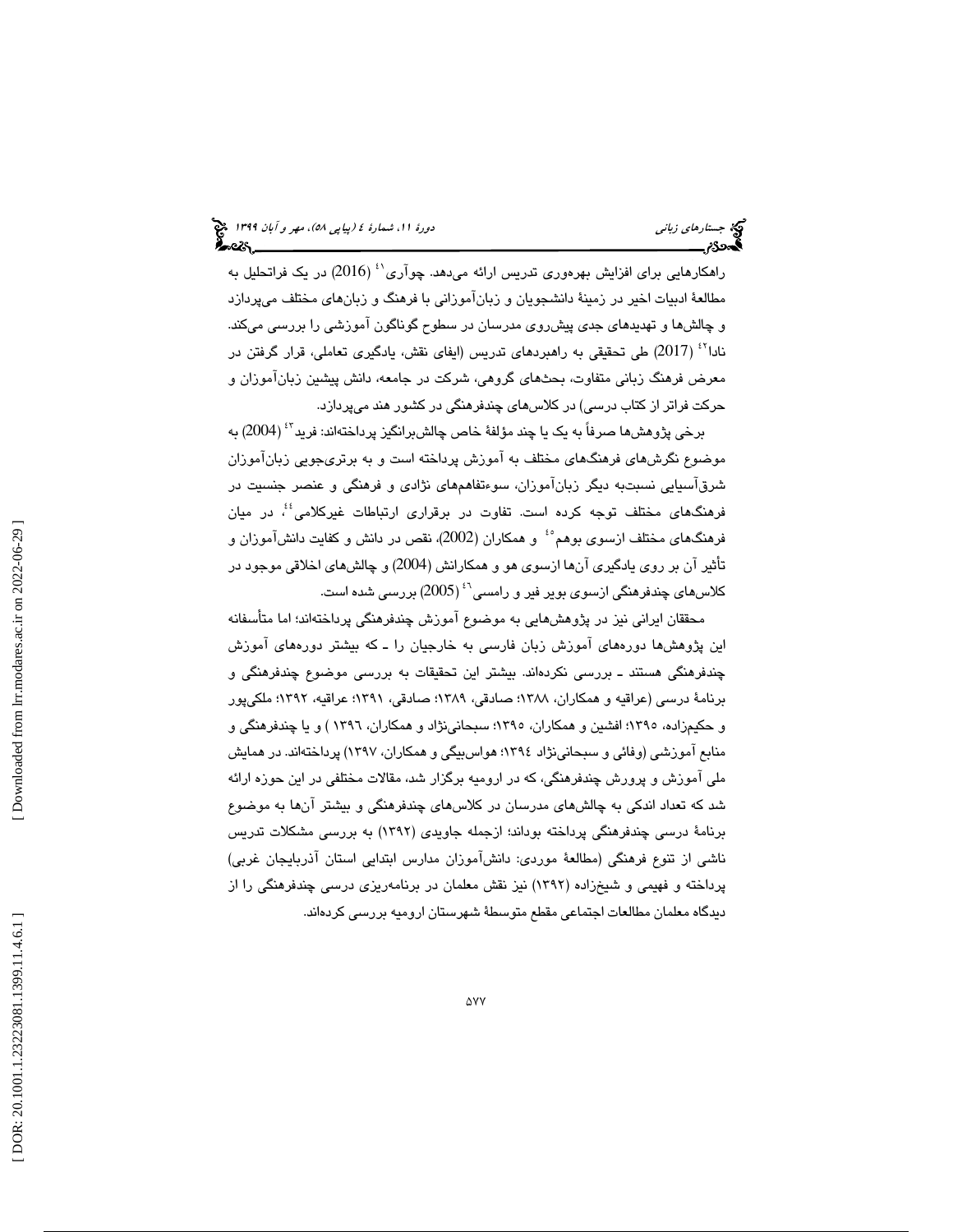جوادي (1379) آموزش چندفرهنگي بهمنزلة يك رويكرد در آموزش را تلاشي براي رها ساختن كودك از محدوديتهاي قوممدارانه و آگاه كردن او از وجود فرهنگها، جوامع و راههاي زندگي و تفكر دربارة ديگران دانسته است و باور دارد تربيت كودكان در جهت ايجاد نگرش مثبت به فرهنگهاي گوناگون و پذيرش تفاوتهاي موجود بين افراد، زيربناي فلسفي برنامة اين رويكرد آموزشي را تشكيل ميدهد.

عزيزي و همكاران (١٣٨٩) با بررسي وضعيت آموزش چندفرهنگي در مراكز تربيت معلم سنندج نشان دادند كه ازنظر دانشجويان، آموزش چندفرهنگي داراي جايگاه مناسبي نيست و مدرسان مراكز تربيت معلم نيز به اين مفاهيم و موضوعات توجه نميكنند.

ميردهقان و طاهرلو (1390) عوامل فرهنگ ايراني در آموزش زبان فارسي به غيرفارسيزبانان را بررسي كردند. نتايج تحقيق، نشان داد پيشزمينهٔ فرهنگي نقش مهمي در يادگيري زبان دارد و سبب بروز نگرشهاي مثبت يا منفي دربار ة زبان ميشود.

رستمبيگ تفرشي و رمضاني واسوكلايي (1391) به اهميت آموزش فرهنگي در يادگيري زبان خارجي پرداختهاند. طبق پژوهش آنان آموزش فرهنگ در يادگيري زبان خارجي و كاربرد متناسب آن در بافتهاي مختلف نهفقط مؤثر، بلكه در مواردي گريزناپذير است .

عراقيه و فتحيواجارگاه (1391) با بررسي جايگاه چندفرهنگي در آموزش مدرسهاي و تبيين آثار آن در آموزش عالي، وجود زمينههاي خانوادگي و اجتماعي در استهزاي ساير فرهن گها، احساس برتري و تعصبات فرهنگي، ضعف اطلاعات ديني درخصوص برابري و برادري همة انسانها، ضعف اطلاعاتي دانشآموزان از شخصيتها و آثار فرهنگي برجسته را ازجمله مشكلات برشمردهاند. غريبي و همكاران ( 1394) پايههاي معرفتشناسي آموزش و پرورش چندفرهنگي را تحليل كرده و رحماني و همكاران (١٣٩٥: ٢٣٦) مباني فلسفي و علمي، اصول حاكم بر برنامههاي درسي و تربيتي و اهداف تفصيلي دورههاي تحصيلي را بازتابكنندة مؤلفههاي آموزش چندفرهنگي دانستهاند.

رحيمي و عباسي (1394) به آسيبشناسي مشكلات مدارس چندفرهنگي شهرستان شهريار از دیدگاه معلمان شاغل در این مدارس پرداختهاند. محمدی و همکاران (۱۳۹۰) در یک فراتحلیل، ٦٢ پژوهش انجامشده در ايران درخصوص چندفرهنگي را بررسي كردند و نشان دادند كه پژوهش دربار ة آموزش چندفرهنگي براي بسياري از پژوهشگران ايراني مقولهاي جديد است و پژوهشهاي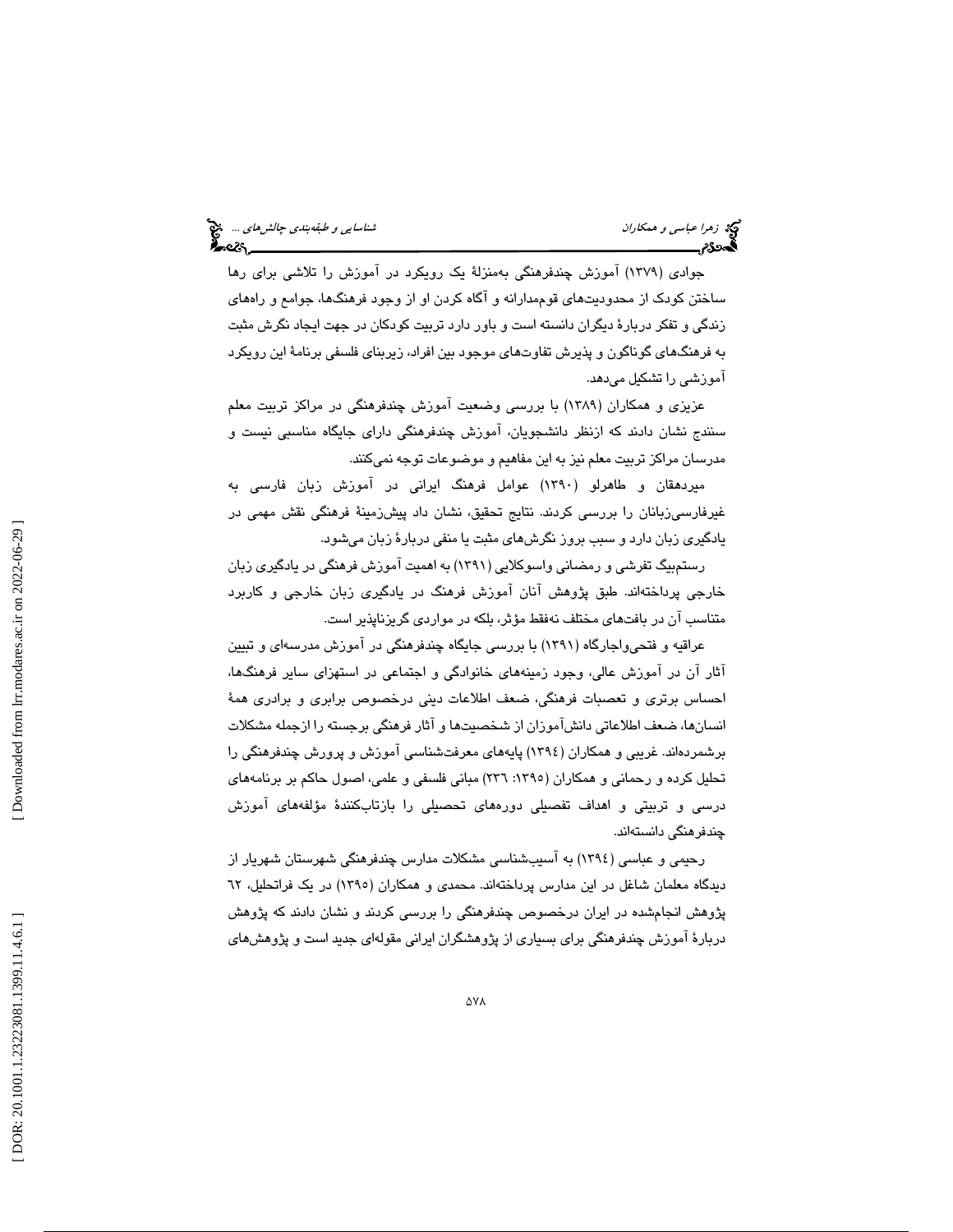(پياپي 58)، مهر و آبان 1399 جستارهاي زباني دورة ،11 شمارة 4

قبلي دچار نارساييهاي كمي و كيفي متعددي است كه بايد در تحقيقات آتي جبران شود. مكروني (1395) در كتاب خود ضمن معرفي و اهميت آموزش چندفرهنگي به بيان اهداف، فعاليتها، برنامههاي درسي و همچنين ، روشهاي اجراي آن در كلاس ميپردازد.

حميديزاده و همكاران (1396) با هدف استنباط ادراك معلمان از آموزش چندفرهنگي، روايت آنها را از اين موضوع نشان ميدهند. آنها معتقدند با وجود علاقة معلمان به آموزش چندفرهنگي، شناخت و دانش آنها از آموزش چندفرهنگي محدود است. عدم آموزش مفاهيم چندفرهنگي در دورههاي تربيتمعلم، تغيير كتابهاي درسي، عبور از تنوع و نگرشهاي محيطي مضامين استخراجشده از ادراك معلمان دربارة آموزش چندفرهنگي است.

رهنما و همكاران (1397) به موضوعات مختلفي ازجمله آموزش چندفرهنگي، تنوع فرهنگي، كثرتگرايي و آموزش چندفرهنگي در نظام آموزشي ايران، آلمان و استرليا پرداختهاند. آنها هدف اساسي آموزش چندفرهنگي را نيل به برابري و عدالت آموزشي دانستهاند و معتقدند اموزشهای «تکفرهنگی» در کشورهایی مثل ایران وافی به مقصود نبوده و ضروری است به الزامات آموزشهاي چندفرهنگي در ايران توجه شود و معتقدند در سه حوزة مهم نظام تربيتي شامل برنامههاي درسي و آموزشي، تربيتمعلم و مربي، الگوها و شيوههاي تدريس مبتني بر ويژگيهاي خردهفرهنگهاي بومي در سطوح تحصيلي مختلف بايد تحول و تنوع ايجاد شود تا نتايج آموزشي و تربيتي مؤثري حاصل شود.

### . 3 روش تحقيق

اين پژوهش بهروش ميداني صورت گرفته و دادههاي كيفي (عمدهترين مشكلات مدرسان زبان فارسی به غیرفارسی¿بانان در كلاس های چندفرهنگی) بر اساس پرسشنامههای محقق ساخته (بر اساس مطالعات انجامشده مشابه درمورد زبانهای دیگر و مبانی نظری آموزش چندفرهنگی) از مدرسان زبان فارسی به غیرفارسی;زبانان كه تجربهٔ تدریس در كلاسهای چندفرهنگی را داشتهاند، بهدست آمده است. روايي پرسشنامه ازسوي 16 مدرس زبان فارسي بررسي شد. در ابتدا تعداد گويهها 75 بود و بر اساس نظر مدرسان خبره تعدادي از گويهها حذف و سه گويه نيز اضافه شد و درنهايت، پرسشنامهاي با 58 گويه تأييد و داراي روايي مطلوب آماده شد. مدرساني كه در رواييسنجي پرسشنامه شركت كردند، داراي حداقل 5 سال سابقة تدريس زبان فارسي به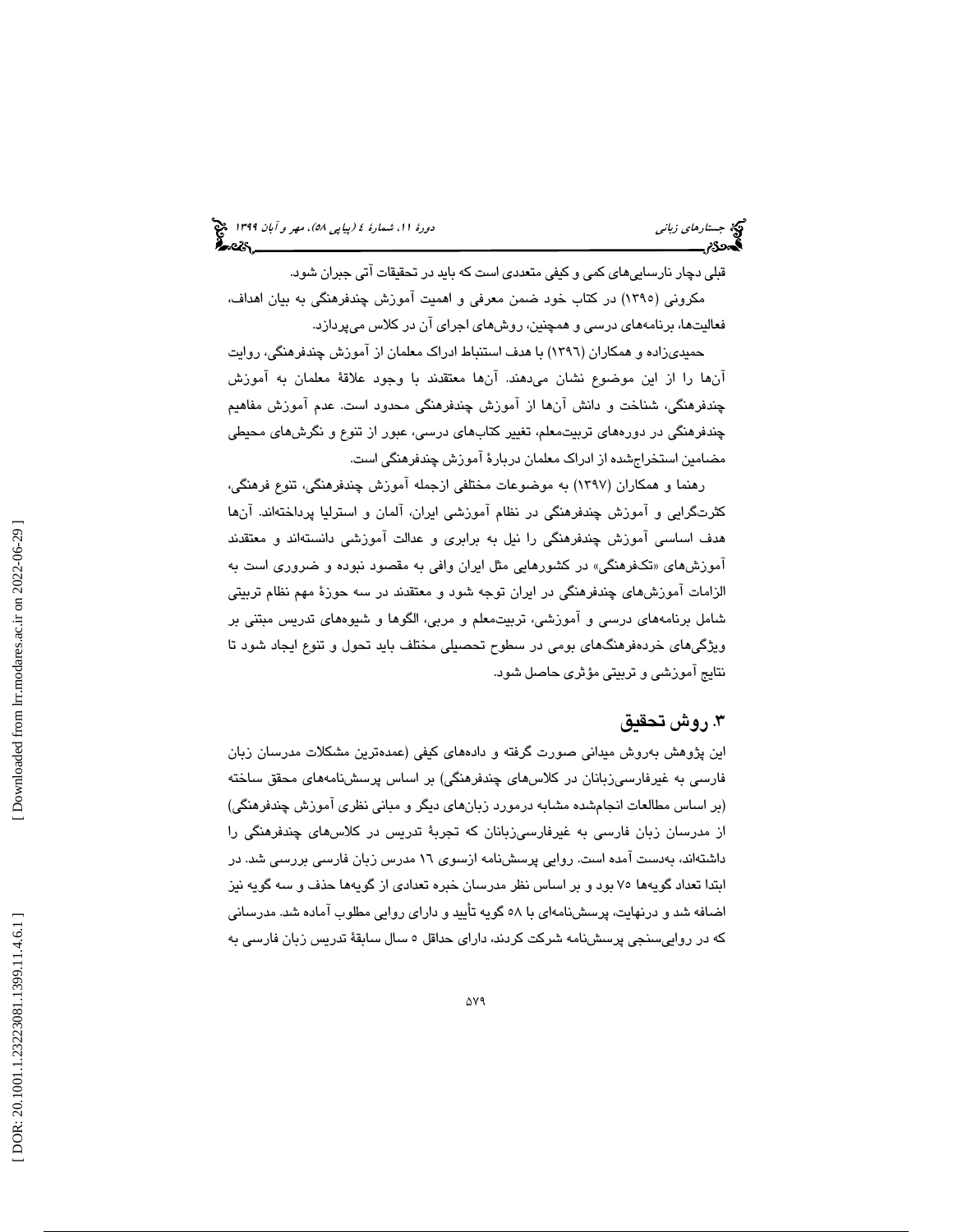تي: ز*هرا عباسي و همكاران* شناساي*ي و طبقهبندي چالشهاي ...*. چ<mark>خ</mark><br>المحمدی:<br>**المحمدی: شناسايي چالي پالان بالان به اين جالي پالان به اين جالي پالان به اين جالي پالان به اين جالي پالان به ا** 

خارجيان در مركز مختلف آموزشي تهران بودند.

. 1ـ3 ويژگيهاي توصيفي مشاركتكنندگان

در گام نخست، به منظور دريافت شناخت كلي از پاسخدهندگان از آمار توصيفي استفاده شد: تعداد شركتكنندگان در اين پژوهش 56 نفر بود كه از نظر جنسيتي 32 نفر زن و 24 نفر مرد هستند. اطلاعات مربوط به جنسيت، گروه سني، سطح تحصيلات و سابقة كار شركتكنندگان در جدول شمارة 1 آمده است.

| درصد            | متغير                        |  |  |  |  |  |  |
|-----------------|------------------------------|--|--|--|--|--|--|
| جنسيت           |                              |  |  |  |  |  |  |
| ٤٣              | مرد                          |  |  |  |  |  |  |
| ٥٧              | نن                           |  |  |  |  |  |  |
| گروه سنی        |                              |  |  |  |  |  |  |
| ۳۷/٥            | $\xi \cdot - \tau \cdot$ سال |  |  |  |  |  |  |
| ۶٥/٨٣           | ٤٠ – ٥٠ سال                  |  |  |  |  |  |  |
| <b>۱٦/٦٧</b>    | بالای ٥٠ سال                 |  |  |  |  |  |  |
| سطح تحصيلات     |                              |  |  |  |  |  |  |
| ۳۳/۳۳           | کارشناسی ارشد                |  |  |  |  |  |  |
| ٦٥/٦٧           | دكترى                        |  |  |  |  |  |  |
| سابقة كار       |                              |  |  |  |  |  |  |
| <b>\`\</b> \`\V | ه سال و کمتر                 |  |  |  |  |  |  |
| ۱۲/٥۰           | ه – ۱۰ سال                   |  |  |  |  |  |  |
| ۶٥/۸۳           | $10 - 1$                     |  |  |  |  |  |  |
| ۱۲/٥۰           | $Y - 10$                     |  |  |  |  |  |  |
| ۱۲/٥۰           | بالای ۲۰ سال                 |  |  |  |  |  |  |

جدول 1: ويژگيهاي توصيفي پاسخگويان **Table 1**: Descriptive characteristics of the participants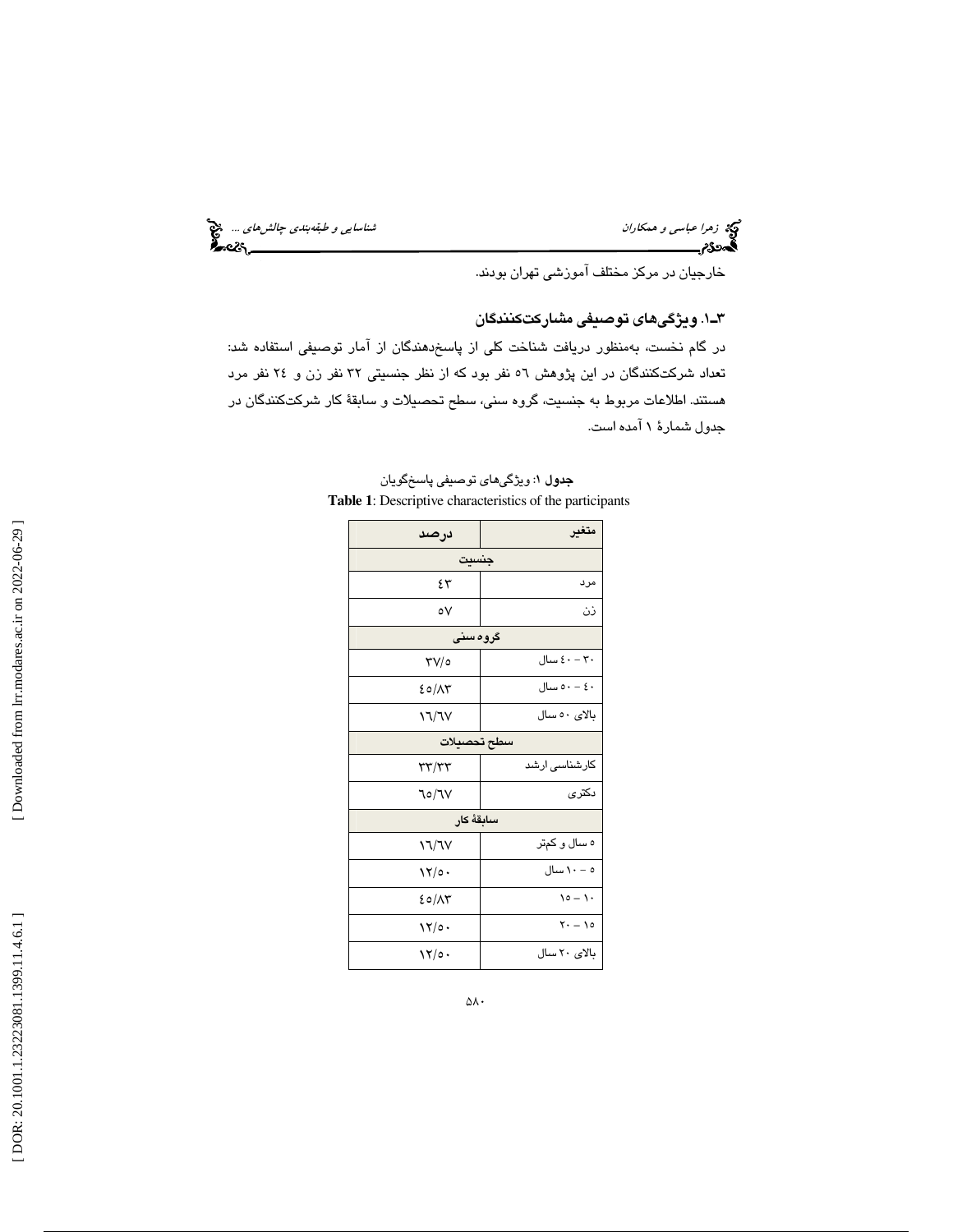#### 2ـ3 . تحليل يافتهها و بحث

ادر بتدا ، براي اطمينان از كفايت نمونهگيري و تشخيص مناسب بودن دادهها براي انجام تحليل عاملي آزمون كايزرماير (KMO) و بارتلت بهكار رفت. با توجه به اينكه شاخص كايزرماير برابر با ١٨٤٥ با سطح معناداري ٠/٠٠٠ بهدست آمد، براي تحليل مؤلفههاي اصلي چالشهاي مدرسان  $^{\{\prime\}}$ در كلاس $\mu$ اى چندفرهنگى، از روش تحليل عاملى استفاده و سپس روش چرخش واريماكس براي تعيين عوامل بهكار گرفته شد. بر اين اساس و با توجه به نتايج بهدستآمده از تحليل مؤلفه-هاي اصلي، در ابتد 9ا عامل با مقدار ويژ ة بزرگتر از يك استخراج شد كه 45/ 83 درصد از تغييرات واريانس را توجيه ميكند. عاملها از طريق چرخش متعامد بهروش واريماكس، چرخش داده شدند (جدول ۲). نتايج حاصل از تحليل مؤلفههای اصلی و چرخش واريماكس نشان داد كه در اين مدل، 9 عامل با تو به جه تعداد ارزشهاي ويژه بالاتر از يك بهدست ميآيند. آلفا كرونباخ براي 9 عامل بين 869 /0 تا 714 /0 است كه نشاندهند ة روايي دروني زياد ميان متغيرهاي هر عامل است .

عامل اول بيشترين مقدار ويژه برابر با 31/ ،10 بيشترين درصد واريانس تبيينشده برابر با 45/ 16 بيشترين ضريب پايايي برابر با 869 /0 را دارد و 13 مورد از چالشهاي مدرسان در كلاسهای چندفرهنگی را دربرمیگیرد. بهترتیب شامل تفاوتهای فرهنگی زبانآموزان با همدیگر؛ تعارض ميان زبانآموزان و عدم درك فرهنگهاي يكديگر بهدليل تفاوت در سبك زندگي و ارزشها؛ نارضايتي زبانآموزان از حضور در كلاسهايي كه زبانآموزان ديگري از فرهنگها و زبانهاي ديگري وجود دارند؛ عدم اعتماد برخي زبانآموزان به فرهنگ ايران و درنتيجه عدم تمايل به برقراري ارتباط و اعتماد ب ه مدرس ؛ تفاوت ميزان همكاري و سرعت پيشرفت زبانآموزان در فرهنگهاي مختلف، پيشينهٔ فرهنگي متفاوت زبانآموزان؛ بي $\;$ قاوتي برخي از زبانآموزان نسبت $به فرهنگها و كشورهاي ديگر؛ ايجاد مشكلات فرهنگي بهواسطهٔ محتواي$ آموزشي؛ توهينآميز بودن محتواي آموزشي زبان فارسي براي برخي فرهنگها، ارزشهاي متفاوت درخصوص روابط دختر و پسر؛ بروز مشكلاتي كه ناشي از نحوهٔ پوشش و حجاب و ميزان پذيرش آن ازسوي زبانآموزان است و مسائل مربوط به مفهوم صداقت و تعارف از گزارههای مربوط به این عامل هستند. بر این اساس، مجموعهٔ این عامل بهنام «عوامل فرهنگی» نامگذاري شد.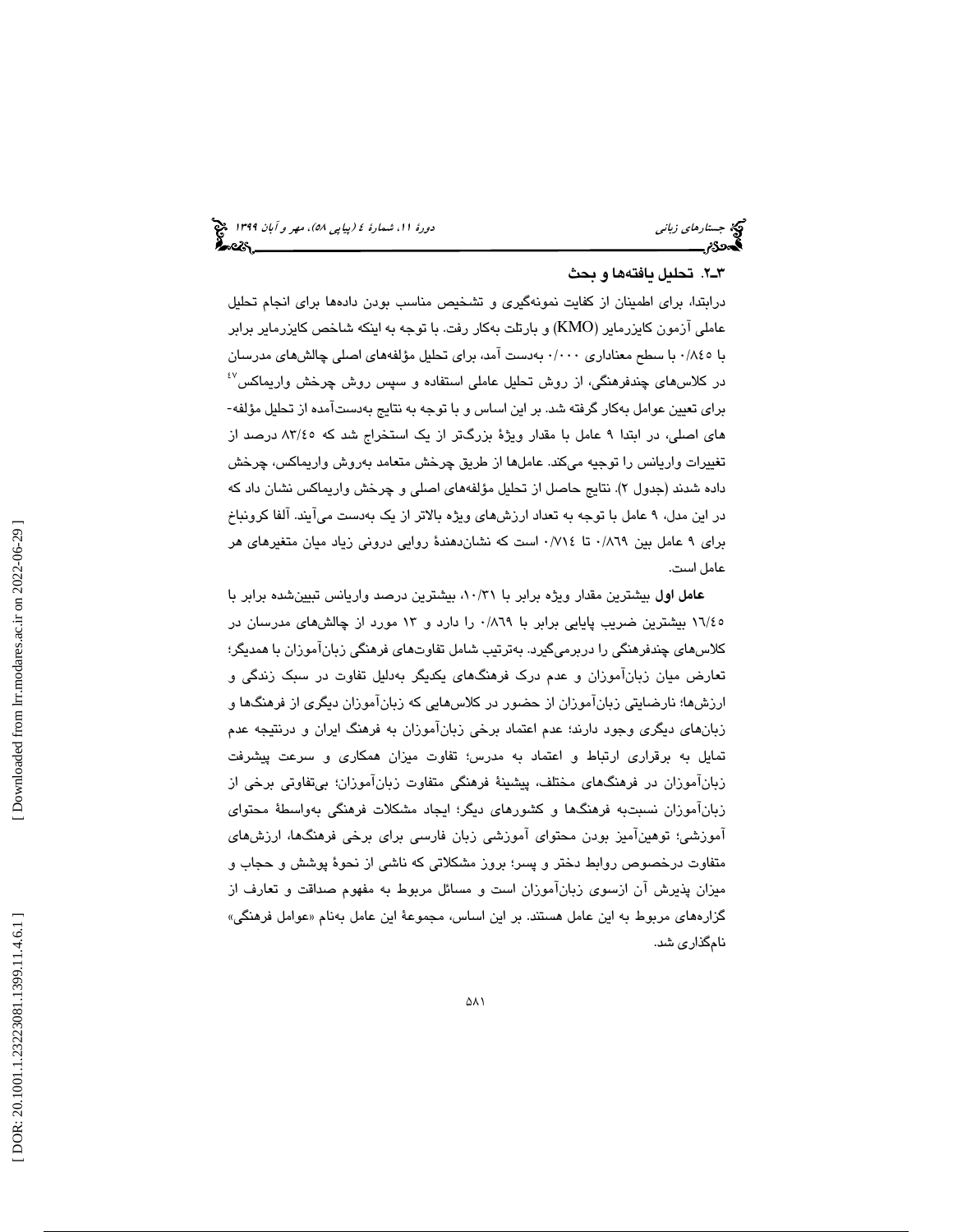عامل دوم داراي مقدار ويژه برابر با 63/5 است، ميزان واريانس تبيين ةشد اين عامل برابر با ١٤/٢٦ و ضريب پايايي آن برابر با ٨٧٦/٠ است. همانگونه كه جدول شمارهٔ ٢ نشان ميدهد، اين عامل ٦ مورد از عوامل چالشي را دربر ميگيرد: كمبود دانش پايهٔ زبانآموزان در برخي موضوعات مطرحشده در كلاس ؛ عدم وجود مهارت خواندن و واژگان متناسب با سطحي كه در آن مشغول تحصيل هستند ؛ ضعف مهارتهاي توليدي (گفتن و نوشتن) زبانآموزان در برخي فرهنگها؛ عدم توانايي زبانآموزان در نوشتن به زبان مقصد؛ تفاوتها در انتخاب واژگان و بار معنايي آنها با وجود استفاده از زبان واحد از جانب زبانآموزان و عدم امكان برقراري ارتباط زباناموزان با يكديگر زماني كه زبان واسط مشتركي نميدانند. اين مجموعه عوامل بهنام «عوامل دانش زباني پيشين» نامگذاري شد.

عامل سوم با مقدار ويژه برابر با 70/3 ، ميزان واريانس تبيينشده برابر با 21/ 11 درصد و ضريبپايايي برابر با ۸۵۷/۰ همانند عامل دوم، دربرگيرندهٔ ٦ مورد از عوامل چالشي در كلاس-هاي چندفرهنگي است: سبكهاي يادگيري گوناگون زبانآموزان؛ تفاوت در عملكرد زبانآموزان نسبتبه ديگر زبانآموزان ؛ كسب نتايج ضعيفتر زبانآموزان برخي از كشورها نسبتبه زبانآموزان ساير كشورها؛ دشواري درك ساختار زبان هر زبانآموز و تأثيري كه بر فرايند يادگيري آنان دارد ؛ كند و ضعيف بودن نژادي برخي از زبانآموزان براي كار در كلاس و كمبود مهارتهاي آكادميك (شيوههاي يادگيري و مطالعه) زبانآموزان. اين مجموعه عوامل به اسم «عوامل سبک يادگيري» يا به اختصار «عوامل يادگيري» نامگذاري شد.

عامل چهارم با مقدار ويژه برابر با 78/2 ، ميزان واريانس تبيينشده برابر با 68/ و 10 ضريبپايايي برابر با ۰/۸٤٥ ، ۷ مورد از عوامل چالشبرانگيز در كلاسهاي چندفرهنگي زبان فارسي را دربر ميگيرد: چالش تهيهٔ مواد درسي چندفرهنگي بهدليل محدوديت بودجهٔ مؤسسه؛ جنبهٔ سياسي و تبليغاتي محتواي كتابهاي آموزش فارسي از ديدگاه زبانآموزان؛ دخالت والدين در تكاليف ؛ عدم همسويي نظام آموزشي با نظام آموزشي زبان اول زبانآموزان ؛ انتقال مشكلات امور اداری (ثبت نام، خوابگاه و …) به كلاس از سوی زبان۱موزان؛ مشكل انطباق دروس با نيازهاي زبانآموزان و ديدگاههاي مختلف زبانآموزان و والدينشان نسبتبه آموزش و محتواي آموزشي. با توجه به ويژگيهاي مؤلفهها اين عامل بهمنزلة « عوامل آموزشي» نامگذاري شد.

عامل پنجم با مقدار ويژه برابر با 37/2 ، ميزان واريانس تبيينشده برابر با 43/9 و ضريب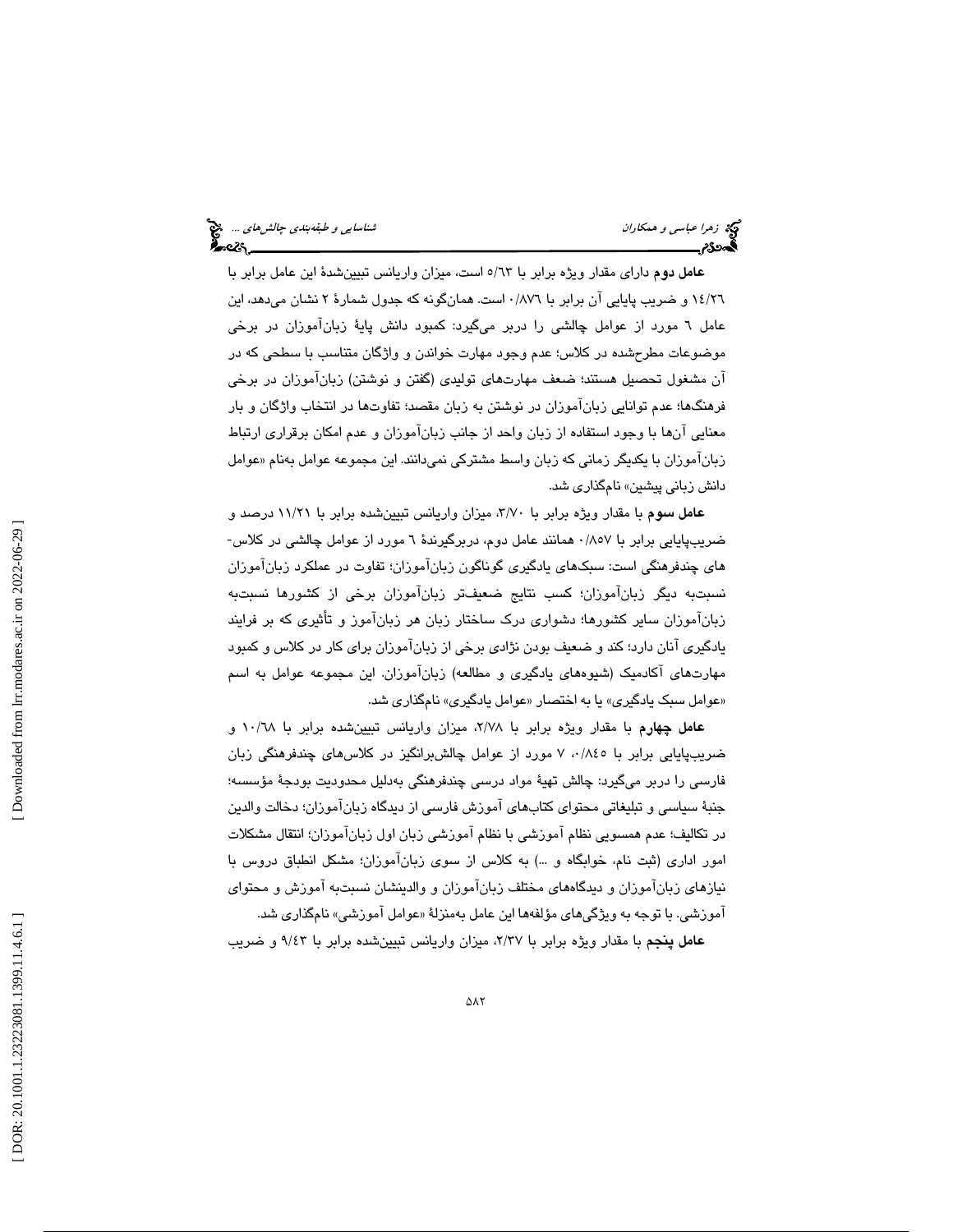پايايي برابر با ٧٨٣/ شامل شش مورد از عوامل چالشي است: قابل پذيرش نبودن نحوهٔ ارائهٔ محتواي آموزشي از سوي معلم و زبانآموزان با فرهنگهاي متفاوت ؛ ناعادلانه دانستن شيوههاي ارزيابي و آزمون ازسوي زبانآموزان؛ دشواري مديريت و پرسروصدا بودن برخي از زبانآموزان؛ يافتن روش تدريسي كه براي همهٔ زبانآموزان مفيد باشد؛ تفاوتهاي تربيتي و تفاوتهاي مربوط به مديريت كلاس و احساس راحتي همهٔ زبانآموزان است. از تركيب اين شش مورد عنوان «عوامل تدريس» براي نامگذاري عامل پنجم بهكار رفت.

عامل ششم با مقدار ويژه برابر با ۲، ميزان واريانس تبيينشده برابر با ٥٦/ و ضريب پايايي برابر با /775 شامل چهار مورد از عوامل چالشهاي مدرسان در كلاسهاي چندفرهنگي است: انتظارات، ارزشها و استانداردهاي مذهبي گوناگون در ميان زبانآموزان ، مسئله شدن تعطيلاتي كه بيشتر جنبهٔ مذهبي دارند و زبانآموزان قادر به درک و پذيرش آن نيستند؛ عدم همخواني مواد و محتواهاي چندفرهنگي با برخي از ايدههاي مذهبي و سنتي و جنبهٔ ديني و تبليغاتي محتواي كتابهاي آموزش فارسي از ديدگاه زبانآموزان و عدمرضايت آنها از اين وضعيت. از تركيب این چهار مورد عنوان «عوامل مذهبی» برای نامگذاری عامل پنجم بهکار رفت.

عامل هفتم با مقدار ويژه برابر با 45/1 ، ميزان واريانس تبيينشده برابر با 32/7 و ضريب پايايي برابر با 744 / شامل هفت مورد از عوامل چالشهاي مدرسان در كلاسهاي چندفرهنگي است: رويارويي با بي|نگيزگي يا كم|نگيزگي زبانآموزان؛ عدم اشتياق پسران به ايفاي نقشهاي كلاسي كه در فرهنگ بوميشان زنانه محسوب ميشود؛ عدم تمايل زبانآموزان به انجام فعاليتهاي كلاسي گروهي با زبانآموزاني از فرهنگهاي متفاوت؛ عدم علاقه برخي زبانآموزان به انجام تكاليف؛ دشواري ايجاد انگيزه در برخي از زبانآموزان؛ دشواري ترغيب زبانآموزان به مشاركت در موقعيتهاي گروهي كه مستلزم همكاري گروهي مي است و سطوح متفاوت انگيزشي زباناموزان. از تركيب اين موارد عنوان «عوامل مربوط به انگيزه» يا به اختصار «عوامل انگيزه» براي نامگذاري عامل هفتم به كار رفت.

عامل هشتم با مقدار ويژه برابر با 32/1 ، ميزان واريانس تبيينشده برابر با 22/3 و ضريب پايايي برابر با 732 /0 شامل هفت مورد از عوامل چالشهاي مدرسان در كلاسهاي چندفرهنگي است: خجالت كشيدن زبانآموزان هنگام بروز خطاها؛ دشواري كمک به زبانآموزان براي حفظ عزت نفس با وجود زبان و پيشينهٔ فرهنگي متفاوت؛ ترس از احساس بيگانگي با مدرس و با ديگر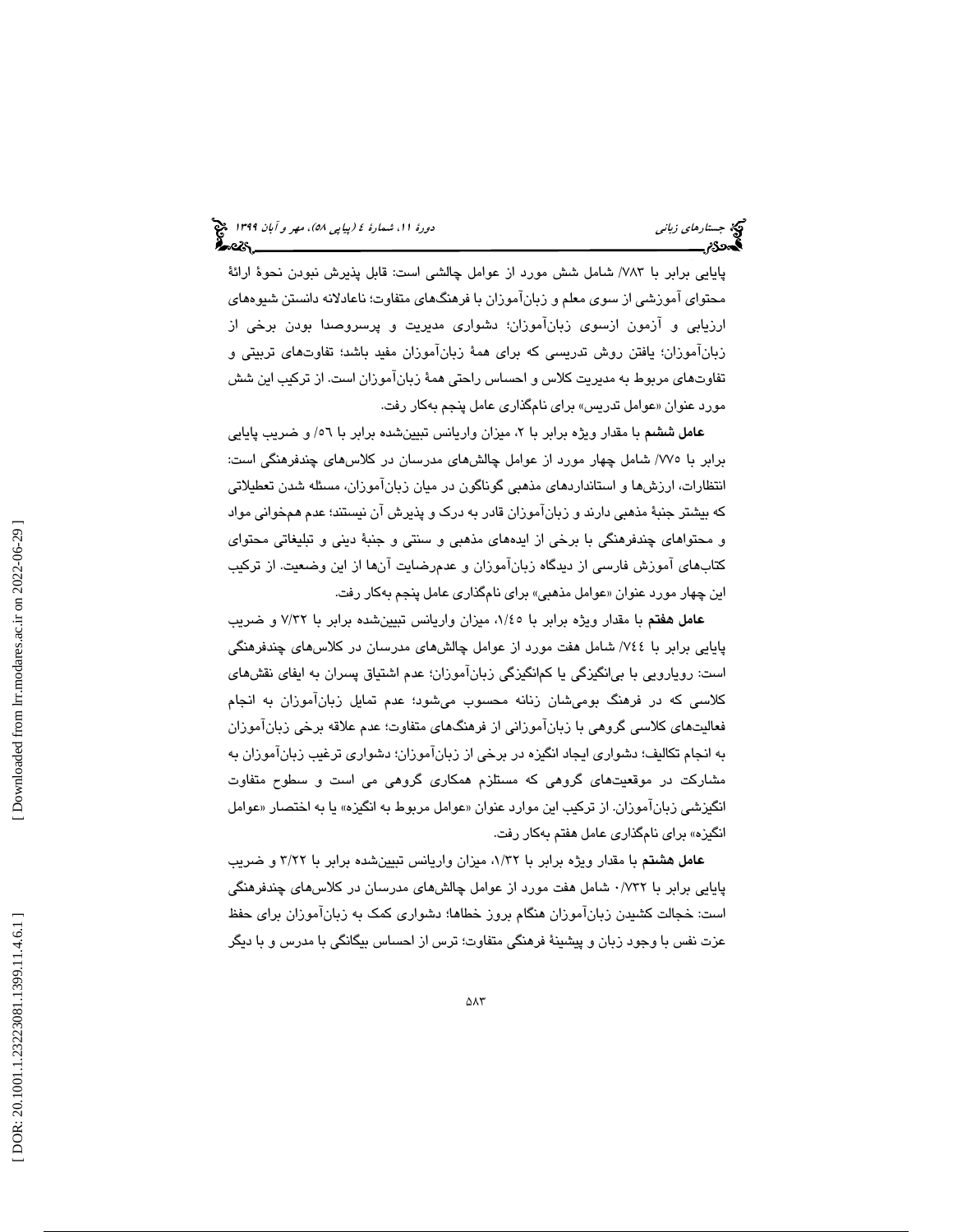همكلاسيها در زبانآموزان؛ يافتن روش مناسب براي برخورد با هر زبانآموز به تناسب شخصيت او؛ عدم درك مسائلي كه براي زبانآموزان داراي حساسيت است ازسوي مدرس؛ فرض مورد تبعيض قرار گرفتن برخي از زبانآموزان هنگام تنبيه و پايين بودن آستانهٔ تحمل مدرس در مقابل موانع موجود و روحيهٔ دفع انها. از تركيب اين ۷ مورد عنوان «عوامل عاطفي» براي نامگذاري عامل هشتم به كار رفت.

عامل نهم داراي مقدار ويژهٔ برابر با ١/١٢ است. ميزان واريانس تبيينشدهٔ اين عامل برابر با 12/2 و ضريب پايايي آن برابر با 714 /0 است. اين عامل 2 مورد از عوامل چالشهاي مدرسان در كلاسهای چندفرهنگی را دربر میگیرد كه عبارتاند از: سوءتفاهم میان زباناموزان و مدرس در درك نشانههاي اجتماعي و سوءتفاهم ميان زبانآموزان با يكديگر در درك نشانههاي اجتماعي اين عوامل بەنام «عوامل اجتماعي» نامگذارى شد.

### <mark>جدول ۲</mark>: تحلیل چالش،*ه*ای مدرسان در کلاس،*ه*ای چندفرهنگی بر اساس مؤلفههای اصلی و رتبهبندی

زيرعوامل چالشي بر اساس آزمون فريدمن

|                                    |                           |                   |                           |               |       |                                     |              | <b>Table 2:</b> Analysis of teachers' challenges in multicultural classes based on main<br>components and ranking of sub-factors challenge based on Friedman test |            |
|------------------------------------|---------------------------|-------------------|---------------------------|---------------|-------|-------------------------------------|--------------|-------------------------------------------------------------------------------------------------------------------------------------------------------------------|------------|
| مق <i>دا</i> ر کا <i>ی اس</i> کویر | طح معنادارى               | $\cdot \hat{J}$ . | میانگین رتبهها            | آلفای کرونباخ |       | /واريانس تبيين<br>شده<br>مقدار ويژه | 7; 4         | زير عوامل<br>ا                                                                                                                                                    | ی<br>گ     |
| <b>EV/AIV</b>                      | $\cdot/\cdot\cdot$ $\vee$ | ٣                 | $\mathbf{r}/\mathbf{0}$ . | .719          | 17/02 | $\mathcal{N} \cdot \mathcal{N}$     | $\cdot$ /۹٦۷ | تفاوتهای فرهنگی زبان!موزان                                                                                                                                        |            |
|                                    |                           |                   |                           |               |       |                                     |              | ىا ھمدىگر                                                                                                                                                         |            |
|                                    |                           | ١.                | Y/9.                      |               |       |                                     | $\cdot$ /90۲ | تعارض ميان زبانآموزان و عدم ا                                                                                                                                     |            |
|                                    |                           |                   |                           |               |       |                                     |              | درک فرهنگهای یکدیگر بهدلیل                                                                                                                                        |            |
|                                    |                           |                   |                           |               |       |                                     |              | تفاوت در سبک زندگی و                                                                                                                                              | ۇ<br>مەنگى |
|                                    |                           |                   |                           |               |       |                                     |              | ارزشءا                                                                                                                                                            |            |
|                                    |                           | $\circ$           | $\mathbf{r}/\mathbf{r}$ . |               |       |                                     | $\cdot$ /۸۷٤ | نارضایتی زبانآموزان از حضور                                                                                                                                       |            |
|                                    |                           |                   |                           |               |       |                                     |              | در کلاس هایی که زبانآموزان                                                                                                                                        |            |
|                                    |                           |                   |                           |               |       |                                     |              | دیگری از فرهنگها و زبانهای                                                                                                                                        |            |
|                                    |                           |                   |                           |               |       |                                     |              | دیگری وجود دارند                                                                                                                                                  |            |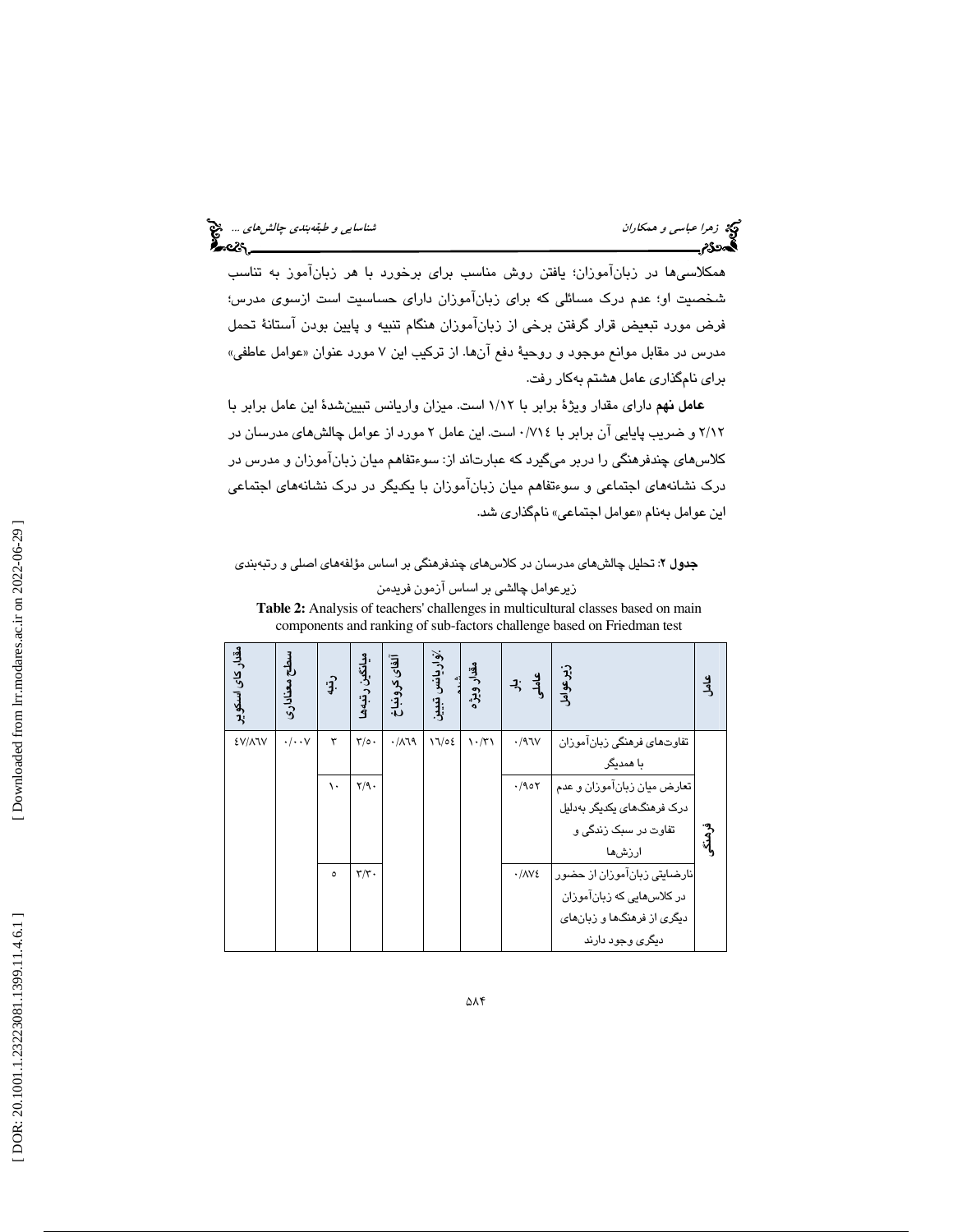| دورهٔ ۱۱، شمارهٔ ٤ (پیاپ <sub>ی</sub> ۵۸)، <i>مهر و آبان ۱۳۹۹</i> قبیچ<br>۱۳ <b>۵۰ میل</b> یمی |
|------------------------------------------------------------------------------------------------|
|------------------------------------------------------------------------------------------------|

| دورهٔ ۱۱، شمارهٔ ٤ (پیاپی ٥٨)، مهر و آبان ۱۳۹۹ هج<br><u>.</u><br>અવ્હેર્ |                      |           |                              |                       |                |                    |                               | کنهٔ جست <i>ارهای زبانی</i><br><b>کمیهودهم</b>            |                  |
|--------------------------------------------------------------------------|----------------------|-----------|------------------------------|-----------------------|----------------|--------------------|-------------------------------|-----------------------------------------------------------|------------------|
| مقدار کای اسکو پر                                                        | سطح معنادارى         | $\hat{J}$ | ميانگين رتبەھ                | آلفاى كرونباخ         | ⁄واریانس تبییز | شىدى<br>مقدار ويژه | له په<br>په                   | زيرعوامل                                                  | <u>ی</u><br>جامل |
|                                                                          |                      | ۱۳        | 1/TT                         |                       |                |                    | $\cdot/\Lambda$ \ {           | عدم اعتماد برخی زبان آموزان به                            |                  |
|                                                                          |                      |           |                              |                       |                |                    |                               | فرهنگ ایران در نتیجهٔ عدم تمایل                           |                  |
|                                                                          |                      |           |                              |                       |                |                    |                               | برخي زبان آموزان به برقراري                               |                  |
|                                                                          |                      |           |                              |                       |                |                    |                               | ارتباط و اعتماد به مدرس                                   |                  |
|                                                                          |                      | ٩         | Y/91                         |                       |                |                    | $\cdot$ /W                    | تفاوت میزان همکاری و سرعت                                 |                  |
|                                                                          |                      |           |                              |                       |                |                    |                               | پیشرفت زبانآموزان در                                      |                  |
|                                                                          |                      |           |                              |                       |                |                    |                               | فرهنگهای مختلف                                            |                  |
|                                                                          |                      | ٨         | ٣                            |                       |                |                    | $\cdot/\vee\cdot\curlyvee$    | پیشینهٔ فرهنگی متفاوت                                     |                  |
|                                                                          |                      |           |                              |                       |                |                    |                               | زبانآموزان                                                |                  |
|                                                                          |                      | ٦         | $\mathbf{r}/\mathbf{v}$ .    |                       |                |                    | $\cdot$ /79 $\wedge$          | بي تفاوتي برخي از زبانآموزان                              |                  |
|                                                                          |                      |           |                              |                       |                |                    |                               | نسبتبه فرهنگها و کشورهای<br>دیگر بەدلیل برتر دانستن فرهنگ |                  |
|                                                                          |                      |           |                              |                       |                |                    |                               |                                                           |                  |
|                                                                          |                      | ٧         | $\mathbf{r}/\cdot\mathbf{r}$ |                       |                |                    | .701                          | خود<br>ايجاد مشكلات فرهنگي به واسطهٔ                      |                  |
|                                                                          |                      |           |                              |                       |                |                    |                               | محتواي آموزشي                                             |                  |
|                                                                          |                      | ۱۲        | 1/9.                         |                       |                |                    | $.109\Lambda$                 | شيوههاى مختلف ارتباطات                                    |                  |
|                                                                          |                      |           |                              |                       |                |                    |                               | غیرکلامی در فرهنگهای مختلف                                |                  |
|                                                                          |                      | ۱۱        | $Y/\Upsilon$                 |                       |                |                    | $\cdot/\circ \setminus \cdot$ | توهينآميز بودن محتواي                                     |                  |
|                                                                          |                      |           |                              |                       |                |                    |                               | آموزشی زبان فارسی برای                                    |                  |
|                                                                          |                      |           |                              |                       |                |                    |                               | برخی فرهنگها                                              |                  |
|                                                                          |                      | $\lambda$ | $2/\iota$ .                  |                       |                |                    | $\cdot$ /٤٨٧                  | ارزشهاى متفاوت درخصوص                                     |                  |
|                                                                          |                      |           |                              |                       |                |                    |                               | روابط دختر و پسر                                          |                  |
|                                                                          |                      | ۲         | 2/7                          |                       |                |                    | $\cdot/20$ .                  | بروز مشکلاتی ناشی از نحوهٔ                                |                  |
|                                                                          |                      |           |                              |                       |                |                    |                               | پوشش و حجاب و ميزان پذيرش                                 |                  |
|                                                                          |                      |           |                              |                       |                |                    |                               | آن ازسوى زبانآموزان                                       |                  |
|                                                                          |                      | ٤         | $\Upsilon/\xi\Upsilon$       |                       |                |                    | $\cdot/\epsilon \cdot \cdot$  | مسائل مربوط به مفهوم صداقت                                |                  |
|                                                                          |                      |           |                              |                       |                |                    |                               | و تعارف                                                   |                  |
| $\Upsilon \setminus \Upsilon$                                            | $\cdot/\cdot\cdot$ ۳ | ٣         | $\mathbf{r}/\mathbf{r}$ .    | $\cdot / \Lambda V$ ٦ | 12/31          | 0/7                | $\cdot/\text{Me}$             | 3.   كمبود دانش پايهٔ زبانآموزان در                       |                  |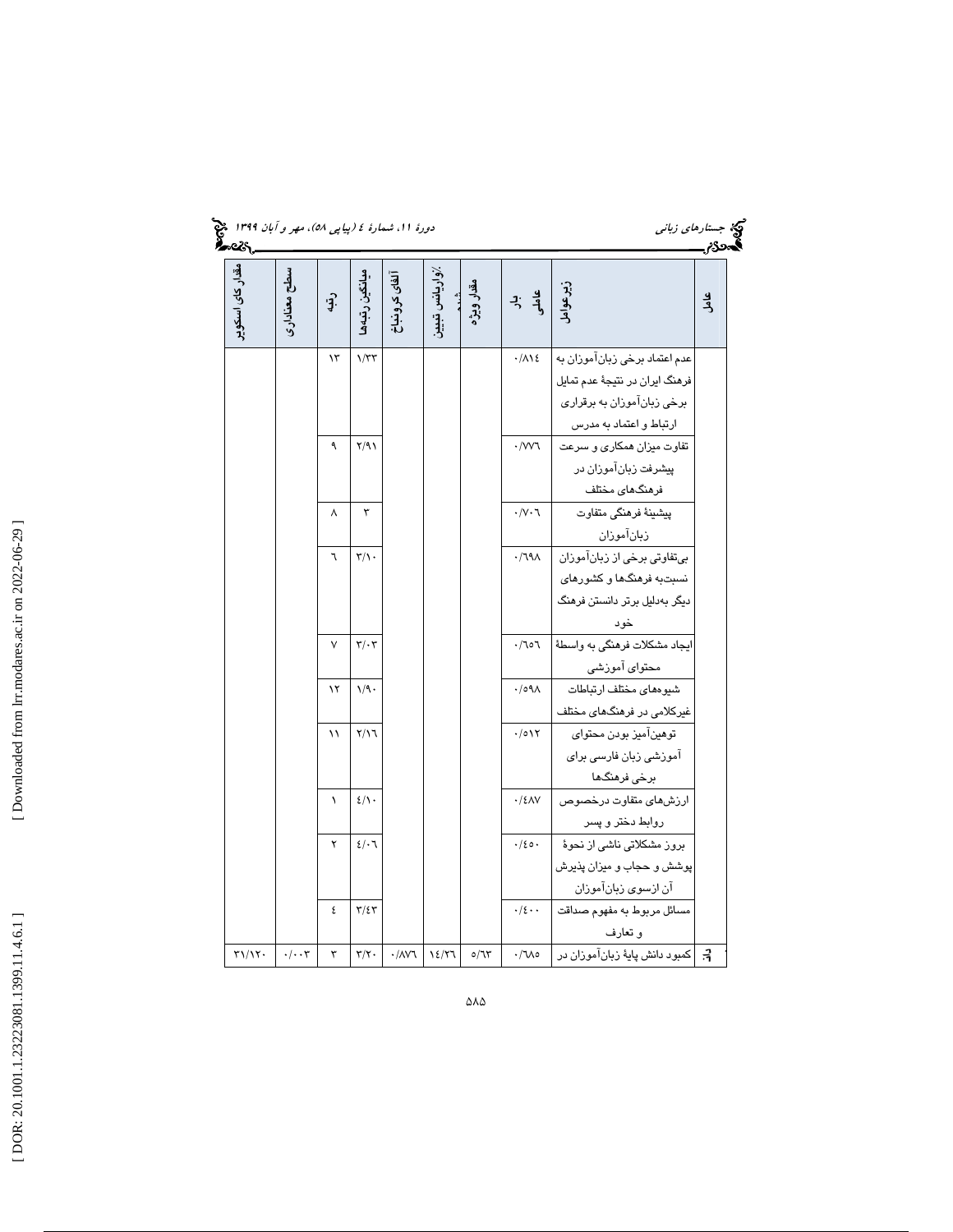| شناسای <i>ی و طبقهبندی چالش های </i> چنی<br><b>گیمترنگ</b> ر<br><b>گیمترنگ</b> ر |                              |                 |                             |                         |                |                         |                                     | کی   زهرا عباسی و همکاران                                  | گەدى <i>م</i> |
|----------------------------------------------------------------------------------|------------------------------|-----------------|-----------------------------|-------------------------|----------------|-------------------------|-------------------------------------|------------------------------------------------------------|---------------|
| مقدار کای اسکو پر                                                                | سطح معنادارى                 | $\cdot \hat{J}$ | ميانگين رتبەھ               | آلفاى كرونباخ           | ⁄واريانس تبيين | شند.<br>مقدار ویژه      | ی به<br>و <del>ل</del> به           | زيرعوامل                                                   | عامل          |
|                                                                                  |                              |                 |                             |                         |                |                         |                                     | برخي موضوعات مطرحشده در                                    |               |
|                                                                                  |                              | ۲               | $\tau/\tau$                 |                         |                |                         | $\cdot/770$                         | كلاس<br>عدم وجود مهارت خواندن و                            |               |
|                                                                                  |                              |                 |                             |                         |                |                         |                                     | واژگان متناسب با سطحی که در                                |               |
|                                                                                  |                              |                 |                             |                         |                |                         |                                     | آن مشغول تحصيل هستند                                       |               |
|                                                                                  |                              | ٤               | Y/97                        |                         |                |                         | $\cdot$ /0۳۱                        | ضعف مهارتهاي توليدي (گفتن                                  |               |
|                                                                                  |                              |                 |                             |                         |                |                         |                                     | و نوشتن) زبانآموزان در برخی                                |               |
|                                                                                  |                              |                 |                             |                         |                |                         |                                     | فرهنگها                                                    |               |
|                                                                                  |                              | $\lambda$       | $\mathbf{y}_0$ .            |                         |                |                         | $\cdot$ /٤٢٣                        | عدم توانایی زبانآموزان در                                  |               |
|                                                                                  |                              |                 |                             |                         |                |                         |                                     | نوشتن به زبان مقصد                                         |               |
|                                                                                  |                              | ٦               | 1/77                        |                         |                |                         | .721                                | تفاوتها در انتخاب واژگان و بار                             |               |
|                                                                                  |                              |                 |                             |                         |                |                         |                                     | معنایے                                                     |               |
|                                                                                  |                              |                 |                             |                         |                |                         |                                     | آنها، با وجود استفاده از زبان                              |               |
|                                                                                  |                              |                 |                             |                         |                |                         |                                     | واحد ازجانب زبانآموزان                                     |               |
|                                                                                  |                              | $\circ$         | $\mathsf{Y}/\mathsf{A}$ .   |                         |                |                         | $\cdot$ /٣٨٥                        | عدم امكان برقرارى ارتباط                                   |               |
|                                                                                  |                              |                 |                             |                         |                |                         |                                     | زبانآموزان با یکدیگر زمانی که<br>زبان واسط مشتركي نمىدانند |               |
| TY/77                                                                            | $\cdot/\cdot\cdot\mathsf{Y}$ | $\lambda$       | $\mathbf{r}/\mathbf{r}$     | $\cdot/\wedge\circ\vee$ | 11/71          | $\mathbf{Y}/\mathbf{V}$ | $\cdot$ / $\vee$ ۹۲                 | سبکھای يادگيری گوناگون                                     |               |
|                                                                                  |                              |                 |                             |                         |                |                         |                                     | زبانآموزان                                                 |               |
|                                                                                  |                              | ۲               | Y/VV                        |                         |                |                         | $\cdot$ / $\forall$ ۲               | تفاوت در عملکرد زبانآموزان                                 |               |
|                                                                                  |                              |                 |                             |                         |                |                         |                                     | نسبتبه ديگر زبانآموزان                                     |               |
|                                                                                  |                              | ٦               | $\mathbf{Y}/\mathbf{Y}$ .   |                         |                |                         | $\cdot/\mathcal{L}\cdot\mathcal{L}$ | كسب نتايج ضعيفتر                                           |               |
|                                                                                  |                              |                 |                             |                         |                |                         |                                     | زبانآموزان برخي از كشورها                                  | یادگیری (سبک  |
|                                                                                  |                              |                 |                             |                         |                |                         |                                     | نسبتبه زبانآموزان ساير                                     |               |
|                                                                                  |                              |                 |                             |                         |                |                         |                                     | كشورها                                                     |               |
|                                                                                  |                              | ٥               | $\mathbf{Y}/\mathbf{\xi}$ . |                         |                |                         | .707                                | مشکل درک ساختار زبان هر                                    |               |
|                                                                                  |                              |                 |                             |                         |                |                         |                                     | زبانآموز و تأثیری که بر فرایند                             |               |
|                                                                                  |                              |                 |                             |                         |                |                         |                                     | یادگیری آنها دارد                                          |               |

[Downloaded from lrr.modares.ac.ir on 2022-06-29]  [\[ DOR: 20.1001.1.23223081.1399.11.4.6.1](https://dorl.net/dor/20.1001.1.23223081.1399.11.4.6.1) ] [\[ Downloaded from lrr.modares.ac.ir on 20](https://lrr.modares.ac.ir/article-14-23138-fa.html)22-06-29 ]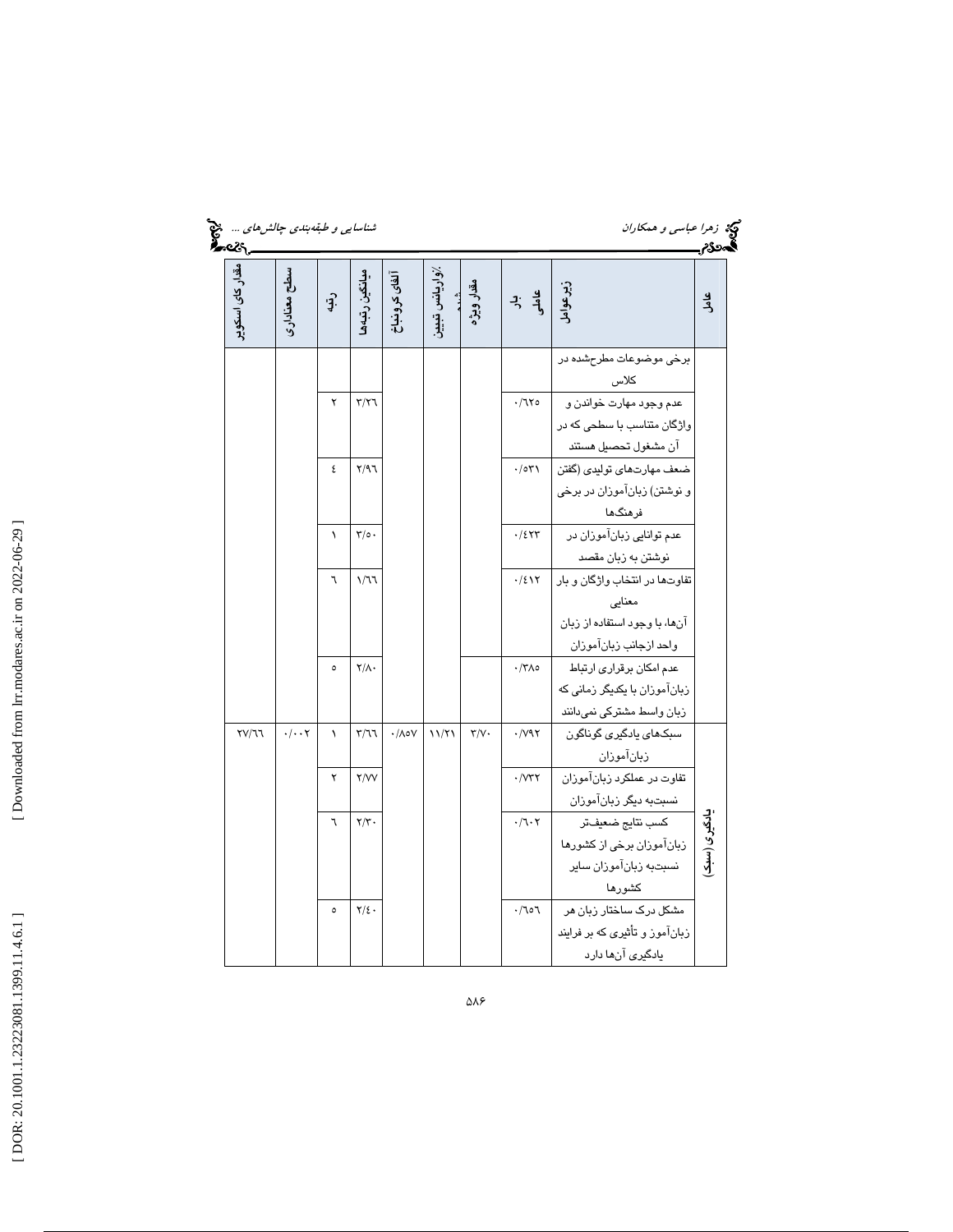|                               |                    |                 |                                |                                  |                                         |             |                     | کنهٔ جستار <i>های زبانی</i><br><b>کمیدنگریسیسیسی</b> |               |
|-------------------------------|--------------------|-----------------|--------------------------------|----------------------------------|-----------------------------------------|-------------|---------------------|------------------------------------------------------|---------------|
| مق <i>د</i> ار کای اسکو پر    | سطح معنادارى       | $\cdot \hat{J}$ | ميانگين رتبەھا                 | آلفاى كرونباخ                    | /واریانس تبیین<br>اهندویژه<br>هقار ویژه |             | لې به<br>په ز       | زیرعوامل<br>ا                                        | <u>ی</u><br>گ |
|                               |                    | ٤               | Y/YY                           |                                  |                                         |             | $\cdot$ /0VA        | كند و ضعيف بودن نژادي برخي                           |               |
|                               |                    |                 |                                |                                  |                                         |             |                     | از زبانآموزان برای کار در                            |               |
|                               |                    |                 |                                |                                  |                                         |             |                     | كلاس                                                 |               |
|                               |                    | ٣               | Y/Y                            |                                  |                                         |             | .102.               | کمبود مهارتهای آکادمیک                               |               |
|                               |                    |                 |                                |                                  |                                         |             |                     | (شیوههای یادگیری و مطالعه)                           |               |
|                               |                    |                 |                                |                                  |                                         |             |                     | زبانآموزان                                           |               |
| 0.117.                        | $\cdot/\cdot\cdot$ | ۲               | T/T                            | $\cdot/\lambda\epsilon$ 0        | $\lambda \cdot / \lambda$               | $Y/Y\wedge$ | $\cdot$ /VoV        | چالش تھيۀ مواد درسى                                  |               |
|                               |                    |                 |                                |                                  |                                         |             |                     | چندفرهنگی، بەدلیل محدودیت                            |               |
|                               |                    |                 |                                |                                  |                                         |             |                     | بودجة مؤسسه                                          |               |
|                               |                    | ٣               | $\mathbf{r}/\mathbf{r}$ .      |                                  |                                         |             | $-M^{\prime}$       | جنبهٔ سیاسی و تبلیغاتی محتوای                        |               |
|                               |                    |                 |                                |                                  |                                         |             |                     | کتابهای آموزش فارسی از                               |               |
|                               |                    |                 |                                |                                  |                                         |             |                     | دیدگاه زبانآموزان و                                  |               |
|                               |                    |                 |                                |                                  |                                         |             |                     | عدمرضايت آنها از اين وضعيت                           |               |
|                               |                    | ٧               | $1/\tau\tau$                   |                                  |                                         |             | $\cdot/\mathcal{U}$ | دخالت والدين در تكاليف                               |               |
|                               |                    | $\circ$         | Y/T                            |                                  |                                         |             | .1019               | عدم همسویی نظام آموزشی با                            |               |
|                               |                    |                 |                                |                                  |                                         |             |                     | نظام آموزشي زبان اول                                 | آموزشع        |
|                               |                    |                 |                                |                                  |                                         |             |                     | زبانآموزان                                           |               |
|                               |                    | ٤               | $\mathbf{r}/\mathbf{r}$ .      |                                  |                                         |             | .75Y                | انتقال مشكلات امور ادارى (ثبت                        |               |
|                               |                    |                 |                                |                                  |                                         |             |                     | نام، خوابگاه و) به كلاس از -                         |               |
|                               |                    |                 |                                |                                  |                                         |             |                     | سوى زبانآموزان                                       |               |
|                               |                    | $\lambda$       | $\mathbf{r}/\mathbf{v}$ .      |                                  |                                         |             | $\cdot$ /٣٢٥        | دشواری انطباق دروس با                                |               |
|                               |                    |                 |                                |                                  |                                         |             |                     | نيازهاى زبانآموزان                                   |               |
|                               |                    | ٦               | $\mathbf{Y}/\mathbf{\Sigma}$ . |                                  |                                         |             |                     | دیدگاههای مختلف زبانآموزان و                         |               |
|                               |                    |                 |                                |                                  |                                         |             |                     | والدينشان نسبتبه آموزش و                             |               |
|                               |                    |                 |                                |                                  |                                         |             |                     | محتواي آموزشي                                        |               |
| $\circ \tau / \setminus \tau$ | $\cdot/\cdot\cdot$ | ٦               | $\sqrt{\circ}$ .               | $\cdot$ / $\vee$ $\wedge$ $\vee$ | 9/57                                    | Y/YV        | $\cdot$ /VA9        | قابل پذيرش نبودن نحوۂ ارائۀ                          | تدريس<br>آ    |
|                               |                    |                 |                                |                                  |                                         |             |                     | محتواي آموزشي ازسوي معلم                             |               |
|                               |                    |                 |                                |                                  |                                         |             |                     | ازسوى زبانآموزان با                                  |               |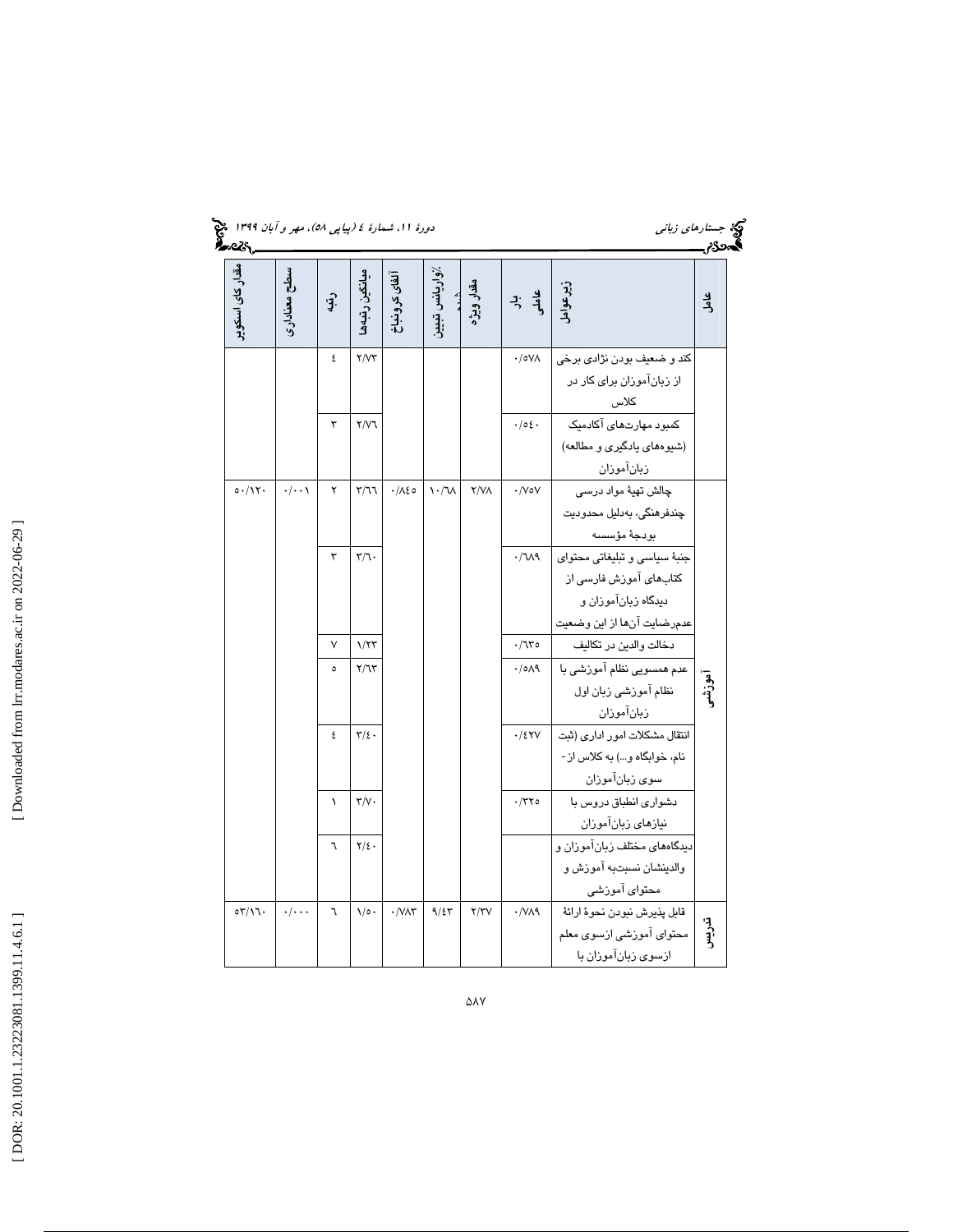| شناسای <i>ی و طبقهبندی چالش های …هی</i> خ<br><b>گیمتونگ</b> ر |                    |              |                           |                             |                        |                    |                          |                                                |            |
|---------------------------------------------------------------|--------------------|--------------|---------------------------|-----------------------------|------------------------|--------------------|--------------------------|------------------------------------------------|------------|
| مق <i>د</i> ار کا <i>ی اس</i> کو پر                           | سطح معنادارى       | $\mathbf{P}$ | ميانگين رتبەھ             | ألفاى كرونباخ               | ⁄واریانس تبییز         | شند.<br>مقدار ویژه | عاملہ<br>جام             | زير عوامل                                      | عامل       |
|                                                               |                    |              |                           |                             |                        |                    |                          | فرهنگهای متفاوت                                |            |
|                                                               |                    | ۲            | Y/Y                       |                             |                        |                    | $\cdot/\sqrt{20}$        | ناعادلانه دانستن شيوههاى                       |            |
|                                                               |                    |              |                           |                             |                        |                    |                          | ارزيابي و آزمون ازسوي                          |            |
|                                                               |                    |              |                           |                             |                        |                    |                          | زبانآموزان                                     |            |
|                                                               |                    | ٣            | $\mathsf{Y}/\mathsf{V}$   |                             |                        |                    | .700                     | دشواری مدیریت و پرسروصدا                       |            |
|                                                               |                    |              |                           |                             |                        |                    |                          | بودن برخي از زبانآموزان                        |            |
|                                                               |                    | $\lambda$    | ٣                         |                             |                        |                    | $\cdot/1$ .              | یافتن روش تدریسی که برای                       |            |
|                                                               |                    |              |                           |                             |                        |                    |                          | همهٔ زبانآموزان مفید باشد                      |            |
|                                                               |                    | $\circ$      | 1/77                      |                             |                        |                    | .1072                    | تفاوتهای تربیتی و مربوط به                     |            |
|                                                               |                    |              |                           |                             |                        |                    |                          | مديريت كلاس                                    |            |
|                                                               |                    | ٤            | $1/\lambda$               |                             |                        |                    | $\cdot/\circ\cdot\cdot$  | احساس راحتى كردن همة                           |            |
|                                                               |                    |              |                           |                             |                        |                    |                          | زبانآموزان                                     |            |
| 20/N                                                          | $\cdot/\cdot\cdot$ | ٣            | Y/97                      | $\cdot$ /Wo                 | $\Lambda/\circ\Lambda$ | ۲                  | $\cdot/\mathsf{W}\wedge$ | انتظارات، ارزشها و                             |            |
|                                                               |                    |              |                           |                             |                        |                    |                          | استان <i>دار</i> دها <i>ی</i> مذهبی گوناگون در |            |
|                                                               |                    |              |                           |                             |                        |                    |                          | ميان زبانآموزان                                |            |
|                                                               |                    | ۲            | $\mathsf{r}/\mathsf{A}$   |                             |                        |                    | $\cdot$ /V\\             | مسئله شدن تعطیلاتی که بیشتر                    |            |
|                                                               |                    |              |                           |                             |                        |                    |                          | جنبهٔ مذهبی دارند و زبانآموزان                 |            |
|                                                               |                    |              |                           |                             |                        |                    |                          | قادر به درک و پذیرش آن نیستند                  | مۇسى<br>ئە |
|                                                               |                    | ٤            | $Y/\Lambda YY$            |                             |                        |                    | $\cdot/\tau \cdot$       | عدم همخوانی مواد و محتواهای                    |            |
|                                                               |                    |              |                           |                             |                        |                    |                          | چندفرهنگی با برخی از ایدههای                   |            |
|                                                               |                    |              |                           |                             |                        |                    |                          | مذهبي و سنتي                                   |            |
|                                                               |                    | $\lambda$    | $\mathsf{r}/\mathsf{q}$ . |                             |                        |                    | $\cdot/\circ \epsilon V$ | جنبهٔ دینی و تبلیغاتی محتوای                   |            |
|                                                               |                    |              |                           |                             |                        |                    |                          | کتابهای آموزش فارسی از                         |            |
|                                                               |                    |              |                           |                             |                        |                    |                          | ديدگاه زبانآموزان                              |            |
| $E\Lambda/\Upsilon$ 02                                        | $\cdot/\cdot\cdot$ | ٤            | $Y/Y$ .                   | $\cdot$ / $\vee$ $\epsilon$ | $V/\Upsilon\Upsilon$   | $1/\epsilon$ 0     | $\cdot/\wedge\qquadcirc$ | روپارویی با بیانگیزگی یا                       |            |
|                                                               |                    |              |                           |                             |                        |                    |                          | کمانگیزگی زبانآموزان                           | انگيزه     |
|                                                               |                    | ٧            | $\mathsf{Y}/\mathsf{Y}$ . |                             |                        |                    | $\cdot/\Lambda$ ١٤       | عدم اشتياق پسران به ايفاى                      |            |
|                                                               |                    |              |                           |                             |                        |                    |                          | نقشهای کلاسی که در فرهنگ                       |            |

**688**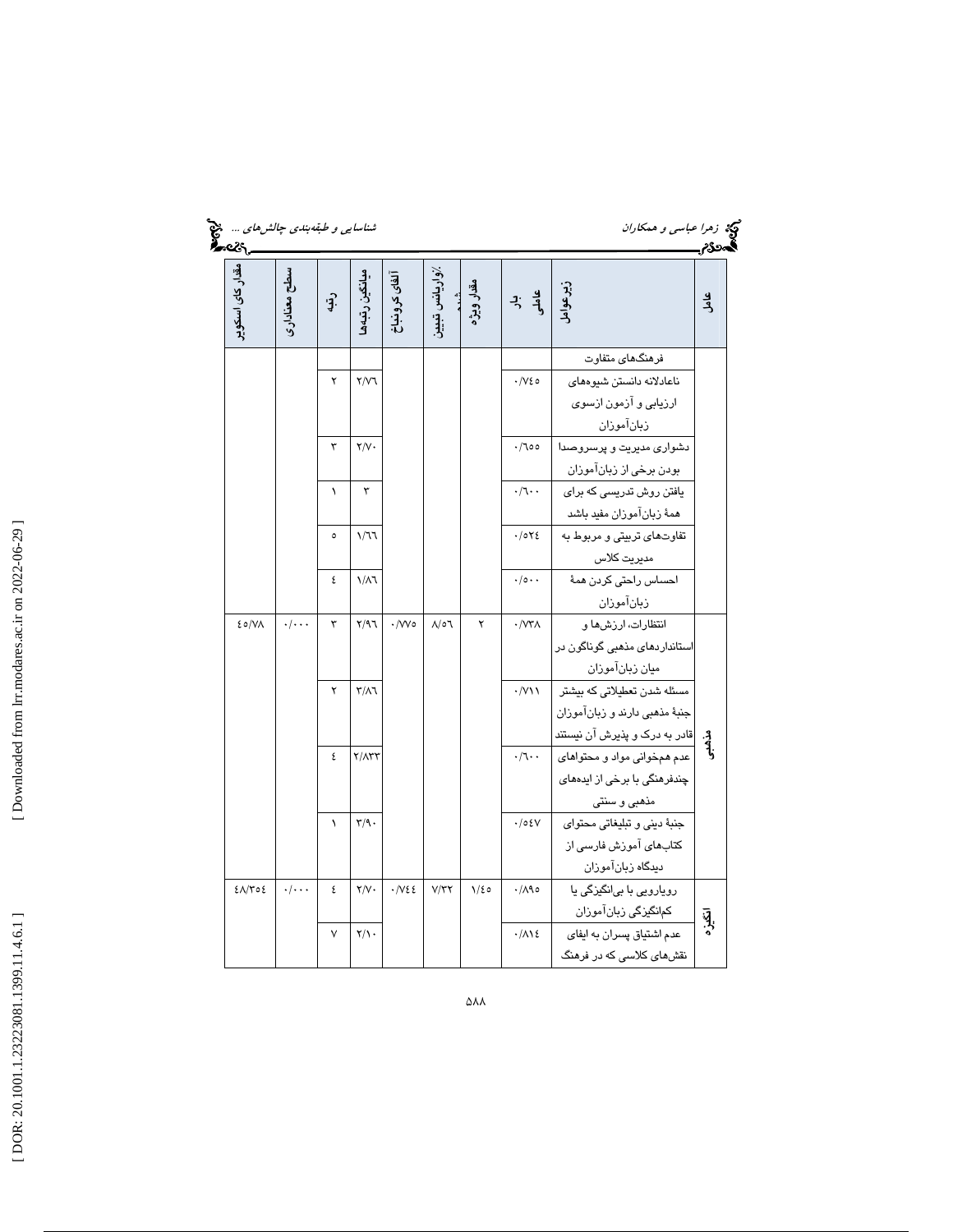| دورهٔ ۱۱. شمارهٔ ٤ (پیاپی ٥٨)، مهر و آبان ۱۳۹۹ هیچ<br><b>گفت:</b><br><b>گفت:</b> |                    |                          |                           |                                |                |                    |                                                                                          |                                                         |       |
|----------------------------------------------------------------------------------|--------------------|--------------------------|---------------------------|--------------------------------|----------------|--------------------|------------------------------------------------------------------------------------------|---------------------------------------------------------|-------|
| مق <i>دا</i> ر کا <i>ی اس</i> کو پر                                              | سطح معنادارى       | $\cdot \mathbf{\hat{F}}$ | ميانگين رتبهها            | آلفاى كرونباخ                  | /واريانس تبيين | شند.<br>مقدار ویژه | $\begin{array}{c} \n\frac{1}{2} & \frac{1}{2} \\ \frac{1}{2} & \frac{1}{2}\n\end{array}$ | زیرعوامل<br>ا                                           | عامل  |
|                                                                                  |                    |                          |                           |                                |                |                    |                                                                                          | بومىشان زنانه محسوب<br>مىشود.                           |       |
|                                                                                  |                    | ٣                        | Y/Y                       |                                |                |                    | $\cdot$ /Voo                                                                             | عدم تمايل زبانآموزان به انجام                           |       |
|                                                                                  |                    |                          |                           |                                |                |                    |                                                                                          | فعالیتهای کلاسی گروهی با<br>زبانآموزانی از فرهنگهای     |       |
|                                                                                  |                    | $\lambda$                | $\tau/\tau\tau$           |                                |                |                    | $-720$                                                                                   | متفاوت<br>عدم علاقة برخي زبانآموزان به                  |       |
|                                                                                  |                    | $\circ$                  | Y/7Y                      |                                |                |                    | .7042                                                                                    | انجام تكاليف<br>دشواری ایجاد انگیزه در برخی             |       |
|                                                                                  |                    |                          |                           |                                |                |                    |                                                                                          | از زبانآموزان                                           |       |
|                                                                                  |                    | ٦                        | $\Upsilon/\circ \cdot$    |                                |                |                    | .120                                                                                     | دشواری ترغیب زبانآموزان به<br>مشارکت در موقعیتهای گروهی |       |
|                                                                                  |                    |                          |                           |                                |                |                    |                                                                                          | که مستلزم همکاری گروهی                                  |       |
|                                                                                  |                    | ۲                        | $\mathbf{Y}/\mathbf{Y}$ . |                                |                |                    | .751                                                                                     | می ست<br>سطوح متفاوت انگيزشي                            |       |
| 01/07V                                                                           | $\cdot/\cdot\cdot$ | $\circ$                  | $\sqrt{V}$                | $\cdot$ / $\vee$ $\vee$ $\vee$ | Y/YY           | 1/T                | $\cdot$ /VA۹                                                                             | زبانآموزان<br>خجالت کشیدن زبانآموزان در                 |       |
|                                                                                  |                    |                          |                           |                                |                |                    |                                                                                          | هنگام بروز خطاها                                        |       |
|                                                                                  |                    | ٣                        | Y/YY                      |                                |                |                    | $\cdot$ /Vo $\tau$                                                                       | دشواری کمک به زبانآموزان<br>برای حفظ عزت نفس با وجود    |       |
|                                                                                  |                    |                          |                           |                                |                |                    |                                                                                          | زبان و پیشینهٔ فرهنگی متفاوت                            |       |
|                                                                                  |                    | ٧                        | 1/77                      |                                |                |                    | $\cdot/75$                                                                               | ترس از احساس بیگانگی با<br>مدرس و با دیگر همکلاسیها در  | عاطفر |
|                                                                                  |                    |                          |                           |                                |                |                    |                                                                                          | زبانآموزان                                              |       |
|                                                                                  |                    | ۲                        | Y/Y                       |                                |                |                    | $\cdot/715$                                                                              | یافتن روش مناسب برای برخورد                             |       |
|                                                                                  |                    |                          |                           |                                |                |                    |                                                                                          | با هر زبانآموز به تناسب<br>شخصيت او                     |       |
|                                                                                  |                    | ٦                        | $\sqrt{v}$                |                                |                |                    | $\mathit{P}\mathit{\Gamma}\circ\backslash\cdot$                                          | عدم درک مسائلی که برای                                  |       |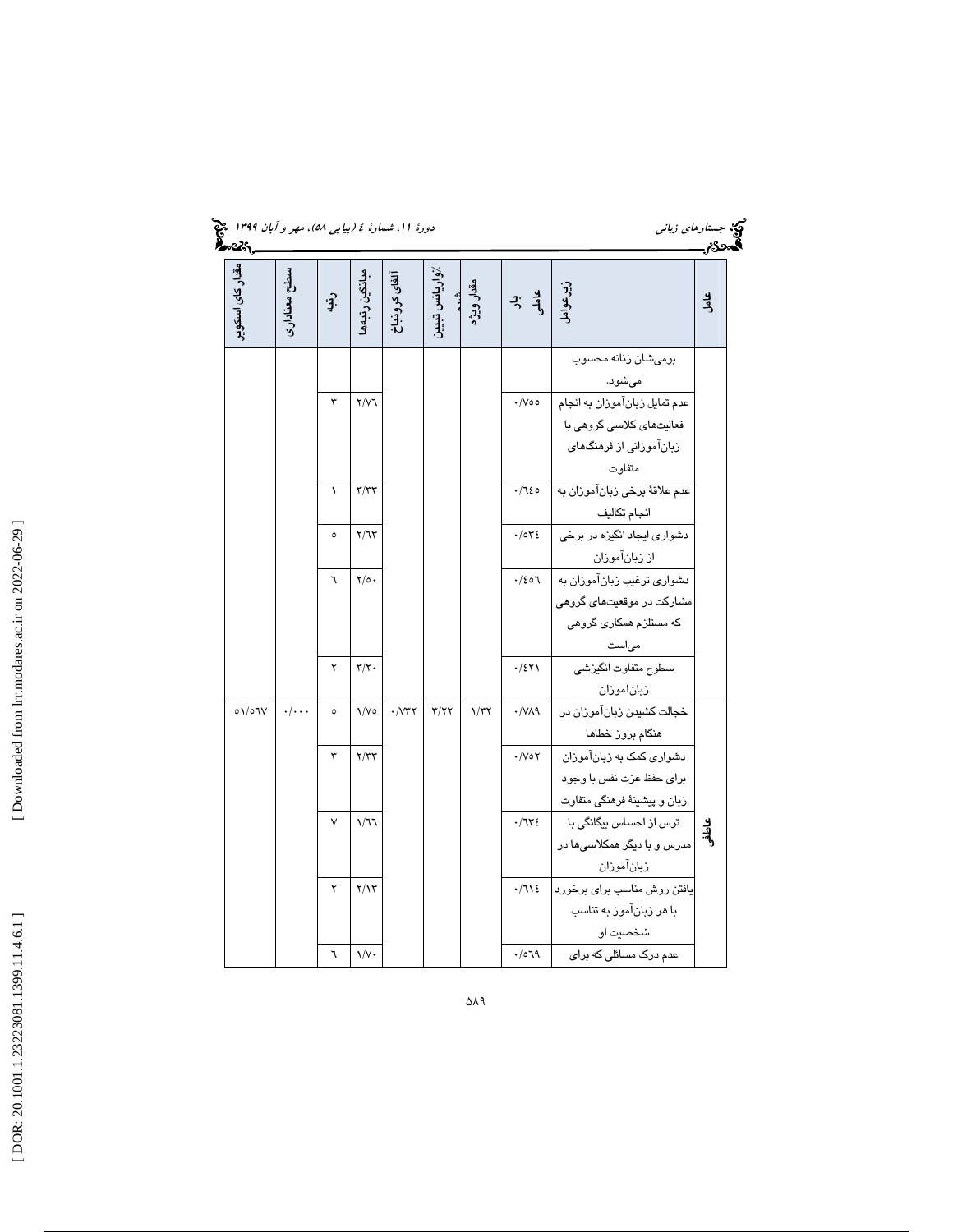| ستي<br>پيدي<br>شناسايي و طبقەبندي چالش هاي |                    |                   |                             |                               | می ز <i>هرا عباسی و همکاران</i><br>گەدى |                                            |                            |                                                                          |                  |
|--------------------------------------------|--------------------|-------------------|-----------------------------|-------------------------------|-----------------------------------------|--------------------------------------------|----------------------------|--------------------------------------------------------------------------|------------------|
| مقدار کای اسکو پر                          | سطح معنادارى       | $\cdot \hat{J}$ . | ميانگين رتبەھ               | آلفاى كرونباخ                 | ⁄واريانس تبييز                          | شند.<br>مقدار ویژه                         | ی بر<br>والۍ               | زيرعوامل                                                                 | <u>ی</u><br>جامل |
|                                            |                    |                   |                             |                               |                                         |                                            |                            | زبانآموزان داراى حساسيت<br>است ازسوی مدرس                                |                  |
|                                            |                    | ٤                 | ۲                           |                               |                                         |                                            | $\cdot/\circ\cdot\epsilon$ | فرض مورد تبعیض قرار گرفتن<br>برخي از زبانآموزان هنگام تنبيه              |                  |
|                                            |                    | ١                 | Y/Y                         |                               |                                         |                                            | .751                       | پایین بودن آستانهٔ تحمل مدرس<br>در مقابل موانع موجود و روحية<br>دفع آنها |                  |
| 29/7V                                      | $\cdot/\cdot\cdot$ | ۲                 | Y/YY                        | $\cdot$ / $\vee$ 1 $\epsilon$ | Y/Y                                     | 1/17                                       | .720                       | سوءتفاهم ميان زبان آموزان و<br>مدرس در درک نشانههای<br>اجتماعى           |                  |
|                                            |                    | ١                 | $\Upsilon/\Upsilon\Upsilon$ |                               |                                         |                                            | .163                       | سوءتفاهم ميان زبانآموزان با<br>یکدیگر در درک نشانههای<br>اجتماعى         | ابتساعی          |
|                                            |                    |                   |                             | $\cdot$ /vaa                  | $\Lambda \Upsilon / \Upsilon$           | $\mathsf{r}\cdot\mathsf{r}\cdot\mathsf{r}$ |                            | مجموع                                                                    |                  |

بعد از تعيين مؤلفههاي اصلي هر عامل ، يعني عوامل (فرهنگي، دانش زباني پيشين، يادگيري، آموزشي، تدريس، مذهبي، انگيزه، عاطفي و اجتماعي) با استفاده از تحليل عاملي از آزمون فريدمن بهمنظور اولويت $\mu$ دى عوامل و زيرعوامل استفاده شد. با توجه به حجم زياد مقاله، يافتهها در جدول شمارهٔ ۲ ذکر شده که نشاندهندهٔ سطح معناداری این آزمون در سطح آلفا ۰۵/ درصد به تفكيك عوامل تأييد شده است. نتايج اين آزمون نشان ميدهد كه بين هم ة عوامل و زيرعوامل تفاوت معناداري وجود دارد.

همچنين، نتايج حاصل از آزمون فريدمن نشان ميدهد اين زير عاملها با ميانگين رتبهٔ بيشتر بهترتيب داراي اولويت هستند:

1. عامل فرهنگي : ارزشهاي متفاوت در ارتباط با روابط دختر و پسر ( ميانگين )10/4 ، بروز مشكلاتي ناشى از نحوهٔ پوشش و حجاب و ميزان پذيرش ان ازسوى زبان!موزان (ميانگين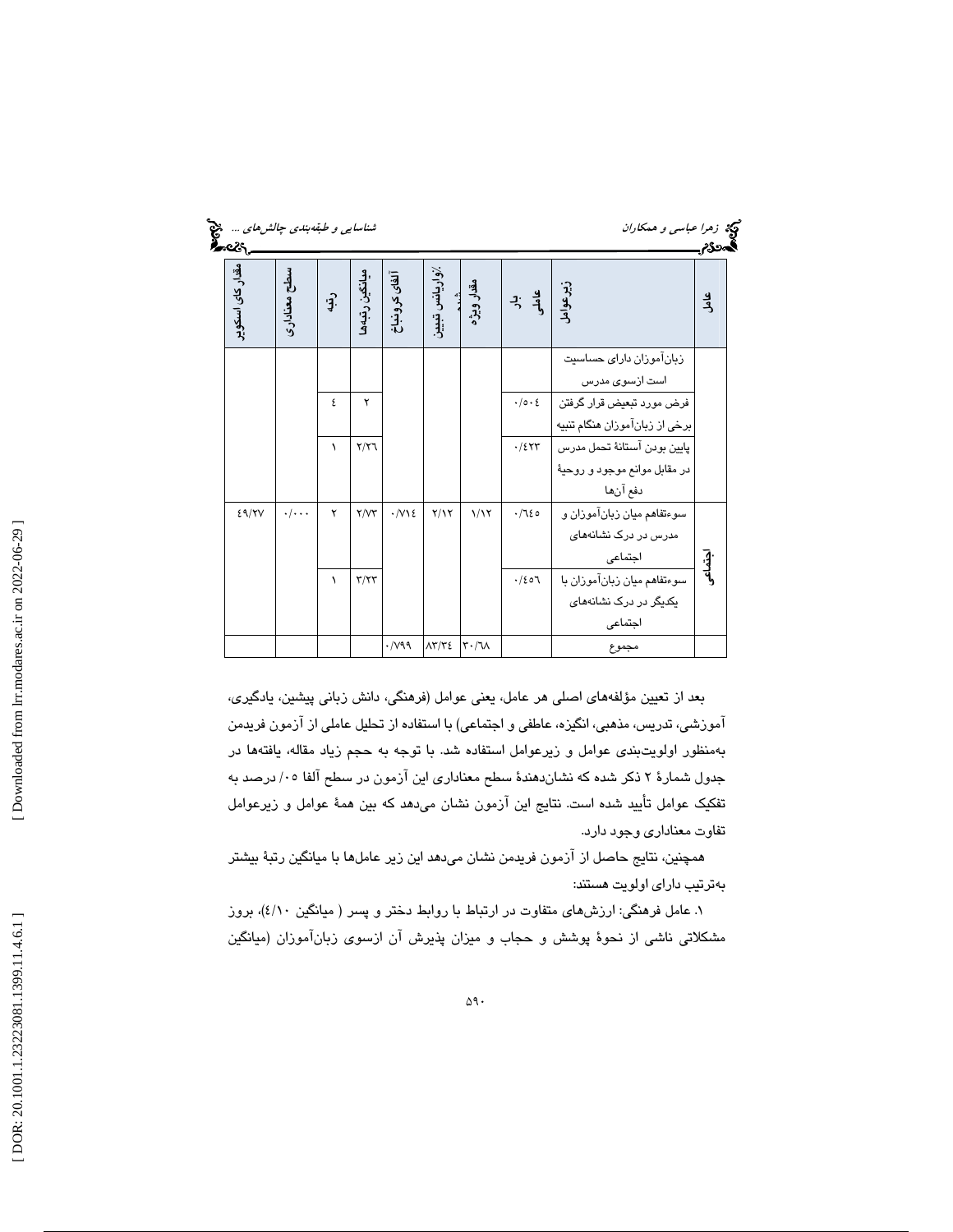(پياپي 58)، مهر و آبان 1399 جستارهاي زباني دورة ،11 شمارة 4

8/۰٦) و تفاوتهاي فرهنگي زباناموزان با همديگر (ميانگين ٣/٥٠)؛

۲. عامل دانش زباني پيشين: عدم توانايي زبان[موزان در نوشتن به زبان مقصد (ميانگين ) 50/3 ، عدم وجود مهارت خواندن و واژگان متناسب با سطحي كه در آن مشغول تحصيل هستند (میانگین ۳/۲٦) و كمبود دانش پایهٔ زبان[موزان در برخی موضوعات مطرحشده در كلاس (ميانگين ۲/۲۰)؛

۳. عامل يادگيري: سبکهاي يادگيري گوناگون زبان[موزان (ميانگين ٣/٦٦)، تفاوت در عملکرد زبانآموزان نسبتبه ديگر زبانآموزان ( ميانگين )77/2 و كمبود مهارتهاي آكادميك (شيوههاي يادگيري و مطالعه) زبانآموزان (ميانگين ٢/٧٦)؛

4. عامل آموزشي : دشواري انطباق دروس با نيازهاي زبانآموزان ( ميانگين )70/3 ، چالش تهيهٔ مواد درسىي چندفرهنگي بەدليل محدوديت بودجهٔ مؤسسه (ميانگين ٣/٦٦) و جنبهٔ سياسىي و تبليغاتي محتواي كتابهاي اموزش فارسي از ديدگاه زباناموزان (ميانگين ٣/٦٠)؛

ه عامل تدريس: يافتن روش تدريسي كه براي همهٔ زبان!موزان مفيد باشد (ميانگين ۳). ناعادلانه دانستن شیوههای ارزیابی و ازمون ازسوی زباناموزان (میانگین ۲/۷٦) و دشواری مديريت و پرسروصدا بودن برخي از زبانآموزان (ميانگين )؛70/2

٦. عامل مذهبي: جنبهٔ ديني و تبليغاتي محتواي كتابهاي آموزش فارسي از ديدگاه زبان[موزان (میانگین ۳/۹۰)، مسئله شدن تعطیلاتی كه بیشتر جنبهٔ مذهبی دارند و زبان[موزان قادر به درك و پذيرش آن نيستند (ميانگين 86/3 ) و انتظارات، ارزشها و استانداردهاي مذهبي گوناگون در ميان زبانIموزان بهترتيب (ميانگين ٢/٩٦)؛

7. عامل انگيزه: عدم علاقهٔ برخي زبانآموزان به انجام تكاليف (ميانگين ٣/٣٣)، سطوح متفاوت انگيزشي زبانآموزان (ميانگين ٢/٢٠) و عدم تمايل زبانآموزان به انجام فعاليتهاي كلاسي گروهی با زباناموزانی از فرهنگهای متفاوت از دیدگاه زباناموزان (میانگین۲/۷٦)؛

 8. عامل عاطفي : پايين بودن آستان ة تحمل مدرس در مقابل موانع موجود و روحي ة دفع آنها (میانگین ۲/۲٦)، یافتن روش مناسب برای برخورد با هر زبان۱موز به تناسب شخصیت او (میانگین ۲/۱۳) و دشواری کمک به زبان[موزان برای حفظ عزت نفس با وجود زبان و پیشینهٔ فرهنگي متفاوت (ميانگين ۲/۳۳)؛

9. عامل اجتماعي : سوءتفاهم ميان زبانآموزان با يكديگر در درك نشانههاي اجتماعي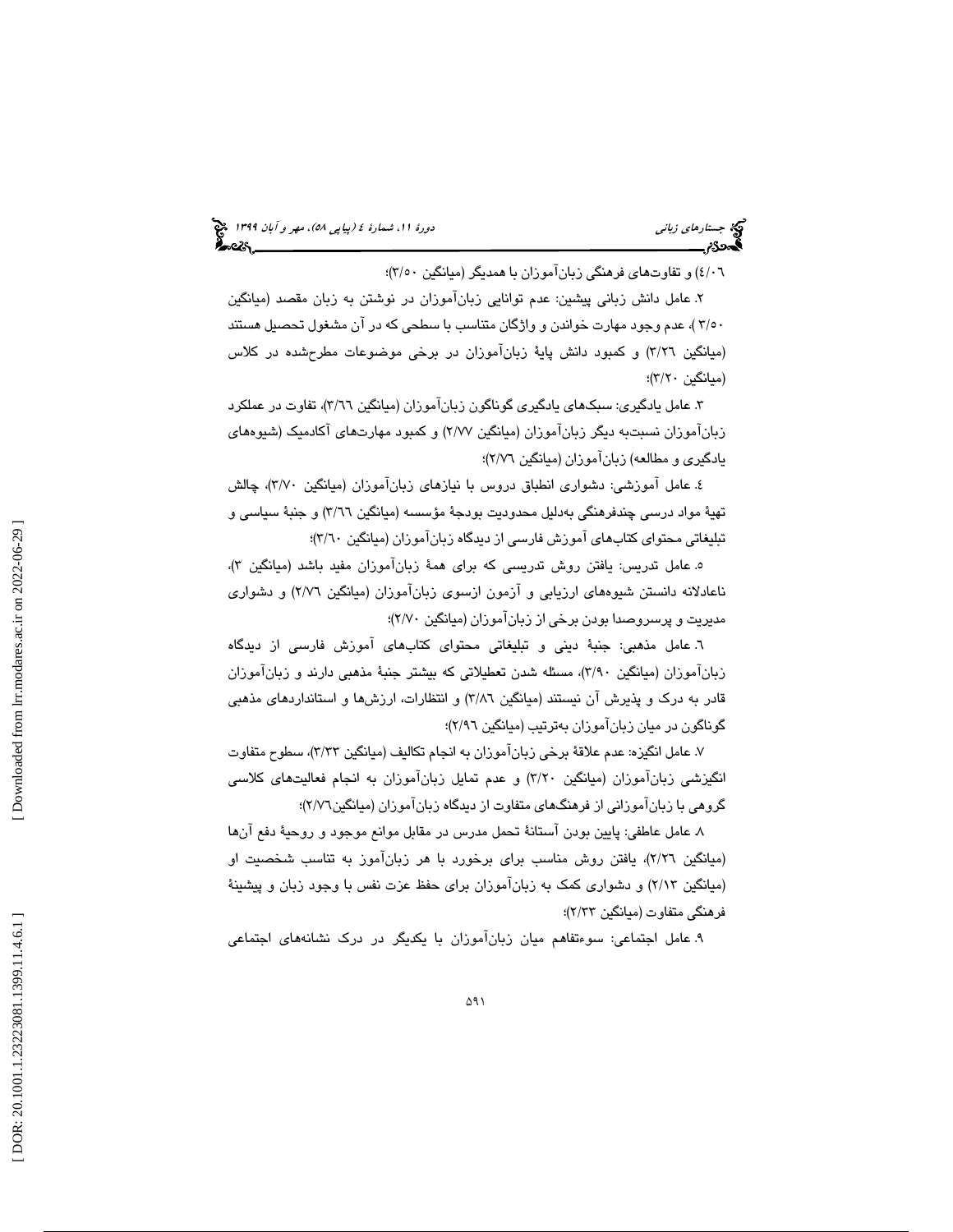(میانگین ۳/۲۳) و سوءتفاهم میان زبان۱موزان و مدرس در درک نشانههای اجتماعی (میانگین  $\mathcal{N}(\mathcal{V})$ 

همچنين به ، منظور رتبهبندي عوامل مربوط به چالشهاي مدرسان در كلاسهاي چندفرهنگي از آزمون ميانگين رتبهها استفاده شد. نتايج آماري آزمون نشان ميدهد كه تفاوت معناداري ميان عوامل در سطح آلفا 05/0 وجود دارد. همچنين ، نتايج ميانگين رتبهها در آزمون فريدمن نشان مي- دهد ، رتبهبندي عاملها بهترتيب به اين گونه است: عامل فرهنگي، عامل آموزشي، عامل مذهبي، عامل يادگيري، عامل تدريس، عامل عاطفي، عامل انگيز ة هفتم عوامل دانش زباني پيشين و عامل اجتماعی (جدول ٤).

#### جدول 3: رتبهبندي عوامل چالشهاي مدرسان در كلاسهاي چندفرهنگي بر اساس ميانگين رتبهها در

|  | ازمون فريدمن |  |
|--|--------------|--|
|--|--------------|--|

**Table 3**: Ranking of instructors' challenging factors in multicultural classes based on average ranks in Friedman exam

| سطح معنادارى       | مقدار<br>كاي | رتبه   | ميانكين رتبهها          | عوامل چالشى مدرسان |
|--------------------|--------------|--------|-------------------------|--------------------|
|                    | اسكوير       |        |                         |                    |
|                    |              |        | 0/0Y                    | فرهنگی             |
|                    |              | ٨      | $\frac{1}{2}$           | دانش زبانى پيشين   |
|                    | T9/207       | ٤      | $2/\lambda$ ۳           | یادگیری (سبک)      |
|                    |              | ۲      | 0/Y                     | آموزشى             |
| $\cdot/\cdot\cdot$ |              | ٥      | 2/77                    | تدريس              |
|                    |              | ۳      | $\circ$                 | مذهبى              |
|                    |              | $\vee$ | $\frac{1}{2}$           | انگیزه             |
|                    |              | ٦      | ٤                       | عاطفى              |
|                    |              | ٩      | $\mathbf{r}/\mathbf{v}$ | اجتماعى            |

ميتوان گفت فرضية اول اين پژوهش ـ كه مهمترين چالش مدرسان زبان فارسي به خارجيان را ناشي از عوامل فرهنگي و سبكهاي يادگيري متفاوت فارسيآموزان ميدانست ـ به اين صورت اصلاح ميشود: مهمترين عوامل چالشي مدرسان زبان فارسي بهترتيب عوامل فرهنگي، دانش زباني پيشين و سبكهاي يادگيري است. اين يافتهها با نتايج تحقيقات بويرفير و رامسي^' (2005)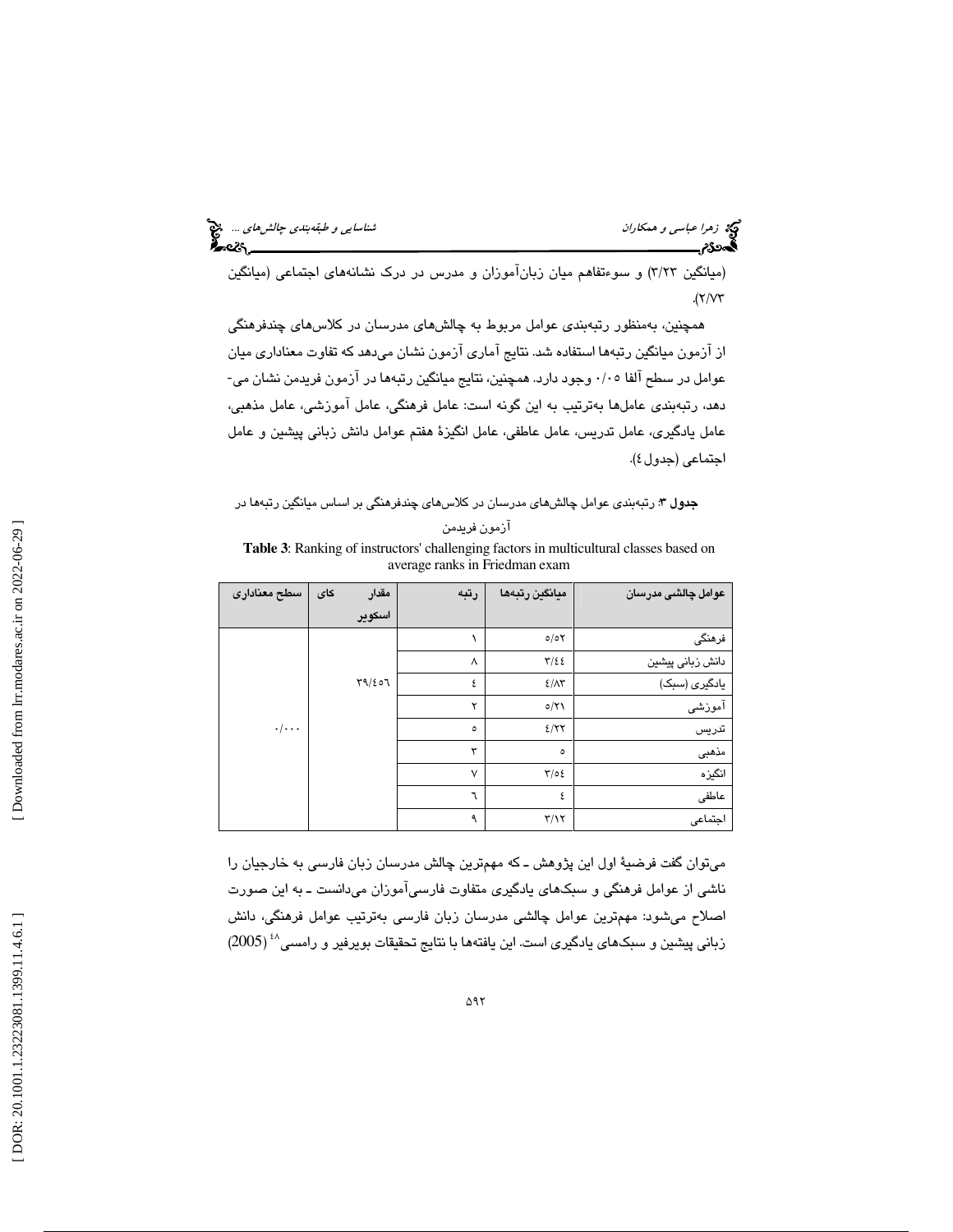و نيز يافتههاي تحقيق هو و همكارانش (2004) هم راستاست. رامسي چالشهاي فرهنگي و اخلاقي موجود در كلاسهاي چندفرهنگي را از مشكلات مدرسان كلاسهاي چندفرهنگي دانسته و هو و همكارانش (2004) نقص در دانش و كفايت دانشآموزان و تأثير آن بر روي يادگيري را از چالش جدي كلاسهاي چندفرهنگي برشمرده اند . همچنين نتايج پژوهش رحيمي و عباسي (١٣٩٤) نيز حاكي از شناسايي مجموعهاي از چالش،هاي اموزشي (مشكلات يادگيري بهدليل دوزبانگي و لهجهدار بودن، عدمتناسب محتواي آموزشي با فرهنگهاي موجود، عدمآشنايي معلمان با فرهنگهاي مختلف) و تربيتي (انجام مراسم رسمي كه بيشتر در راستاي فرهنگ گروه اكثريت است، احساس خودكمبيني و اعتمادبهنفس پايين در دانشآموزان دو زبانه) است كه يافته- هاي اين پژوهش همراستا با آن است.

### . 4 راهكارهاي رفع چالشها ازمنظر مدرسان زبان فارسي

در انتهاي پرسشنامه ، يك پرسش باز مطرح و از مدرسان خواسته شد، تا راهكارهاي رفع چالشهايي را كه در كلاسهاي چندفرهنگي با آن روبهروييم برشمارند. مواردي كه آورده مي- شود، بيشترين بسامد را در ميان پاسخهاي مدرسان داشت:

- بسط و توسعهٔ مفهوم آموزش چندفرهنگي؛
- آگاهيبخشي به مدرسان از روشهاي سازماندهي و طراحي برنامة درسي چندفرهنگي؛ •

آگاهيبخشي به مدرسان از انواع رويكردها براي طراحي و پيريزي فعاليتهاي يادگيري • چندفرهنگي؛

- آشناسازي گستردهٔ مدرسان با انواع منابع در برنامهٔ درسي چندفرهنگي؛
	- كاربرد انواع رويكردهاي چندفرهنگي در تدريس؛ •
	- توليد محتواي آموزشي با محتواي فرهنگي مناسب؛ •

اين راهكارها پاسخ بخش دوم پرسش تحقيق است كه بخش دوم فرضية پژوهش مبني بر آشنايي مدرسان با فرهنگ زبانآموزان و بهكارگيري منابع آموزشي مختلف بهمنزلة مهمترين راهحل را تأييد و آن را اصلاح ميكند. اين يافتهها منطبق بر يافتههاي رحيمي و عباسي (١٣٩٤) و سبحانینژاد و همكاران (١٣٩٦) است. سبحانینژاد و همكاران (١٣٩٦) راهكارهايي را براي بهبود آموزش چندفرهنگي پيشنهاد كردهاند؛ از جمله تعليم و تربيت مرزي، تربيت انتقادي در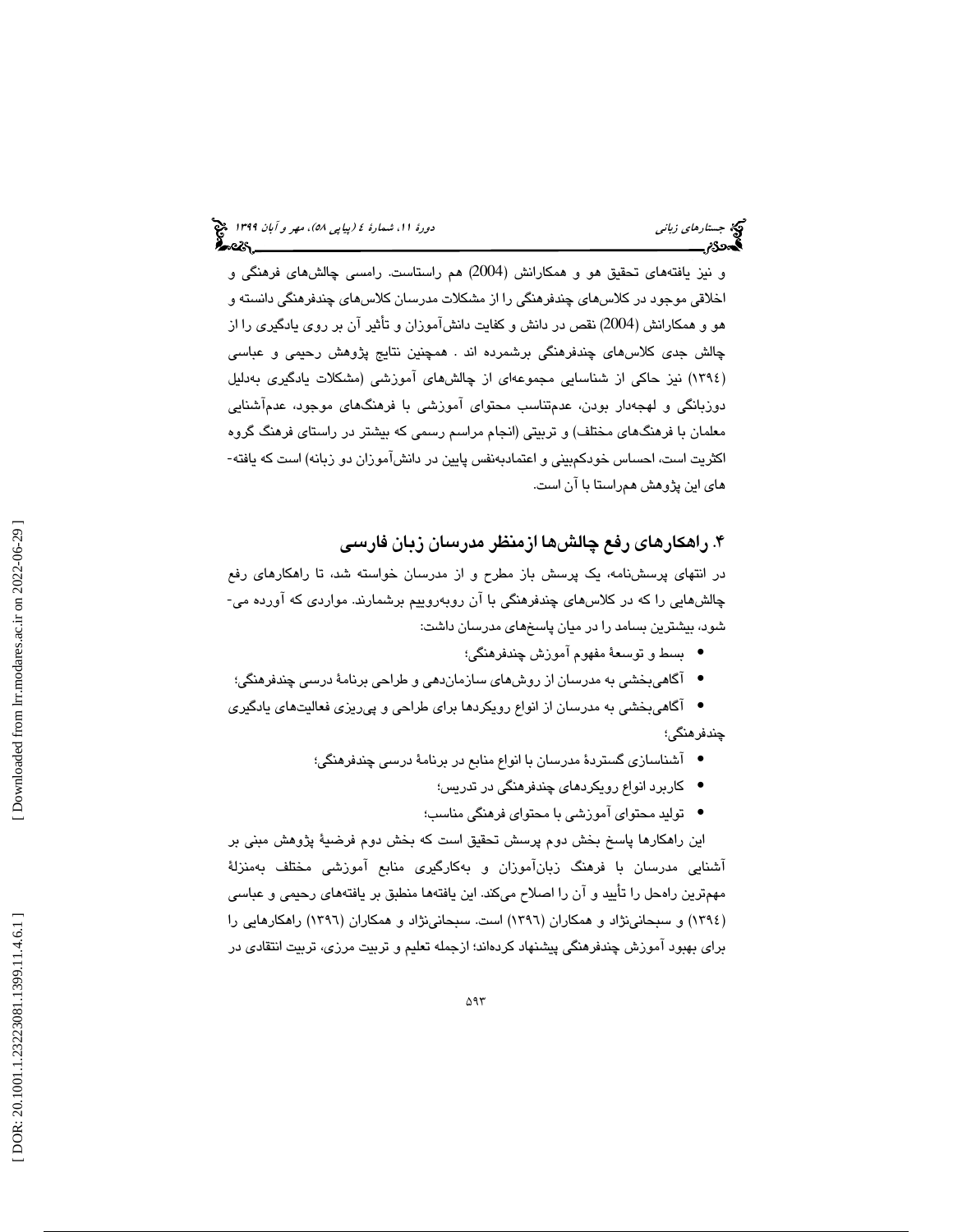نظام آموزشي، نوآوري در محتواي آموزشي، تقويت تفكر انتقادي دانشآموزان، روشهاي كيفي ياددهي ـ يادگيري و متنوعسازي فعاليتهاي مدارس. رحيمي و عباسي (1394) نيز آشنايي معلمان و دانشآموزان با فرهنگهاي مختلف، مشاوره به دانشآموزان براي مقابله با احساس خجالت، اهميت به فرهنگهاي مختلف در كتاب ها، مشاركت دانشآموزان در فعاليتهاي گروهي از فرهنگهاي مختلف ، پايين آوردن جمعيت دانشآموزي در كلاس، آشنايي بيشتر با خانوادة دانشآموزان و مشورت با آنها، عدم تبعیض و توجه خاص به فرهنگی خاص و احترام متقابل دانشآموز و معلم را بهمنزلة راهكار كلاسهاي چندفرهنگي ذكر كردهاند.

#### . 5 نتيجه

هدف از اين پژوهش، بررسي مهم ترين چالش *ه*اي مدرسان در كلاس *هاي* آموزش زبان فارسي به خارجيان و اولويتبندي اين عوامل چالشي است. بر اساس دادههاي پژوهش در قالب پرسشنامه و نتايج حاصل از تحليل عاملي نه عامل فرهنگي، دانش زباني پيشين، يادگيري (سبك يادگيري)، آموزشي، تدريس، مذهبي، انگيزه، عاطفي و اجتماعي شناسايي شد. نتايج حاصل از آزمون فريدمن نشان ميدهد كه در عامل فرهنگي زيرعامل ارزشهاي متفاوت در ارتباط با روابط دختر و پسر داراي اولويت اول است . در عامل دانش زباني پيشين زيرعامل عدم توانايي زبانآموزان در نوشتن به زبان مقصد، در عامل يادگيري: سبكهاي يادگيري گوناگون زبانآموزان، در عامل آموزشي : دشواري انطباق دروس با نيازهاي زبانآموزان، در عامل تدريس : زيرعامل يافتن روش تدريسي كه براي همهٔ زبانآموزان مفيد باشد، در عامل مذهبي: زيرعامل جنبهٔ ديني و تبليغاتي محتواي كتابهاي آموزش فارسي، در عامل انگيزه: عدم علاقهٔ برخي زبانآموزان به انجام تكاليف، در عامل عاطفي: زيرعامل پايين بودن آستانهٔ تحمل مدرس در مقابل موانع موجود و روحيهٔ دفع آنها و درنهايت، در عامل اجتماعي: زيرعامل سوءتفاهم ميان زبان[موزان با يكديگر در درك نشانههاي اجتماعي داراي اولويت اول است؛ اما رتبهبندي چالشهاي مدرسان در كلاس- هاي چندفرهنگي بر اساس ميانگين رتبهها به اين ترتيب است: عامل فرهنگي، عامل آموزشي ، عامل مذهبي، عامل يادگيري، عامل تدريس، عامل عاطفي، عامل انگيزه، عامل دانش زباني پيشين و عوامل اجتماعي. نتايج اين مقاله در راستاي پژوهشهاي پيشين است كه در انتهاي بخش نتايج و بحث ذكر شد و به اين ترتيب فرضية اول پژوهش تأييد و تكميل شد. همچنين ، راهكارهاي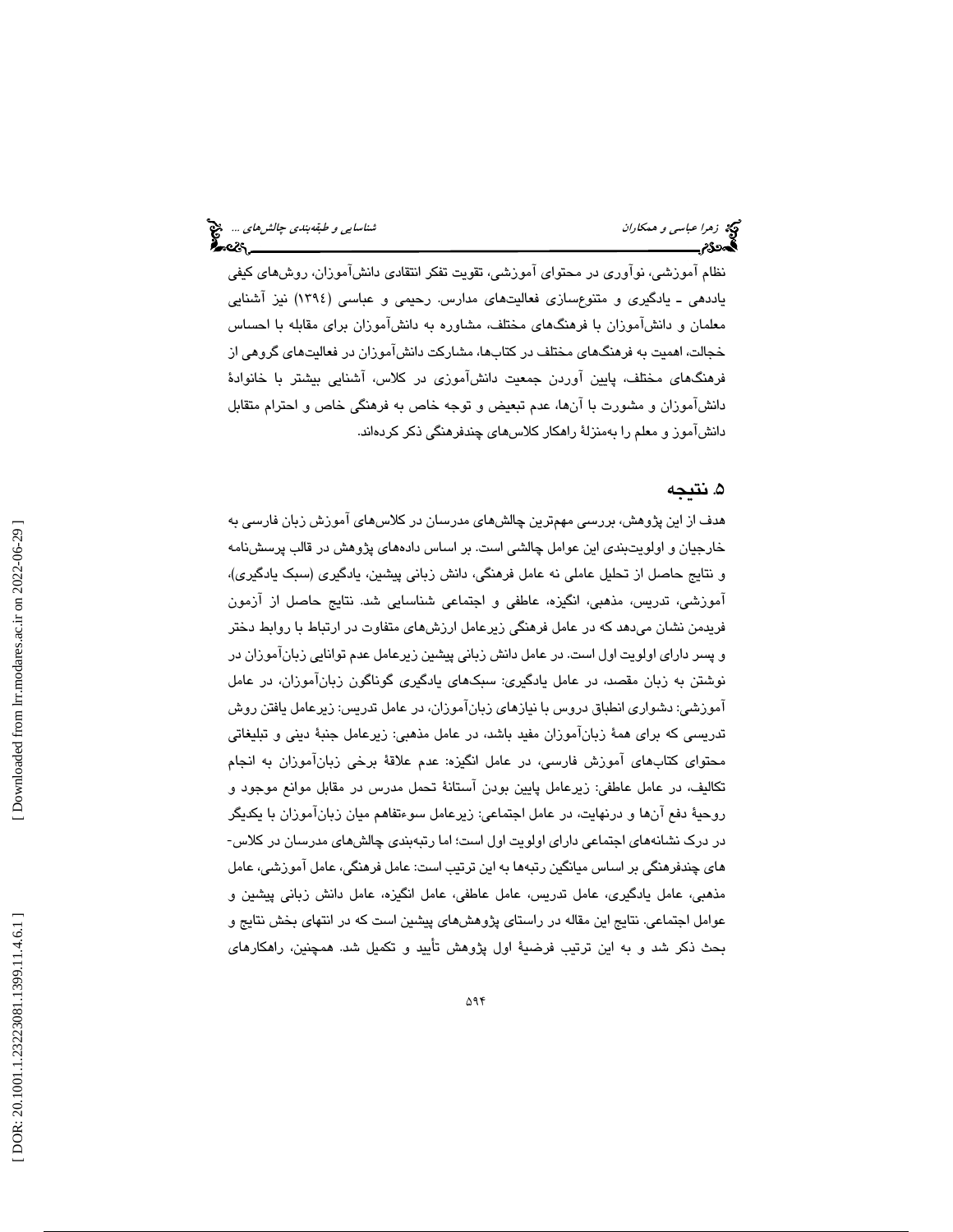(پياپي 58)، مهر و آبان 1399 جستارهاي زباني دورة ،11 شمارة 4

پيشنهادي مدرسان براي رفع اين چالشها پيشنهاد شد .

۶. پینوشتها

- 1. multicultural education
- 2. race
- 3. ethnicity
- 4. nationality
- 5. social class
- 6. gender
- 7. exceptionality
- 8. equality of all students
- 9. prejudicial
- 10. challenge
- 11. educational context
- 12. multicultural
- 13. monocultural classes
- 14. cultural differences
- 15. intermediate language
- 16. culture
- 17. Samovar & Porter
- 18. multicultural
- 19. Parekh
- 20. difference
- 21. identity
- 22.system of meaning and value
- 23. language and cultural needs
- 24. fourth force in psychology
- 25. transpersonal
- 26. personal identity
- 27. Franklin
- 28. awareness
- 29. identity development
- 30.skill level
- 31. Reynolds
- 32. Parrish & Linder-Van Berschot
- 33. the cultural dimensions of learning framework (CDLF)
- 34.social relationships
- 35. epistemological beliefs
- 36. temporal perceptions
- 37. Subedi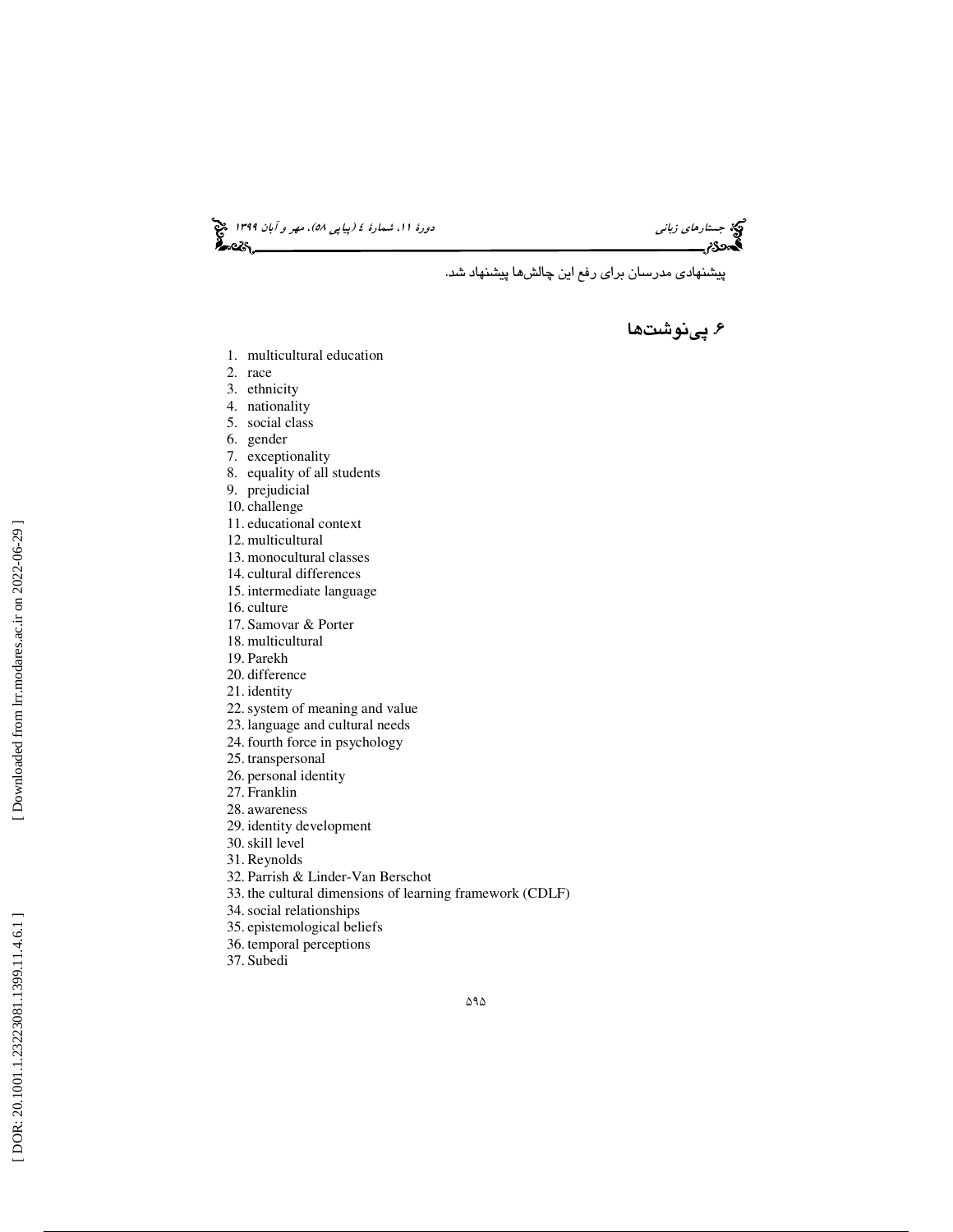زهرا عباس*ي و همكاران شناسايي و طبقهبندي چالشهاي ...*. چ<mark>خ</mark><br>پهروزم<br>پهروزم <u>است دي چ</u> —સ્ટિન 38. Faisal Mohamed 39. David, Melo & Malheiro 40. Alsubaie 41. Chouari 42. Nadda 43. Fried 44. non-verbal 45. Böhm, Davis, Meares, & Pearce 46. Boyer Fier & Ramsey 47. Varimax 48. Boyer Fier & Ramsey 49. multicultural education 50. race 51. ethnicity 52. nationality 53.social class 54. gender 55. exceptionality

56. fourth force in psychology

#### . 7 منابع

جاويدي، حميده (1392). «بررسي مشكلات تدريس ناشي از گوناگوني فرهنگي (مطالعة • موردی: دانشآموزان مدارس ابتدایی استان آذربایجان غربی)». *همایش ملی آموزش و پرورش چندفرهنگي، اروميه*. انجمن مطالعات برنامهٔ درسمی ايران واحد استان آذربايجان<br>غربي، قابل دسترس در:

*https://www.civilica.com/Paper-BARNAMEHDARSI01-BARNAMEHDARSI01 \_023. html*

جواد، افشين و همكاران (1395). «بررسي چالشهاي برنامة درسي چندفرهنگي در ايران». •

سومين كنفرانس بينالمللي رويكردهاي نوين در علوم انساني. قابل دسترس در *http://scholar. conference. ac/index. php/download/file/task-sendlink/index. php?action=download&view=file&id=10418(2018.9.16)*

- جوادي، محمدجعفر (1379). «آموزش چندفرهنگي بهمثابة رويكردي در آموزش». تعليم و <mark>تربيت</mark>. د ١٦. ش ٣. صص ٩ – ٢٦.
- حميديزاده، كتايون و همكاران (1396). «آموزش چندفرهنگي: تحليل نظامند ادراك معلمان». •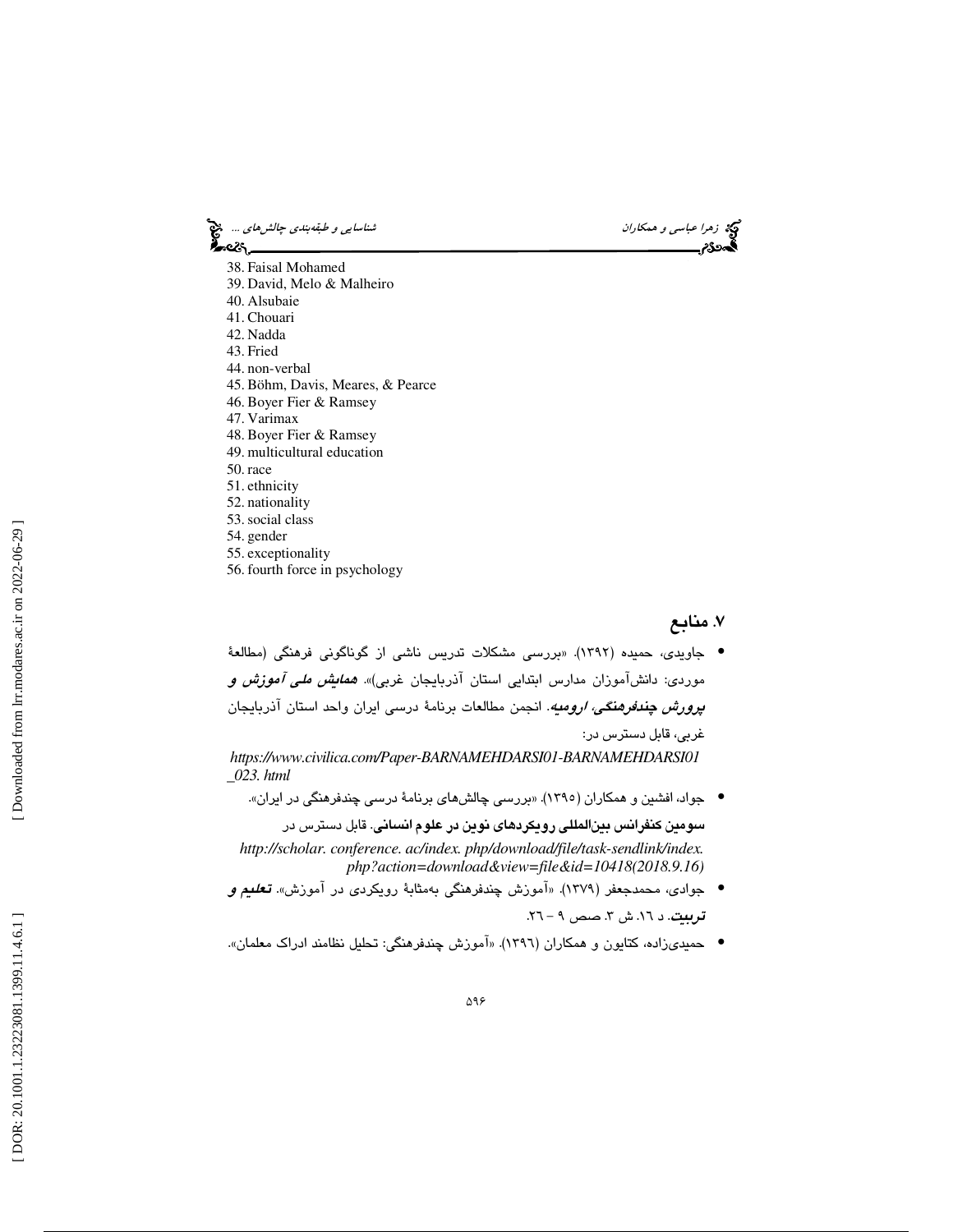## (پياپي 58)، مهر و آبان 1399 جستارهاي زباني دورة ،11 شمارة 4

ت*دريس پژوهشي علمي.* د ٥. ش ٢. صص ١ – ١٦.

- رحماني، عذرا و همكاران (1395). «اعتبارسنجي مؤلفههاي آموزش چندفرهنگي براي طرح در برنامهٔ درسی دورهٔ ابتدایی». *رهیافتی نو در مدیریت آموزشمی*. د ۷. ش ۲۸ (۲۸). صص ۲۳۳  $.70 -$
- رحيمي، عبدالرحيم و نسرين عباسي (1394). «آسيبشناسي مشكلات مدارس چندفرهنگي». *مديريت فرهنگي. د ۹.* ش ۲۷. صص ۱۰۰ – ۱۱۰.
- رستم بيكتفرشي، آتوسا و احمد رمضاني واسوكلايي (1391). «نقش فرهنگ در آموزش زبان خارجی». *پژوهشنامهٔ انتقادی متون و برنامههای علوم انسانی. د* ۱۲. ش ۱. صص ۱۰ – 34.
- رهنما، اكبر و همكاران (1397). چندفرهنگي در نظامهاي آموزشي (با رويكرد تطبيقي). تهران: آواي نور.
- سبحانينژاد، مهدي و همكاران (1396). «بهبود چندفرهنگيسازي برنامههاي درسي نظام آموزشي ايران با نظر به آراي تربيتي فوكو و ژيرو». *نوآوری۵ای آموزشمي.* د ١٦. ش ٢.  $\lambda$ ۰ - ۵۷ هصص
- صادقي، عليرضا (1389). «بررسي سند برنامة درسي ملي جمهوري اسلامي ايران بر اساس رویکرد آموزش چندفرهنگی». *مطالعات برنامهٔ درسعی*. د ۵. ش ۱۸. صص ۱۸۹ – ۲۱٤.
	- ـــــــــــــــــــ (1391). «بررسي سند برنامة درسي ملي جمهوري اسلامي ايران بر اساس رويكرد آموزش چندفرهنگي». *مطالعات برنامهٔ درسي.* د ٥. ش ١٨. صص ١٨٩ - ٢١٤.
- عراقيه عليرضا و كوروش فتحي واجارگاه (1391 ). «جايگاه چندفرهنگي در آموزش مدرسهای و آموزش عالی». *راهدرد فرهنگ.* ش ۱۷ و ۱۸۸ صص ۱۸۷ – ۲۰٤.
- ـــــــــــــــــ (1392). «گونهشناسي رهيافتهاي ميانرشتهاي و دلالتهاي آن در طراحي برنامهٔ درسی چندفرهنگی در آموزش عالی*». رهیافتی در مدیریت آموزشمی*. د ٤. ش ١٣. صص ۸۱ – ۹۸.
- 1388). «تلفيق، راهبردي مناسب براي تدوين برنامة درسي ــــــــــــــــ و همكاران ( چندفرهنگی». *مطالعات میان رشتهای در علوم انسانی. د ۲.* ش ۱. صص ۱٤۹ – ۱٦٥.
- عزیزی، نعمتالله و همکاران (۱۳۸۹). «بررسی وضعیت آموزش چندفرهنگی در مراکز تربیت-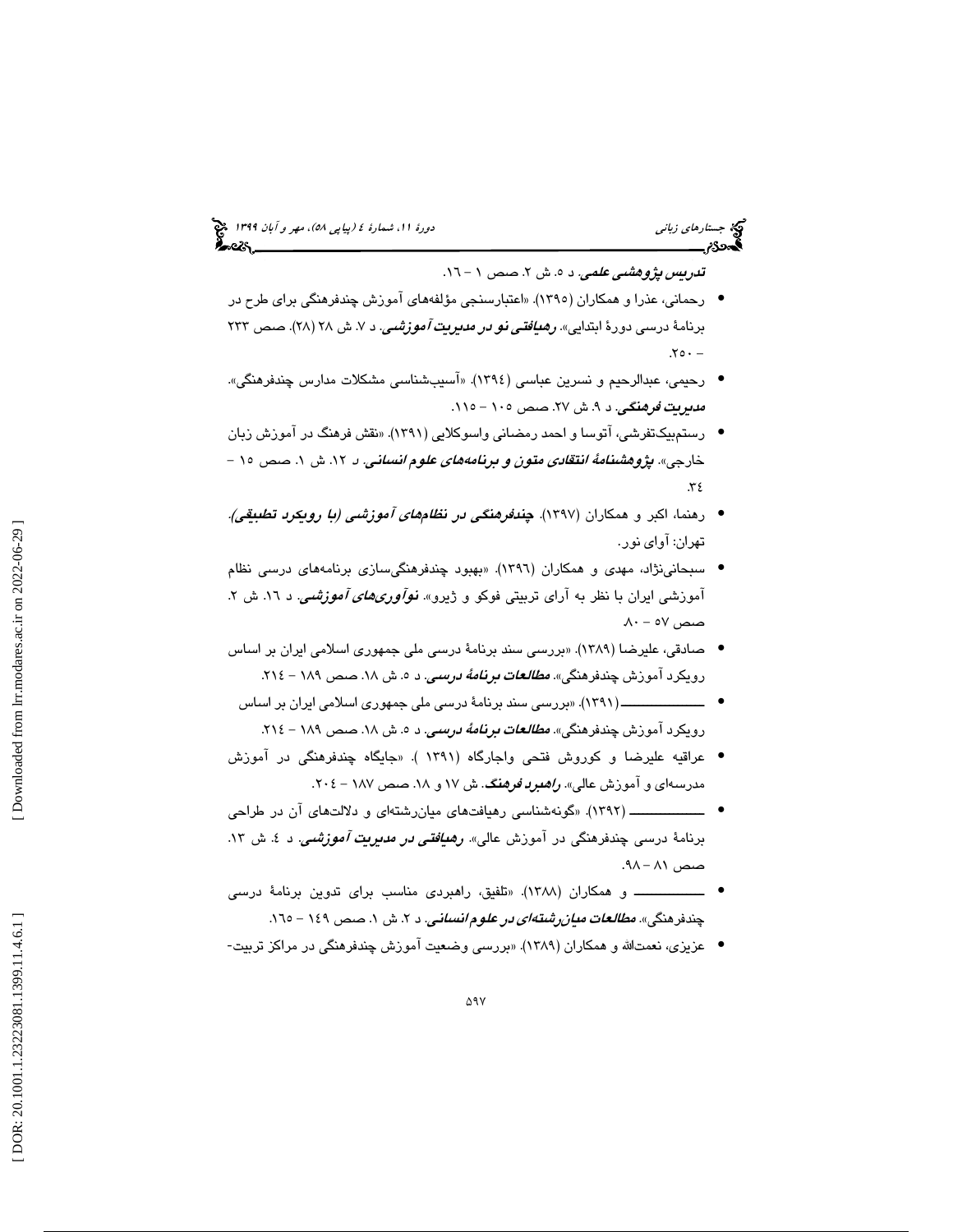معلم شـهر سنندج ازمنظر دانشـجویان».*آموزش عالـی/یران.* د ۳. ش ۲ (۱۰). صـص ٥٥ – ۷۸. غريبي، جلال و همكاران (1394). «مباني معرفتشناسي تعليم و تربيت چندفرهنگي». پژوهش • در برنامه ريزي درسي. د ١٢. ش ٣ (٤٧). صص ١ - ١٥.

- فهيمي، صديقه و مصطفي شيخزاده (1392). «بررسي نقش معلمان در برنامهريزي درسي چندفرهنگي از ديدگاه معلمان مطالعات اجتماعي مقطع متوسطهٔ شهرستان اروميه». *همايش ملي آموزش و پرورش چن فرهنگي.* اروميه، انجمن مطالعات برنامهٔ درس<sub>م</sub> ايران واحد استان آذربايجان غربي. قابل دسترس در -https://www. civilica. com/Paper BARNAMEHDARSI01-BARNAMEHDARSI01\_063. html.
- محمدي شيركوه و همكاران (1395). «مديريت آموزش چندفرهنگي در مدارس ايران: فراتحلیلی کیفی*». مدیریت مدرسه.* د ٤. ش ۲. صص ۸۷ – ۰۱۰۷.
- مكروني، گلاله (1395). آموزش چندفرهنگي (رويكرد چندفرهنگي در مدارس). تهران: آواي نور.
- ملكيپور، احمد و رضوان حكيمزاده (1395). «تبيين برنامة درسي چندفرهنگي با تأكيد بر شناسایی مؤلفههای هویت بین|لمللی، ملی و بومی برنامهٔ درسی». *پژوهشهای کیفی د*ر <mark>برنا*مهٔ درسی. د ۱. ش ٤. ص*ص ٤١ – ٥٥.</mark>
- ميردهقان، مهينناز و فرنوش طاهرلو (1390). «تأثير فرهنگ ايراني در آموزش زبان فارسي به غیرفارسیزبانان*». ادبیات پارسی معاصر. د ۱.* ش ۲. صص ۱۱۵ – ۱۳۲.
- وفائي، رضا و مهدي سبحانينژاد (1394). «مؤلفههاي آموزش چندفرهنگي و تحليل آن در محتوای کتب درسی». **ن***ظریه و عمل در برنامهٔ درسی***.** د ۳. ش ۵. صص ۱۱۱ – ۱۲۸.
- هواسبيگي، فاطمه و همكاران (1397). «آموزش چندفرهنگي در كتابهاي درسي فارسي (خوانداری) دورهٔ آموزش ابتدایی ایران». **ن***ظریه و عمل در برنامهٔ درسمی.* **د ٦.** ش ١١. صص  $.1Y\epsilon - 1\epsilon 1$

#### **References:**

• Alsubaie, M. A. (2015). "Examples of current issues in the multicultural classroom". *Journal Of Education And Practice.* Vol. 6 No. 10. Pp: 86-89.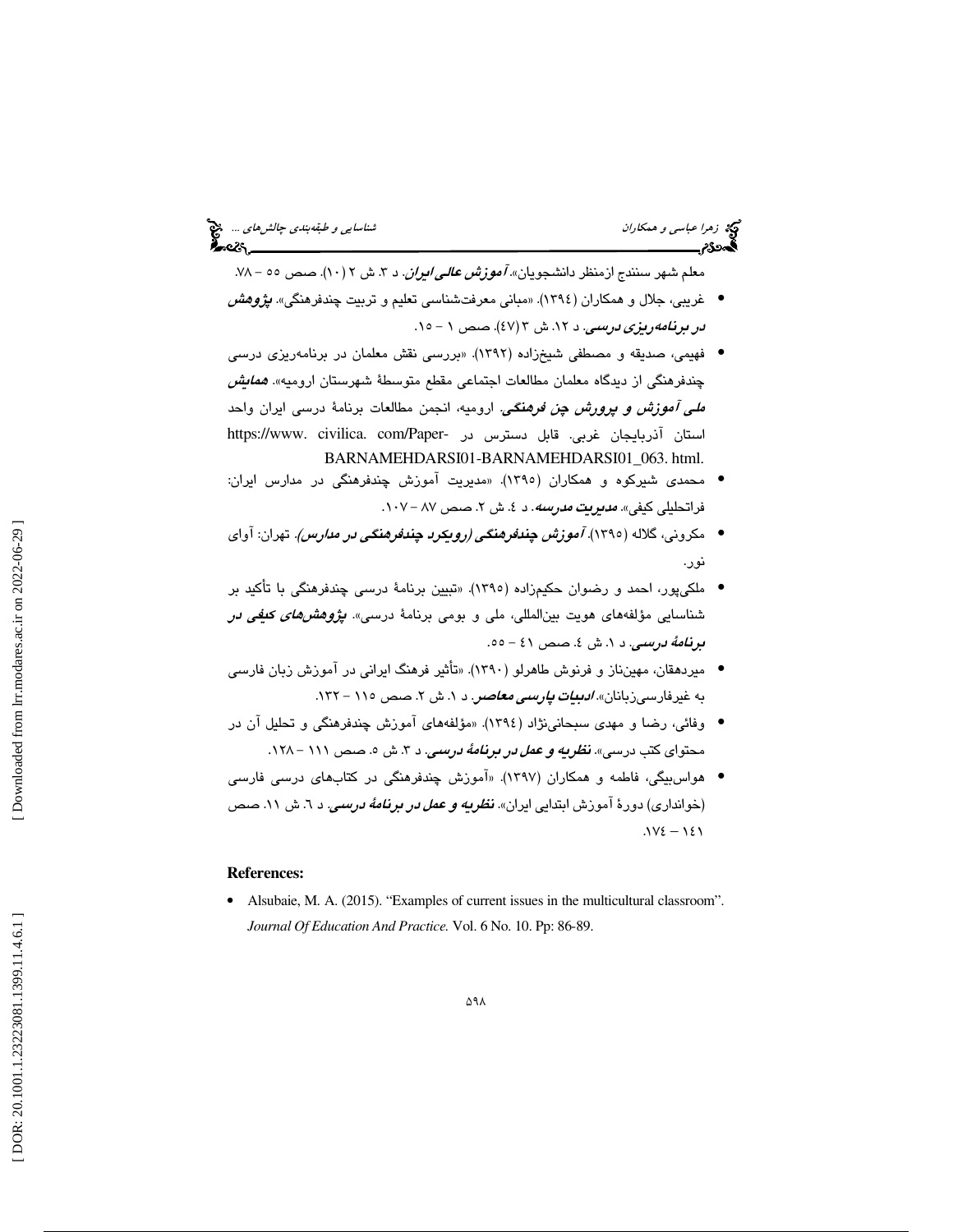# (پياپي 58)، مهر و آبان 1399 جستارهاي زباني دورة ،11 شمارة 4



- Azizi, N.et al. (2010). "Study of the situation of multicultural education in teacher training centers in Sanandaj from the perspective of students." *Iranian Higher education*. Vol. 3. No.2 (10). Pp: 55 - 78 . [In Persian].
- Banks, J. A. (2013). "The construction and historical development of multicultural education, 1962–2012". *Theory into Practice*. Vol.52. No. 1. Pp:73-82.
- Banks, J. A., & Banks, C. A. M .(2010). *Multicultural education: Issues and perspectives*. (7th Ed.) Hoboken, NJ: John Wiley & Sons, Inc.
- Berg-Cross, L., & Takushi-Chinen, R. (1995)."Multicultural training models and the Person-in-Culture Interview". In J. G. Ponterotto, J. M. Casas, L. A. Suzuki, & C. M. Alexander (Eds.), *Handbook of multicultural counseling* (Pp: 333–356). Thousand Oaks, CA: Sage.
- Böhm, A., Davis, D., Meares, D. & Pearce, D. (2002). *Global Student Mobility 2025 Forecasts of the Global Demand for International Higher Education*. Sydney: IDP Education Australia Limited.
- Boyer Fier, E., & Ramsey, M .(2005). "Ethical challenges in the teaching of multicultural Course Work"*. Journal of Multicultural Counseling and Development*. Pp: Vol. 33. Pp: 94-107.
- Chamberlain, S. P. (2005). "Recognizing and responding to cultural differences in the education of culturally and linguistically diverse learners". *Intervention in School and Clinic*. Vol.40. No. 4. Pp: 195-211.
- Chouari A. (2016). "Cultural diversity and the challenges of teaching multicultural classes in the 21th Century". *Arab World English Journal (AWEJ)*. Vol. 7. No.3. Pp: 3-17.
- David M., Melo M. L. & Malheiro João M. da Silva, (2013)," Challenges of multicultural curriculum in higher education for indigenous people", *Educ. Pesqui., São Paulo*. Vol. 39. No.1.Pp: 111-125.
- Den Brok, P., & Levy, J. (2005). "Teacher–student relationships in multicultural classes: Reviewing the past, preparing the future". *International Journal of*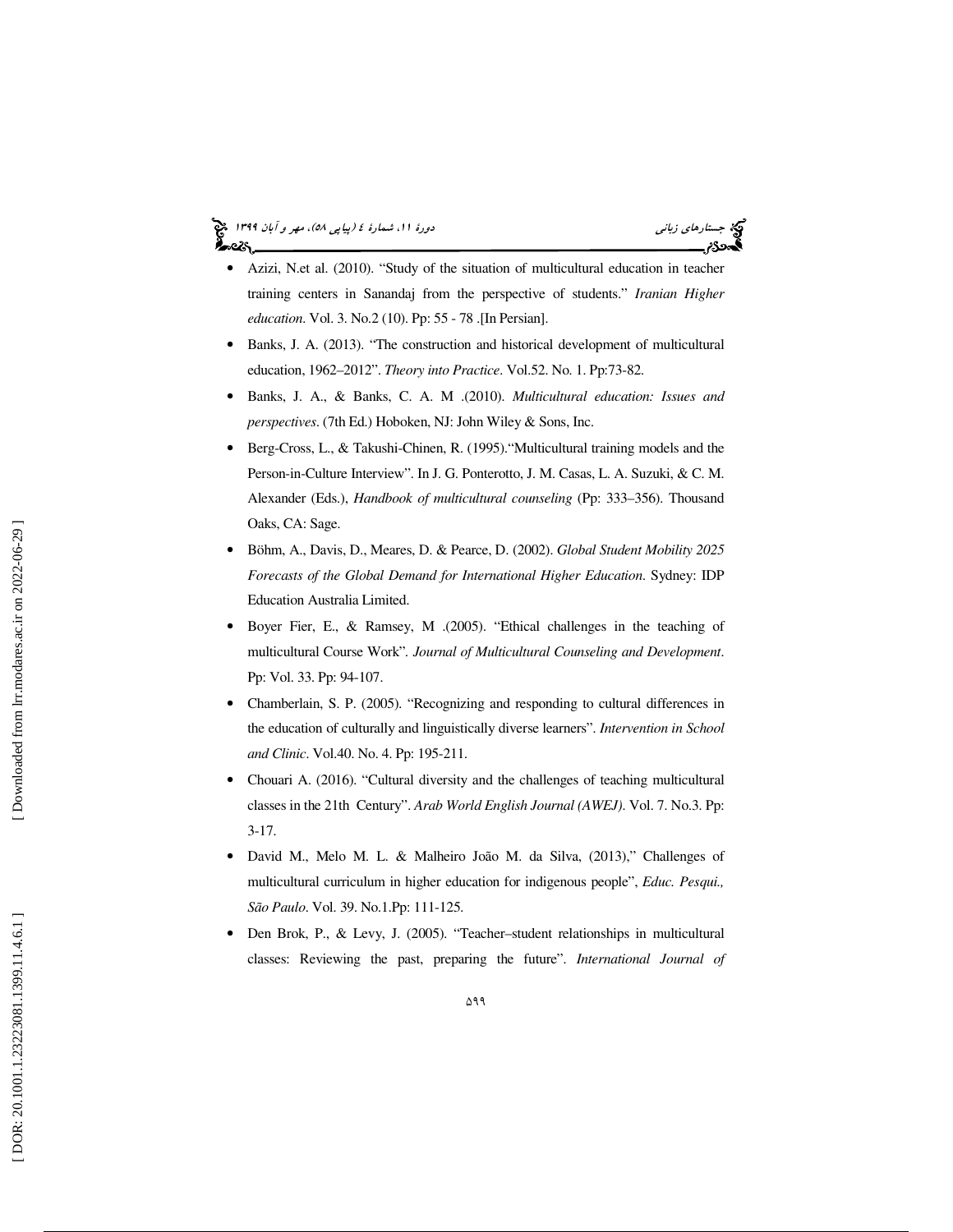#### نه زهرا عباس*ي و همكاران* شناسايي *و طبقهبندي چالشهاي ...*. چ<mark>خ</mark><br>گ**ن در**مراسی سندي پارستان شناسايي بندي چالي چالي پارستان در است.<br>گن در جالي پارستان بندي پارستان بندي پارستان بندي پارستان در است. કૂં∼લ\

*Educational Research*, No. 43. Pp: 72–88.

- Ennaji, M. (2005). *Multilingualism, cultural identity, and education in Morocco*. New York :Springer Science+Business Media, Inc.
- Fahimi, S & .Sheikhzadeh M. (2013). "Study of the role of teachers in multicultural curriculum planning from the perspective of high school social studies teachers in Urmia". *National Conference on Multicultural Education. Urmia,* Iranian Curriculum Studies Association, West Azerbaijan Province. Available at https: // www. civilica. com / Paper-BARNAMEHDARSI01-BARNAMEHDARSI01\_063. html. [In Persian].
- Faisal Mohamed, A. (2012). "The challenges and opportunities of implementing an Islam-based education system in Canada's multicultural society: The case of the British Columbia Muslim School". *Durham Theses, Durham University*. Available at Durham E-Theses Online: http://etheses.dur.ac.uk/6355/
- Franklin J. (2001). "The diverse challenges of multiculturalism". *Education update.* Vol. 43. No. 2. Pp: 1-8.
- Fried, J. (2004). "Changing ethical frameworks for a multicultural world". *New Directions for Student Services*. No. 77. Pp: 5–22.
- Gharibi, J .et al. (2015). "Epistemological foundations of multicultural education". *Research in curriculum planning*. Vol. 12. No.3 (47). Pp : 1 - 15 . [In Persian].
- Hamidizadeh, K.et al. (2017). "Multicultural education: A systematic analysis of teachers' perceptions". *Research in Teaching*. Vol. 5. No.2. Pp: 1 - 16 . [In Persian].
- Hawas Beigi, F. et al. (2018). "Multicultural education in Persian textbooks (reading) in Iranian primary education". *Theory and Practice in Curriculum*. V. 6. No.11. Pp: 141 - 174 . [In Persian].
- Ho, *E*., *Holmes*, *P., & Cooper*, *J*. (*2004*). *Review and evaluation of international literature on managing cultural diversity in the classroom*. University of Waikato . Section Two, Chapters III-V.
- Howard, T. C. (2000). "Multicultural teacher education for the 21st century". *The*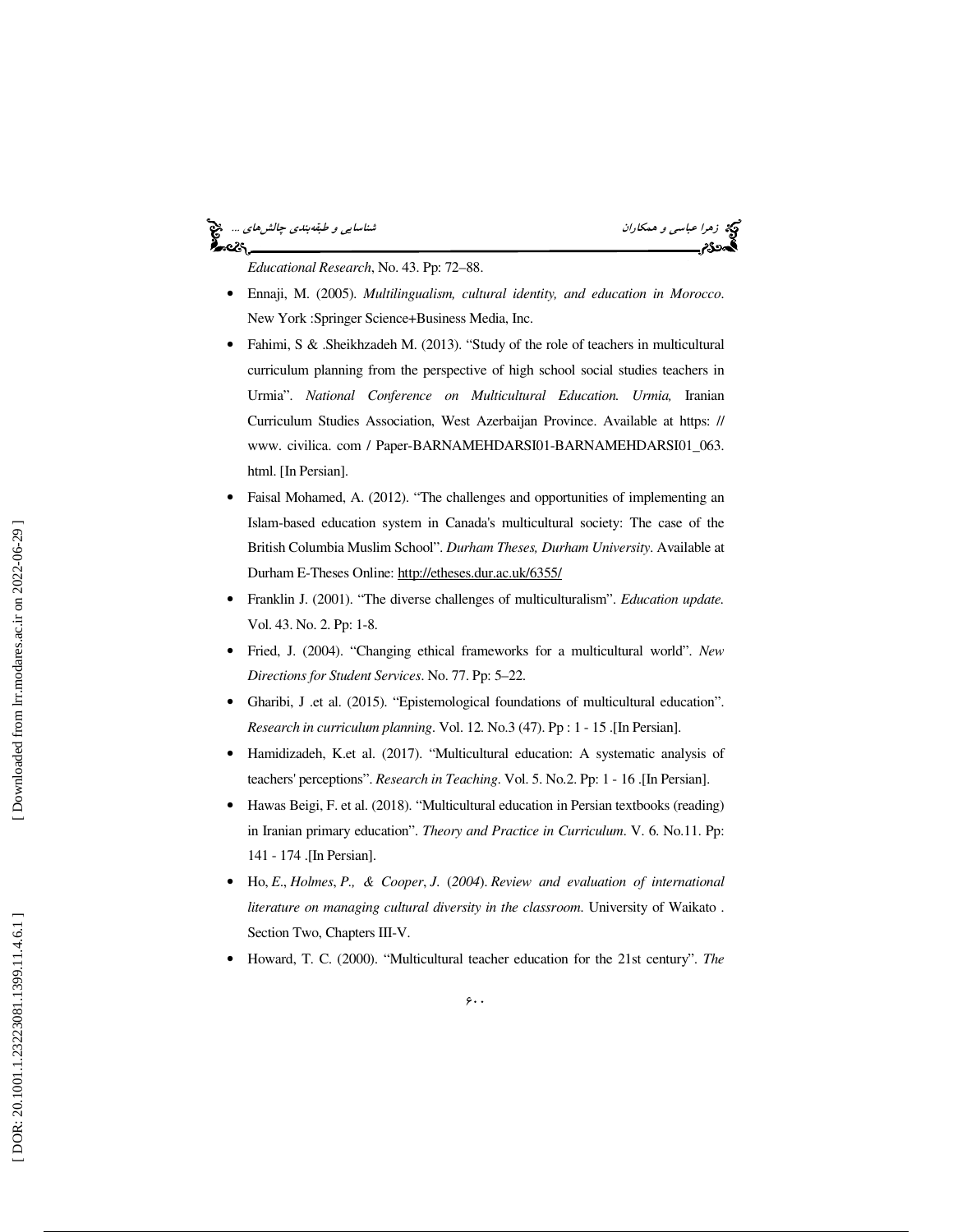# (پياپي 58)، مهر و آبان 1399 جستارهاي زباني دورة ،11 شمارة 4

*Teacher Educator*. Vol. 36. No. 1. Pp: 1-16.

- Iraqieh A. R. & Fathi Vajargah K. (2012). "The place of multiculturalism in school and higher education." *Cultural strategy*. No. 17 & 18. Pp: 187 - 204 . [In Persian].
- Iraqieh A. R. and Fathi Vajargah K. (2013). "Typology of interdisciplinary approaches and its implications for multicultural curriculum design in higher education". *New Approaches in Educational Administration*. V. 4. No.13. Pp: 81 - 98 .[In Persian].
- Iraqieh Alireza et al. (2009). "Integration is a good strategy for developing a multicultural curriculum." *Interdisciplinary Studies in the Humanities*. Vol. 2. No.1. Pp: 149 - 165 . [In Persian].
- Javadi, M. J. (2000). "Multicultural education as an approach to education". *Quarterly Journal of Education*. Vol. 16. No.3. Pp : 9 - 26 . [In Persian].
- Javidi, H. (2013). "Study of teaching problems due to cultural diversity (Case study: primary school students in West Azerbaijan province)". *National Conference on Multicultural Education*, Urmia. Iranian Curriculum Studies Association of West Azerbaijan Province, available at https: *// www. Civilica.com / Paper-BARNAMEHDARSI01-BARNAMEHDARSI01\_023. Html.* [In Persian].
- Jeevanantham, L. S. (2001). "A new focus for multicultural education". *Multicultural Perspectives,* Vol. 3. No. 2. Pp: 8-12.
- Macroni, G. (2015). *Multicultural education (multicultural approach in schools).* Tehran: Avaye Noor . [In Persian].
- Malekipour, A. & Hakimzadeh R. (2015). "Explaining the multicultural curriculum with emphasis on identifying the components of international, national and indigenous identity of the curriculum." *Qualitative Research in Curriculum*. Vol. 1. No.4. Pp : 41 - 55 . [In Persian].
- May, S. (1999). *Critical multiculturalism: Rethinking multicultural and antiracist education*. Psychology Press.
- Mc Allister, G., & Irvine, J. J. (2002). "The role of empathy in teaching culturally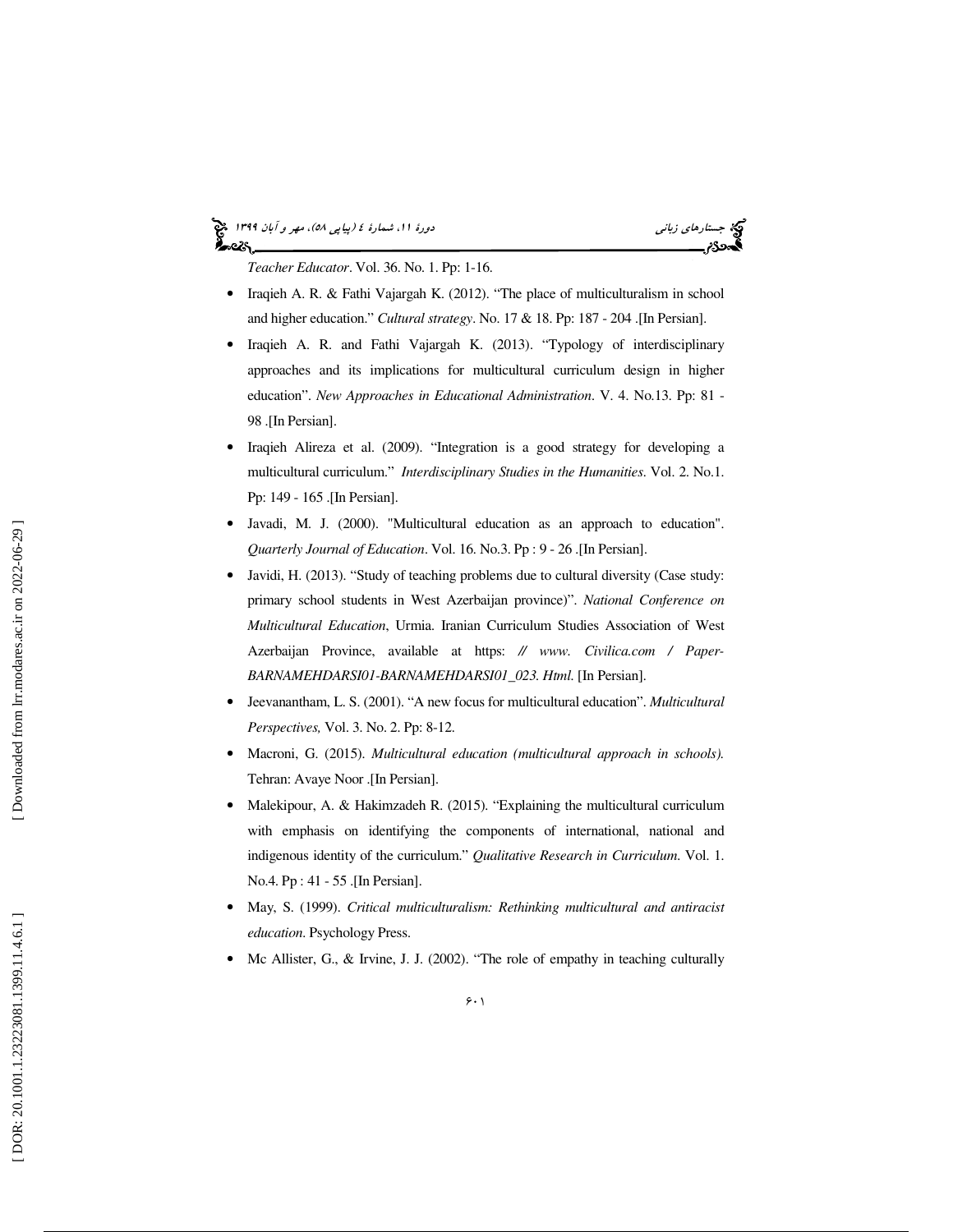### دهد زهرا عباس*ي و همكاران* ...<br>دهد است و است و است و است و است و طبقه بندي چالشهاي و طبقه بندي چالشهاي ... و بندي چالشهاي ...<br>او ست و ست و است و است و است و است و است و است و است و است و است و است و طبقه بندي چالشهاي ... ీంలు.

diverse students: A qualitative study of teachers' beliefs". *Journal of Teacher Education*. Vol. 53. No. 5. Pp: 433-443.

- McKinney, S. (2013). "Multiculturalism and education". *Multicultural Education* (2013). Retrieved from http://edglossary.org/multicultural-education/.
- Mirdeghan, M. & Taherloo F. (2011). "The effect of Iranian culture in teaching Persian to non-Persian speakers*". Contemporary Persian Literature*. V. 1. No.2. Pp: 115 - 132 . [In Persian].
- Mohammadi Sh. et al. (2015). "Multicultural education management in Iranian schools": A Qualitative Meta-analysis". *School Administration*. Vol. 4. No.2. Pp: 87 – 107. [In Persian].
- Nadda P. (2017). "Teaching strategies in a multicultural classroom". *Imperial Journal of Interdisciplinary Research (IJIR).* Vol. 3. No. 2. Pp: 741-743.
- Parekh, B. (2006). *Rethinking multiculturalism: Cultural diversity and political theory*. New York: Palgrave Macmillan.
- Parrish P., Linder-Van Berschot. Jennifer A. (2010)."Cultural dimensions of learning: Addressing the challenges of multicultural instruction". *The International Review of Research in Open and Distributed Learning .* Vol. 11. No. 2. Pp: 1-11.
- Pedersen, P. B. (1991). "Multiculturalism as a generic approach to counseling". *Journal of Counseling & Development*. No. 70. Pp: 6–12.
- Rahimi, A.R. & Abbasi N. (2015). "Pathology of the problems of multicultural schools". *Cultural Management*. Vol. 9. No.27. Pp : 105 - 115 . [In Persian].
- Rahmani, O. et al. (2015). "Validation of the components of multicultural education for design in the elementary school curriculum". *New Approaches in Educational Administration*. Vol. 7. No.28 (28). Pp: 233 - 250 . [In Persian].
- Rahnama, A. et al. (2018). *Multiculturalism in educational systems (a comparative approach)*. Tehran: Avaye Noor . [In Persian].
- Ramsey, M. L. (1996). "Diversity identity development training: Theory informs practice". *Journal of Multicultural Counseling and Development*. No. 24. Pp: 229–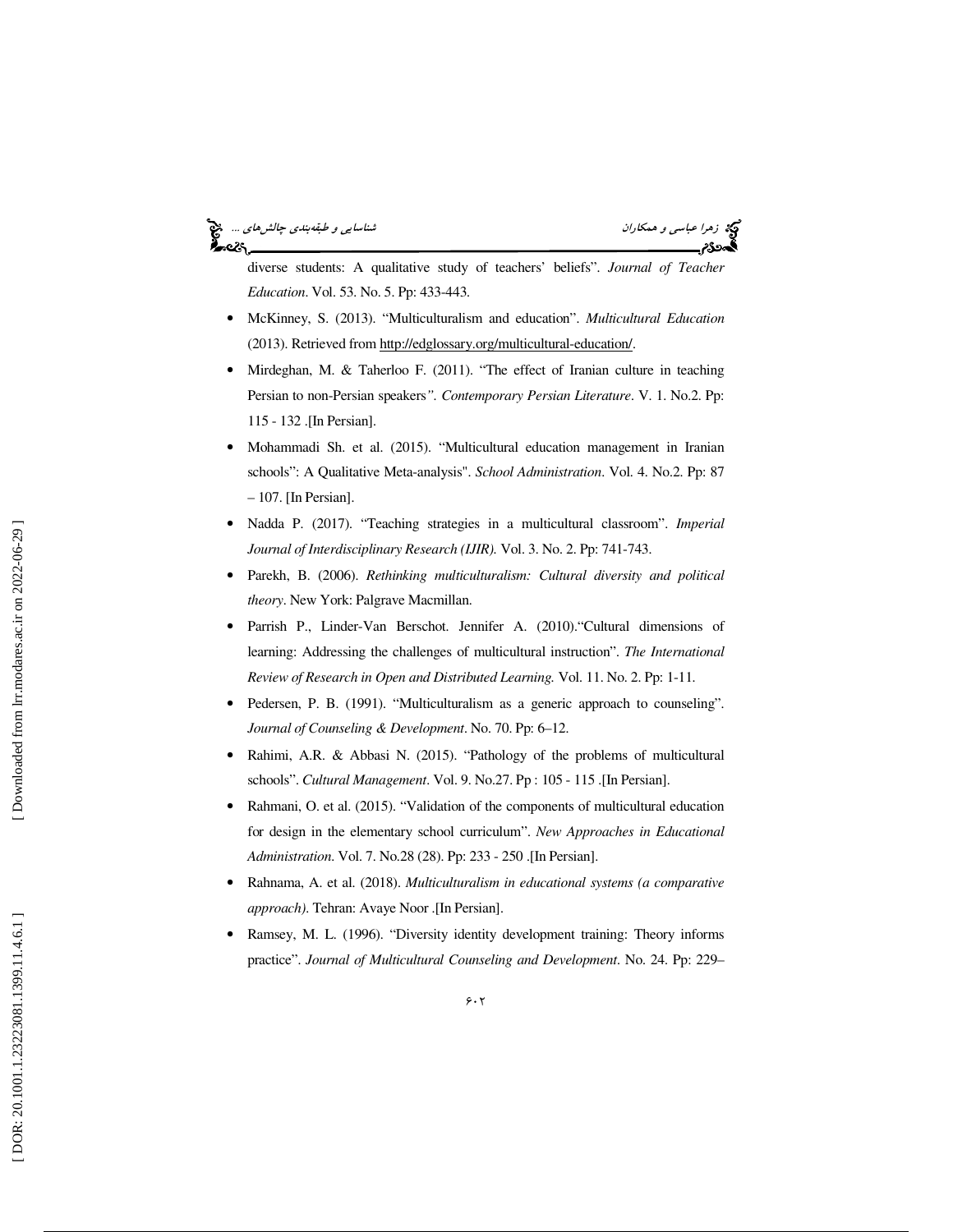### (پياپي 58)، مهر و آبان 1399 جستارهاي زباني دورة ،11 شمارة 4 240.

- 
- Ramsey, M. L. (2000). "Monocultural versus multicultural teaching: How to practice what we preach". *Journal of Humanistic Counseling, Education and Development*. No. 38, Pp: 170–183.
- Reynolds, A. L. (1995). "Challenges and strategies for teaching multicultural counseling courses". In J. G. Ponterotto, J. M. Casas, L. A. Suzuki, & C. M. Alexander (Eds.), *Handbook of multicultural counseling* (pp. 312-330). Thousand Oaks, CA, US: Sage Publications, Inc.
- Rostam Beyk Tafreshi, A .& Ramezani Vasoklaei A. (2012). "The role of culture in foreign language teaching". *Critical Studies in Texts and Programs of Human Sciences*. Vol. 12. No.1. Pp : 15 - 34 . [In Persian].
- Sadeghi, A. R. (2010). "Study of the national curriculum document of the Islamic Republic of Iran based on the multicultural education approach". *Curriculum Studies*. Vol. 5. No.18. Pp:190 - 215 . [In Persian].
- Samovar, L. A. & Porter, R. E. (2001). *Communication between cultures*. Belmont : Wadsworth Publishing Company.
- Samovar, L. A. & Porter, R. E., McDaniel, E. R., & Roy, C. S. (2012). *Communication between cultures.* Boston: Wadsworth Publishing Company.
- Schoem David L., Frankel L., Lewis E., & Zuniga X. (1995). *Multicultural teaching in university*. Westport, CN: Praeger.
- Sobhaninejad, M. et al. (2017). "Improving the multiculturalism of the curricula of the Iranian educational system according to Foucault and Giro's educational views." *Quarterly Journal of Educational Innovations*. Vol. 16. Issue 2. Pp: 57 - 80 . [In Persian].
- Subedi D. (2010). "Multicultural classroom issues in the Nepalese context". *Journal of Education and Research.* Vol. 2. Pp: 17-25.